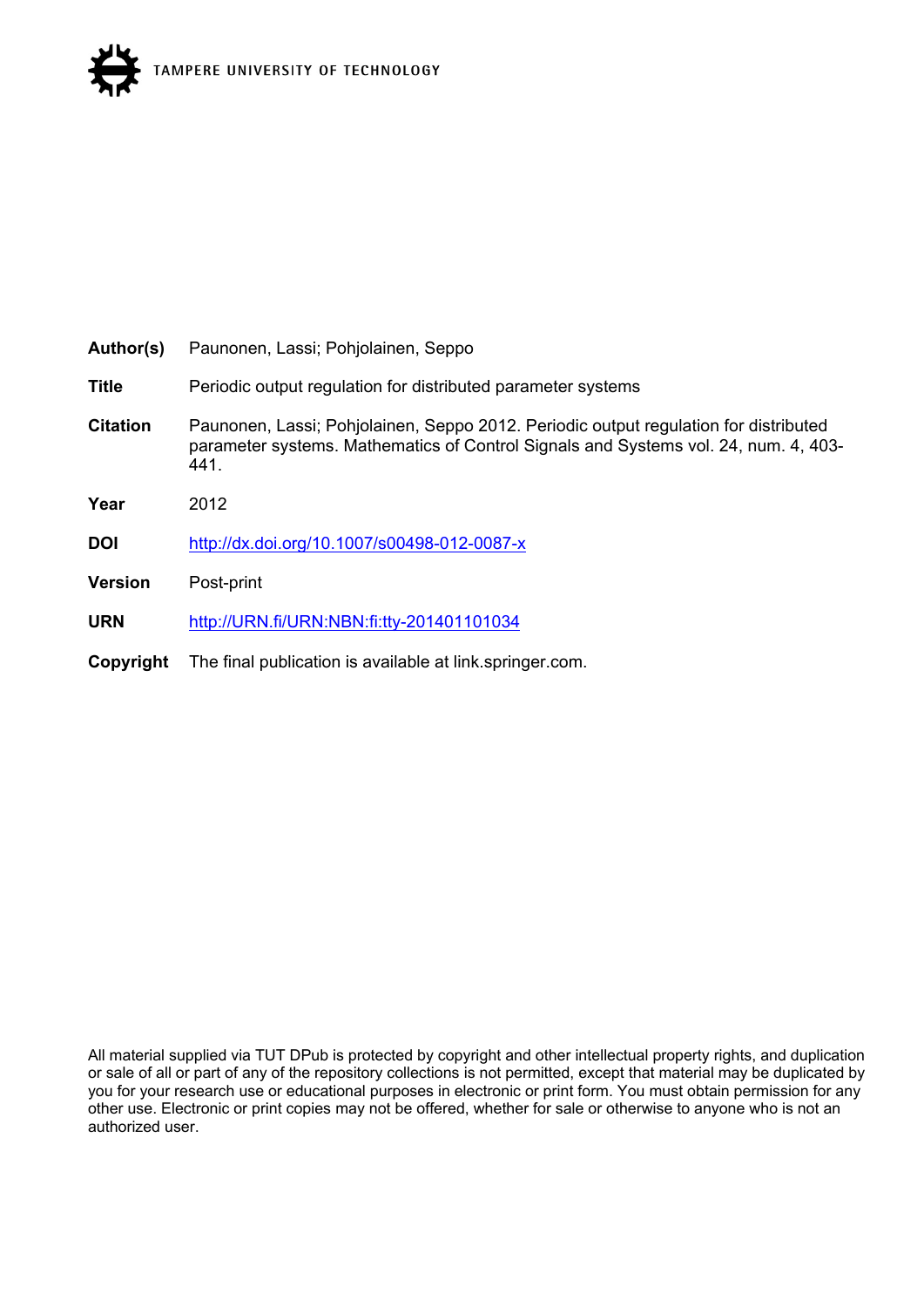# Periodic Output Regulation for Distributed Parameter Systems

## L. Paunonen · S. Pohjolainen

Received: date/ Accepter: date

Abstract In this paper the output regulation of a linear distributed parameter system with a nonautonomous periodic exosystem is considered. It is shown that the solvability of the output regulation problem can be characterized by the solvability of a certain constrained infinite-dimensional Sylvester differential equation. Conditions are given for the existence of feedforward and feedback controllers solving the regulation problem along with a method for their construction. The theoretical results are applied to output regulation of a controlled delay equation.

Keywords Sylvester differential equation  $\cdot$  strongly continuous evolution family  $\cdot$ output regulation · time-dependent systems

Mathematics Subject Classification (2000) 39B42 · 47D06 · 93C05 · 93B52

## 1 Introduction

Research of output regulation of distributed parameter systems has been active during the last thirty years since the problem was first studied by Schumacher [18]. Since then many of the classical results of finite-dimensional control theory have been extended for infinite-dimensional systems, see [16, 6, 17, 3, 1] and references therein. One of the recent approaches to this problem follows the treatment by Byrnes et al. [2] who showed that the solvability of the output regulation problem can be related to

S. Pohjolainen E-mail: seppo.pohjolainen@tut.fi

L. Paunonen Department of Mathematics, Tampere University of Technology. PO. Box 553, 33101 Tampere, Finland. E-mail: lassi.paunonen@tut.fi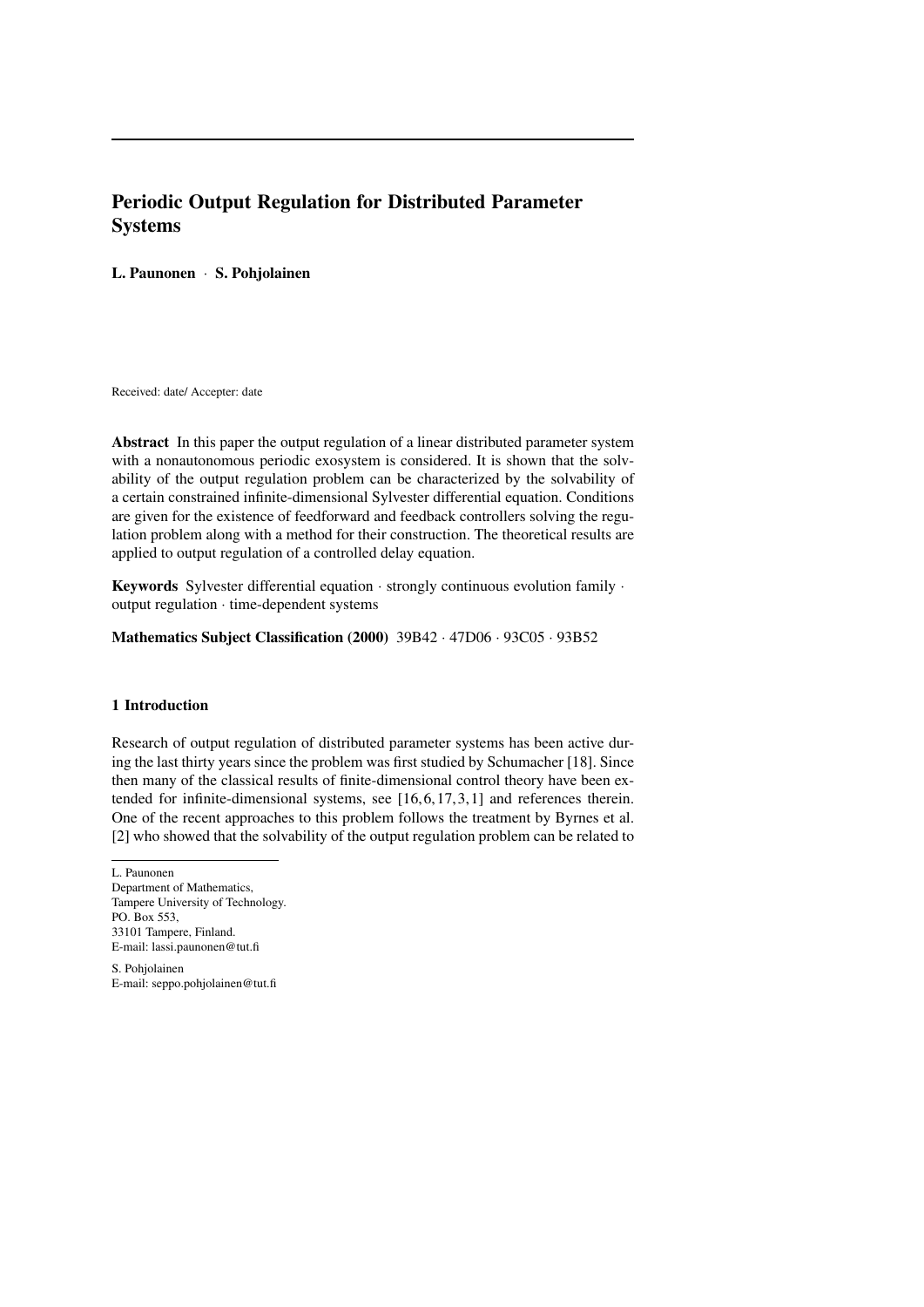the solvability of the so-called regulator equations. In particular the approach of using these Sylvester-type equations allows a uniform treatment of the theory of output regulation for different types of controllers.

In the existing theory of output regulation of distributed parameter systems the considered reference and disturbance signals are usually assumed to be of form

$$
y_{ref}(t) = y_n(t)t^n + \dots + y_1(t)t + y_0(t)
$$
 (1)

where the coefficient functions  $y_k(\cdot)$  are trigonometric functions. Recently there has been interest in generalizing the classes of reference and disturbance signals considered for output regulation. In particular output regulation of general continuous periodic signals has found applications in control of robot arms, disk drives, magnetic power supplies of synchrotrons [19, 8]. Generating these types of signals with autonomous exosystems requires that the signal generator is an infinite-dimensional system on a Hilbert space. Robust output regulation of distributed parameter systems with infinite-dimensional signal generators capable of generating bounded periodic signals have been studied by Immonen and Pohjolainen [11] and by Hämäläinen and Pohjolainen [7]. These results have also been extended in [14] for signal generators capable of generating signals of form (1) where the coefficient functions  $y_k(\cdot)$  are continuous periodic signals.

In this paper we will study the theory of output regulation arising from the use of a different approach in generating nonsmooth reference and disturbance signals. We will allow the exosystem to be a finite-dimensional time-dependent linear system of form

$$
\dot{v}(t) = S(t)v(t), \qquad v(0) = v_0 \in \mathbb{C}^q,
$$
\n(2a)

$$
y_{ref}(t) = F(t)v(t)
$$
 (2b)

where  $S(\cdot)$  and  $F(\cdot)$  are periodic functions with the same period, i.e. there exists *T* > 0 such that  $S(t+T) = S(t)$  and  $F(t+T) = F(t)$  for all  $t \in \mathbb{R}$ . These types of exosystems provide a very natural way of generating reference and disturbance signals of form (1), where the coefficient functions  $y_k(\cdot)$  are arbitrary continuous *T*-periodic functions. For example, if we are interested in regulating a continuous periodic function  $y_0 : \mathbb{R} \to \mathbb{C}$  we can choose  $\mathbb{C}^q = \mathbb{C}$  and use a periodic exosystem with parameters

$$
S(t) \equiv 0, \qquad F(t) = y_0(t), \qquad \forall t \ge 0.
$$

The signal  $y_0(\cdot)$  is then generated with the initial state  $v_0 = 1$ , since the corresponding output of the exosystem is given by

$$
y_{ref}(t) = F(t)e^{0 \tcdot t} v_0 = F(t)v_0 = y_0(t)
$$

for all  $t > 0$ .

Output regulation of finite-dimensional linear systems with these types of exosystems have been considered recently in Zhang and Serrani [20] for periodic exosystems and by Ichikawa and Katayama [10] in the nonperiodic case. In [20] the authors formulated the Periodic Output Regulation Problem related to a time-invariant finitedimensional system together with a periodic signal generator (2) and showed that in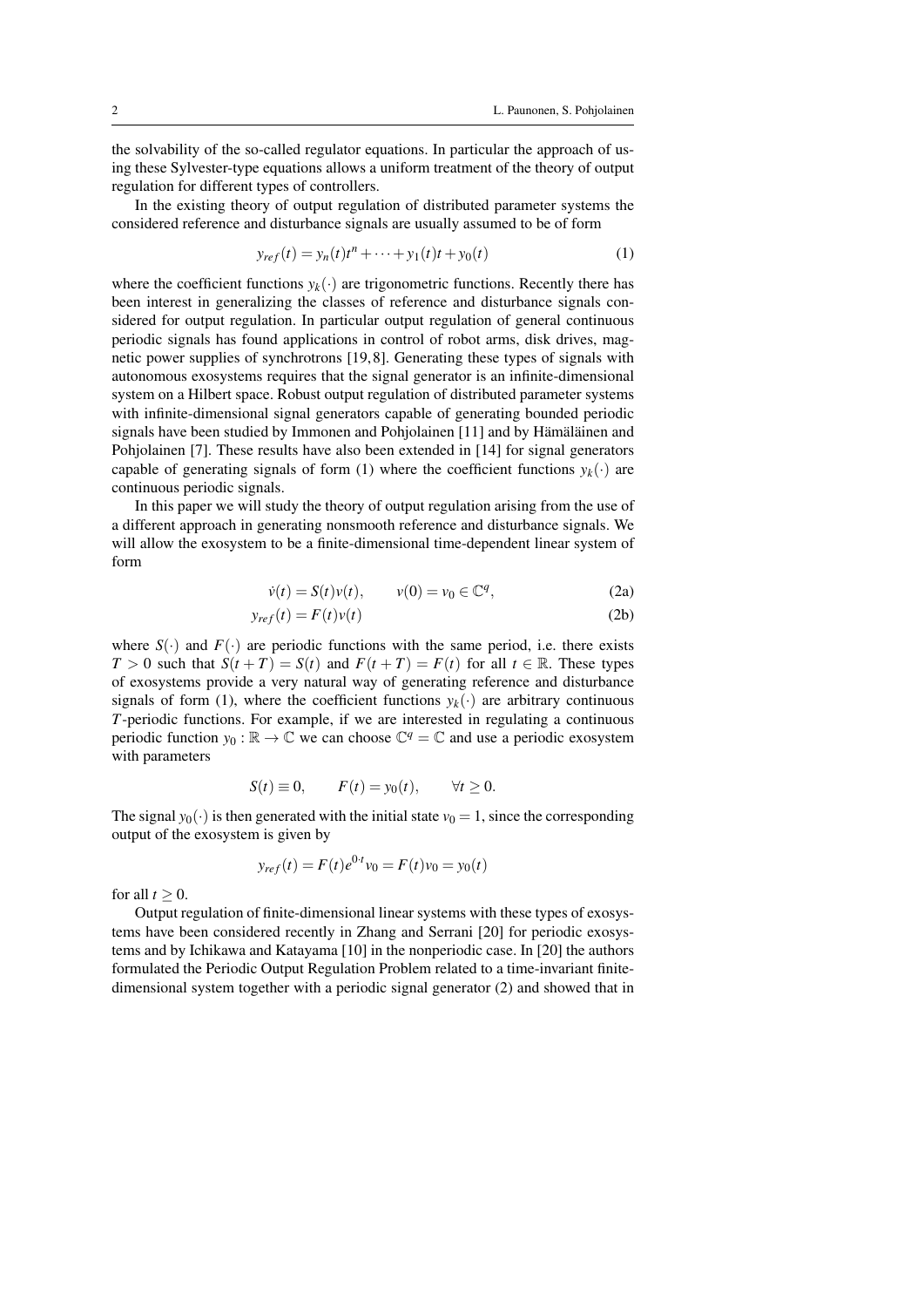the same way as in the time-invariant case the solvability of this problem can again be characterized by the solvability of certain regulator equations. The main difference arising from the use of a nonautonomous signal generator is that the regulator equations become dependent on time and one of the equations changes from a matrix Sylvester equation to a *Sylvester differential equation* which is a linear matrix differential equation.

Although the infinite-dimensional exosystem and the periodic exosystem (2) can both be used to generate signals of form (1) where  $y_k(\cdot)$  are continuous periodic functions, the signal generators have fundamental differences. By definition the controller must solve the output regulation problem for all signals generated by the exosystem with functions  $S(\cdot)$  and  $F(\cdot)$ . One of the main differences is the size of the classes of signals generated by the two types of exosystems. The infinite-dimensional exosystem can be chosen in such a way that it is — for example — possible to generate all absolutely continuous  $2\pi$ -periodic signals by appropriate choices of the initial state of the exoystem. On the other hand, given a finite set of *T*-periodic functions the periodic exosystem (2) can be chosen in such a way that it generates only these predetermined functions and their linear combinations. This illustrates the sense in which the classes of signals generated by the infinite-dimensional exosystems are significantly larger than the ones generated by the periodic exosystems. If we are interested in regulating a selected set of signals, then this property of the periodic exosystem can be a considerable advantage. The reason for this is that the exosystem can be chosen to generate only few unnecessary signals. The lack of such unnecessary signals will in turn simplify the controller designed to solve the output regulation problem.

The infinite-dimensional exosystem has the property that the smoothness of the generated signals can be related to the corresponding initial states of the exosystem. This allows a simple classification of the signals based on their smoothness. The usefulness of this classification arises from the fact that the smoothness of the reference and disturbance signals can also be used to weaken the conditions required for the solvability of the output regulation problem [14]. In the case of the periodic exosystem the initial state does not affect the smoothness of the signals and the differentiability properties of the generated signals can be determined directly from those of the functions  $S(\cdot)$  and  $F(\cdot)$ .

In this paper we consider a time-invariant infinite-dimensional system with a finite-dimensional periodic signal generator (2) and look for a time-dependent controller to solve the problem of output regulation and disturbance rejection. This leads to a situation where the state of the closed-loop system consisting of the plant and the controller is determined by an abstract differential equation of form

$$
\dot{x}_e(t) = A_e(t)x_e(t) + B_e(t)v(t), \qquad x_e(0) = x_{e0} \in X_e
$$

where  $(A_e(t), \mathcal{D}(A_e(t)))$  is a family of unbounded operators and  $B_e(\cdot)$  is an operatorvalued mapping. The well-posedness of equations of this type is a complicated subject but these questions can be answered using the theory of *strongly continuous evolution families* [4, 15] associated to nonautonomous Cauchy problems on Banach spaces.

The first main result of this paper is that the solvability of the periodic output regulation problem can be characterized by the properties of the periodic solution of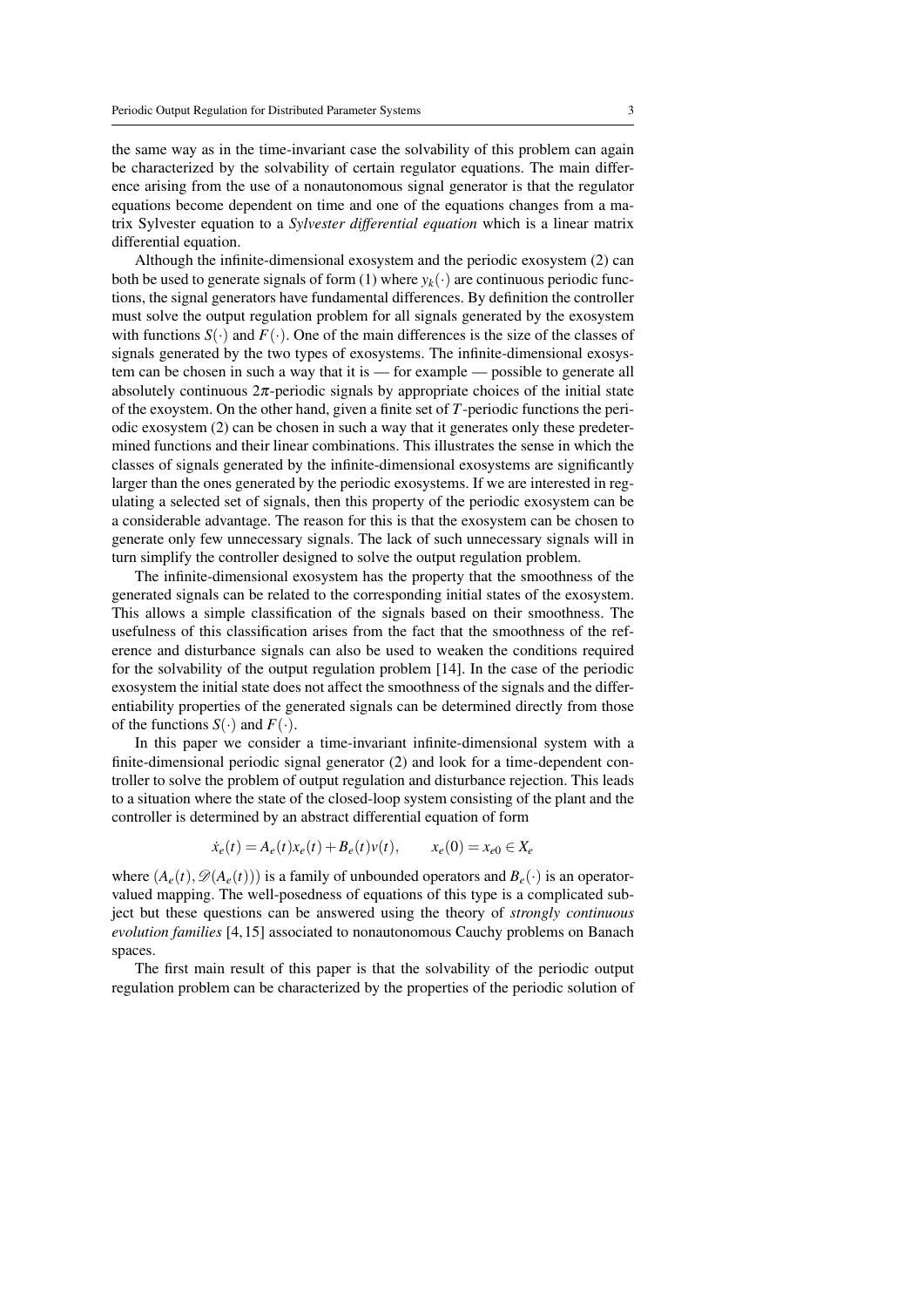the infinite-dimensional *Sylvester differential equation*

$$
\dot{\Sigma}(t) + \Sigma(t)S(t) = A_e(t)\Sigma(t) + B_e(t),
$$
\n(3)

where  $A_e(\cdot)$  and  $B_e(\cdot)$  are the *T*-periodic families of operators associated to the closed-loop system and  $S(\cdot)$  is the periodic function from the signal generator (2). This follows from a result that if the Sylvester differential equation (3) has a periodic solution  $\Sigma_{\infty}(\cdot)$ , then the state  $x_e(t)$  of the closed-loop system can be expressed using a formula

$$
x_e(t) = U_e(t,0)(x_{e0} - \Sigma_\infty(0)v_0) + \Sigma_\infty(t)v(t)
$$
\n(4)

where  $U_e(t,s)$  is the strongly continuous evolution family related to the closed-loop system. The importance of this formula comes from the fact that it allows us to study the asymptotic behaviour of the regulation error. In fact, if the closed-loop system is stable, then the first term in (4) goes to zero and the state of the closed-loop system behaves as

$$
x_e(t) \sim \Sigma_\infty(t) v(t)
$$

asymptotically, where  $v(t)$  is the state of the periodic exosystem. This can be seen as a *dynamic steady state* of the closed-loop system. These new results generalize the theory of output regulation with time-invariant signal generators where it is known that the solvability of the output regulation problem can be characterized using the solvability of the regulator equations  $[2, 7, 14]$ . To the authors' knowledge the Sylvester differential equation has not been used earlier to study the output regulation of infinite-dimensional systems.

The main generalization presented in this paper compared to the work of Zhang and Serrani [20] is to allow the plant to be a distributed parameter system instead of a linear finite-dimensional system. As was already mentioned, this extension requires a more careful approach to the systems involved to guarantee that these time-dependent distributed parameter systems have well-defined states. Also the Sylvester differential equation (3) changes from a matrix differential equation to an infinite-dimensional operator differential equation. The solvability of these types of equations is a research topic on its own and because of this we will dedicate Section 4 to a detailed investigation of this question. We will first define the classical solution of a Sylvester differential equation and find the formula for this solution under certain assumptions on the plant, the controller and the exogeneous signals. We will use this solution to define the mild solution of the Sylvester differential equation. Finally, we will show that under suitable assumptions equation (3) has a unique periodic mild solution.

Zhang and Serrani assumed that the reference and disturbance signals are generated by a periodic exosystem of form (2) where the matrix-valued functions  $S(\cdot)$  and  $F(\cdot)$  are smooth. Under this assumptions also the generated reference and disturbance signals are smooth functions. In this paper we extend this exosystem by allowing the function  $S(\cdot)$  to be locally integrable and the output function  $F(\cdot)$  to be continuous. This type of exosystem is capable of generating signals which are not necessarily continuously differentiable. Because of this extension the results presented in this paper are new even for finite-dimensional systems.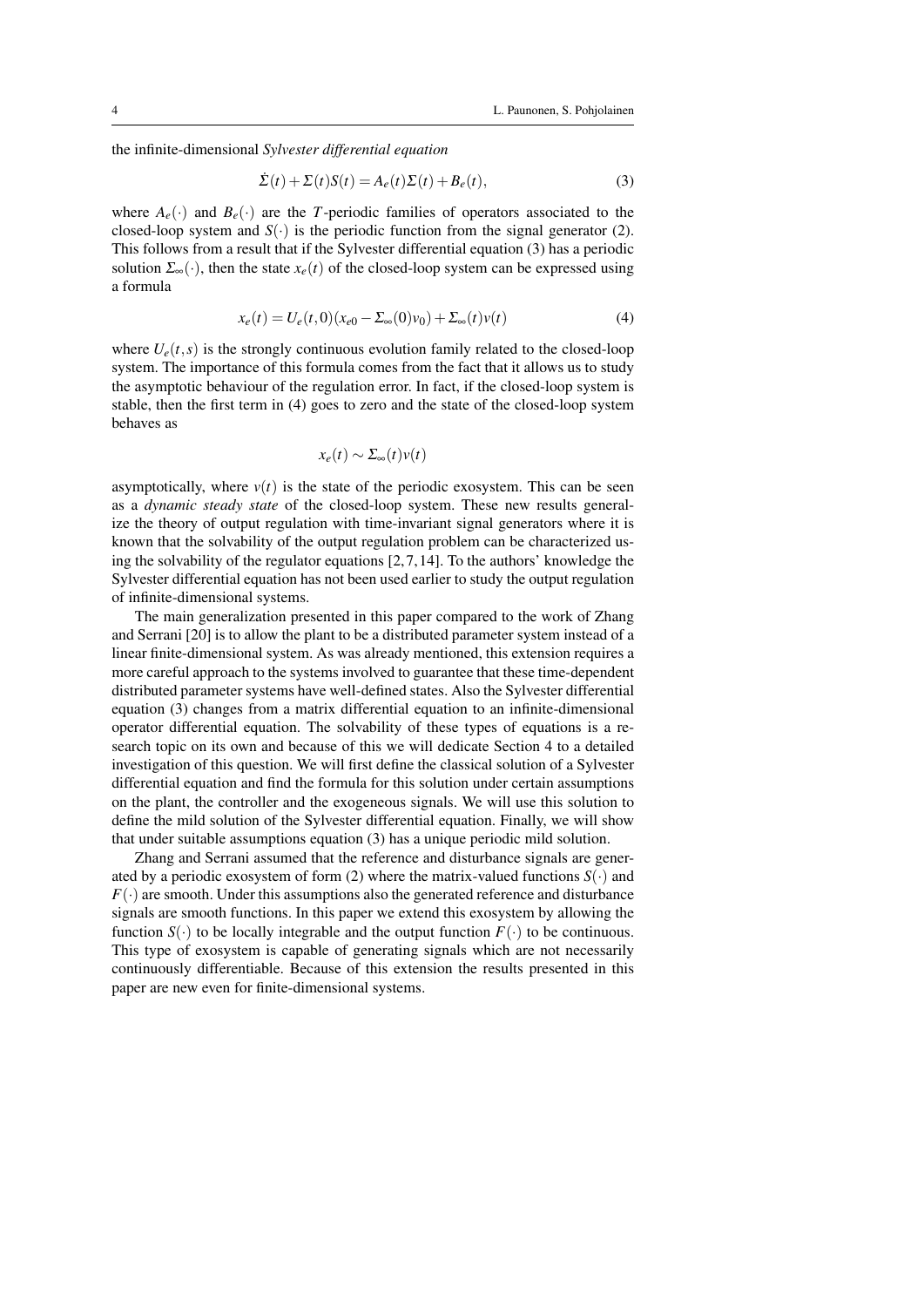In addition to characterizing the solvability of the periodic output regulation problem, we also present conditions for the existence of two separate types of controllers — a feedforward controller and an observer-based error feedback controller — solving the regulation problem along with methods for their construction. This is done by generalizing controllers used for time-invariant finite-dimensional [9] and infinitedimensional [2, 11] linear systems to our case.

We will conclude the paper by considering an example of application of the theoretical results presented earlier in the paper. To this end we will consider a controlled scalar system with a delay formulated as a distributed parameter system on a Hilbert space. We choose a periodic exosystem in such a way that it can generate as a reference signal a *triangle signal*. This signal is continuous but not continuously differentiable. Because of this, it would be impossible to generate this signal with a finite-dimensional time-invariant exosystem. We construct an observer-based periodic feedback controller such that the output of the plant regulates the signals of the chosen exosystem.

The paper is organized as follows. In Section 2 we introduce notation, recall the definition of a strongly continuous evolution family and state the basic assumptions on the system, the exosystem and the controllers. In Section 3 we formulate the Periodic Output Regulation Problem for infinite-dimensional systems and characterize its solvability using the properties of infinite-dimensional Sylvester differential equations. Before proving this main result we investigate the solvability of the Sylvester differential equations in Section 4. The theorem characterizing the solvability of the Periodic Output Regulation Problem is then proved in Section 5. In Section 6 we present sufficient conditions for the existence of feedforward and feedback controllers solving the problem and methods for their construction. The theoretical results are applied to a controlled delay system in Section 7. Section 8 contains concluding remarks.

#### 2 Notation and Definitions

If *X* and *Y* are Banach spaces and  $A: X \to Y$  is a linear operator, we denote by  $\mathscr{D}(A)$  and  $\mathscr{R}(A)$  the domain and the range of A, respectively. The space of bounded linear operators from *X* to *Y* is denoted by  $\mathscr{L}(X,Y)$ . If  $A: X \to X$ , then  $\sigma(A)$  and  $\rho(A)$  denote the spectrum and the resolvent set of A, respectively. For  $\lambda \in \rho(A)$ the resolvent operator is given by  $R(\lambda, A) = (\lambda I - A)^{-1}$ . The space of continuous functions  $f : \mathbb{R} \to X$  is denoted by  $C(\mathbb{R}, X)$ . The space of *T*-periodic continuous functions is defined as

$$
C_T(\mathbb{R},X) = \{ f : \mathbb{R} \to X \mid f \text{ is continuous}, f(t+T) = f(t) \ \forall t \in \mathbb{R} \}.
$$

Similarly we denote by  $C_T^1(\mathbb{R}, X)$  the space of *T*-periodic continuously differentiable functions. We denote by  $C_T(\mathbb{R}, \mathscr{L}(X, Y))$  and  $C_T(\mathbb{R}, \mathscr{L}_s(X, Y))$  the spaces of *T*-periodic functions with values in  $\mathcal{L}(X,Y)$  which are continuous in uniform and strong operator topologies, respectively. For  $I \subset \mathbb{R}$  we denote by  $C^1(I, \mathscr{L}_s(X, Y))$  the space of functions which are continuously differentiable with respect to the strong operator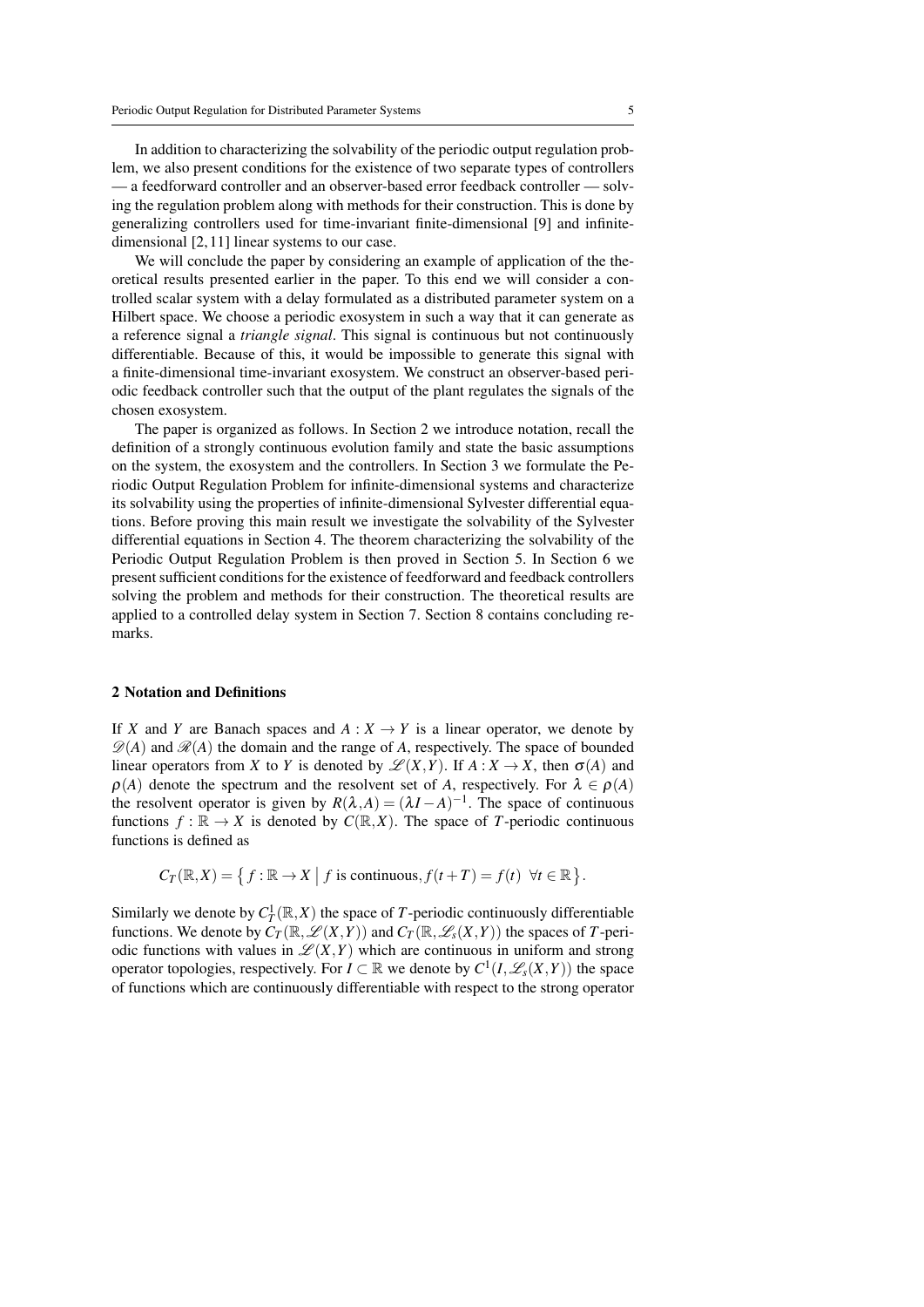topology of  $\mathscr{L}(X, Y)$ . For an operator-valued function  $A(\cdot) \in C_T(\mathbb{R}, \mathscr{L}_s(X, Y))$  we denote

$$
||A||_{\infty} = \sup_{t \in [0,T]} ||A(t)||.
$$

In dealing with infinite-dimensional nonautonomous systems we use the concept of a strongly continuous evolution family [15, Ch. 5], [4, Sec. VI.9].

**Definition 1** A family of bounded operators  $(U(t, s))_{t \geq s} \subset \mathcal{L}(X)$  is called a *strongly continuous evolution family* if

(a)  $U(s,s) = I$  for  $s \in \mathbb{R}$ ; (b)  $U(t, s) = U(t, r)U(r, s)$  for  $t \ge r \ge s$ ; (c)  $\{(t,s) \in \mathbb{R}^2 \mid t \ge s\} \ni (t,s) \mapsto U(t,s)$  is a strongly continuous mapping.

A strongly continuous evolution family is called *exponentially bounded* if there exist constants  $M \geq 1$  and  $\omega \in \mathbb{R}$  such that

$$
||U(t,s)|| \le Me^{\omega(t-s)}
$$

for all  $t \geq s$ . The evolution family is called *periodic* (with period *T*) if  $U(t + T, s + T)$  $T$ ) =  $U(t, s)$  for all  $t \geq s$ .

Strongly continuous evolution families are related to nonautonomous abstract Cauchy problems. If we consider such an equation

$$
\dot{x}(t) = A(t)x(t) + f(t),\tag{5a}
$$

$$
x(s) = x_s \in X \tag{5b}
$$

and if  $U(t, s)$  is a strongly continuous evolution family associated to the family  $(A(t), \mathcal{D}(A(t)))$ of operators, then if for every  $s \in \mathbb{R}$  this equation has a classical solution  $x(\cdot) \in$  $C^1([s, \infty), X)$  such that  $x(t) \in \mathcal{D}(A(t))$  for all  $t \geq s$ , this solution is given by

$$
x(t) = U(t,s)x_s + \int_s^t U(t,r)f(r)ds
$$
\n(6)

for all  $t \geq s$ . On the other hand, under weaker conditions this function can also be seen as a mild solution of the abstract Cauchy problem [12].

Definition 2 If there exits a strongly continuous evolution family related to the family  $(A(t), \mathcal{D}(A(t)))$  of operators and if  $f \in C(\mathbb{R}, X)$ , then for all  $s \in \mathbb{R}$  the function  $x(\cdot) \in C([s, \infty), X)$  defined by (6) is called the *mild solution* of the nonautonomous abstract Cauchy problem (5).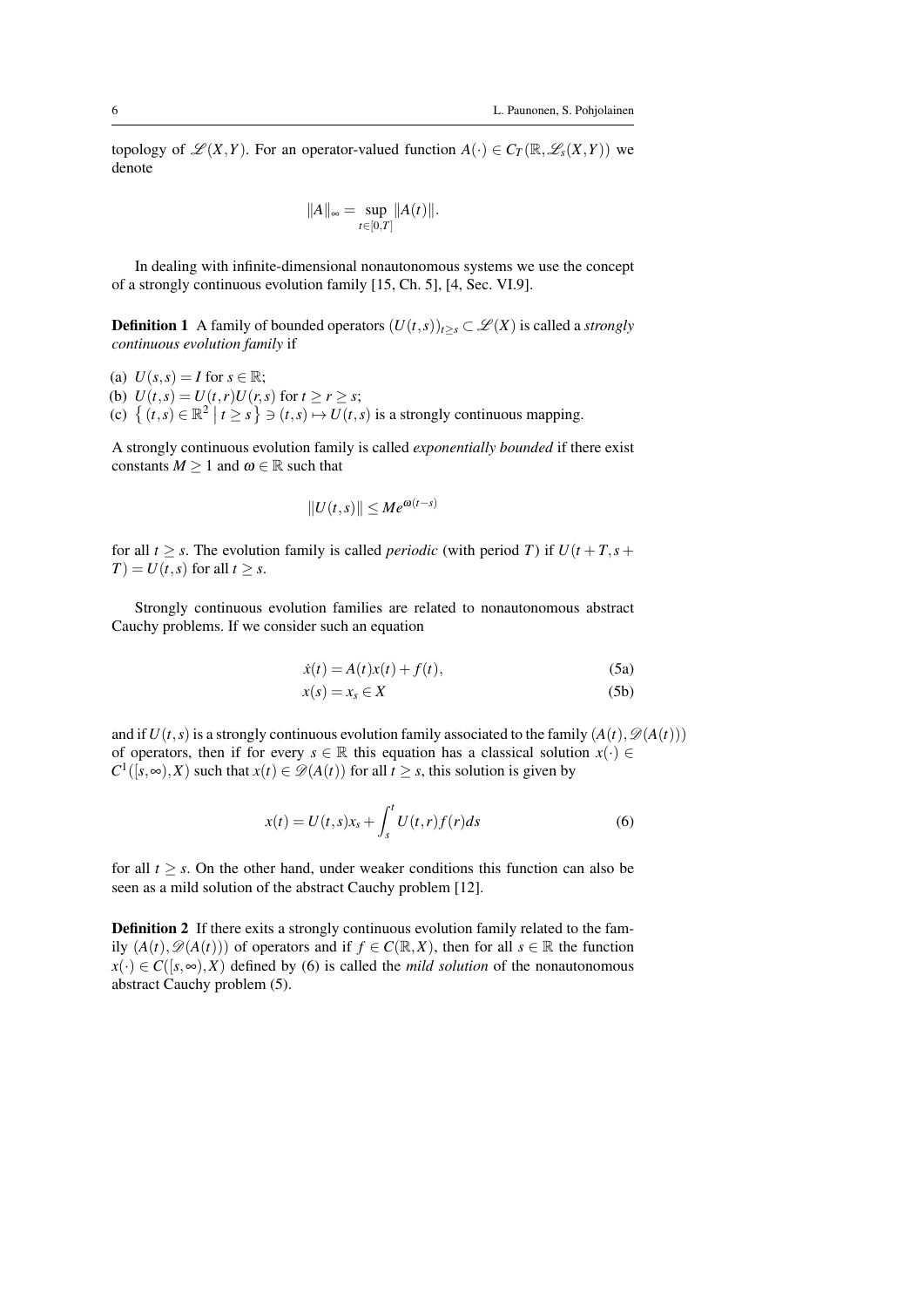#### 2.1 The Plant and the Exosystem

Throughout this paper we consider a linear distributed parameter system

$$
\dot{x} = Ax + Bu + w_s(t), \qquad x(0) = x_0 \in X \tag{7a}
$$

$$
y = Cx + Du + w_m(t) \tag{7b}
$$

on a Banach space *X*. We assume that *A* generates a strongly continuous semigroup *T*(*t*) on *X* and the rest of the operators are bounded,  $B \in \mathcal{L}(U,X)$ ,  $C \in \mathcal{L}(X,Y)$ ,  $D \in \mathcal{L}(U,Y)$  where *U* and *Y* are Hilbert spaces. The disturbance signals  $w_s(t)$  and  $w_m(t)$  and the reference signal  $y_{ref}(t)$  are generated by a time-periodic exosystem

$$
\dot{\nu} = S(t)\nu, \qquad \nu(0) = \nu_0 \in W \tag{8a}
$$

$$
w_s(t) = E_d(t)v(t),
$$
\n(8b)

$$
w_m(t) = F_d(t)v(t),
$$
\n(8c)

$$
y_{ref}(t) = F_{ref}(t)v(t),
$$
\n(8d)

on  $W = \mathbb{C}^q$  where  $S(\cdot) \in \mathbb{R} \to \mathscr{L}(W)$  is a T-periodic function such that  $S(\cdot) \in L^1_{loc}(\mathbb{R}, \mathscr{L}(W))$ , and the rest of the functions satisfy  $E_d(\cdot) \in C_T(\mathbb{R}, \mathscr{L}_s(W, X)), F_d(\cdot) \in C_T(\mathbb{R}, \mathscr{L}_s(W, Y))$ and  $F_{ref}(\cdot) \in C_T(\mathbb{R}, \mathscr{L}_s(W, Y))$ . The strongly continuous evolution family related to the exosystem is denoted by  $U_S(t, s)$ . Since *W* is a finite-dimensional space, the evolution family  $U_S(t,s)$  is sometimes also called the *fundamental matrix* of the differential equation (8). Since we assumed that  $S(\cdot) \in L^1_{loc}(\mathbb{R}, \mathscr{L}(W))$ , we have that  $(s,t) \mapsto U_s(t,s)$  is a continuous mapping. Since the state of the exosystem (8) is  $v(t) = U<sub>S</sub>(t,0)v<sub>0</sub>$ , this immediately implies that the reference and disturbance signals are continuous functions. However, they are not necessarily smooth as is the case with the signals generated by time-invariant finite-dimensional exosystems. The signals need not even be continuously differentiable. In fact, any function  $f \in C_T(\mathbb{R}, \mathbb{C})$ can be generated by this exosystem by simply choosing  $W = \mathbb{C}$ ,  $S(t) \equiv 0$  and  $F_{ref}(t) =$ *f*(*t*) for all *t*  $\in \mathbb{R}$ .

Our assumptions on the imply certain additional properties for the exosystem. Since the function  $S(\cdot)$  is *T*-periodic, it is easy to see that also the evolution family  $U<sub>S</sub>(t, s)$  is *T*-periodic in the sense of Definition 1. It also follows from the fact that the operators  $S(t)$  for  $t \in \mathbb{R}$  are bounded that the properties of Definition 1 hold for arbitrary values of  $s, t, r \in \mathbb{R}$  and that for all  $t, s \in R$  we have  $U_S(t, s)^{-1} = U_S(s, t)$ .

It should be noted that the most important difference between the periodic exosystem (8) and a corresponding finite-dimensional time-invariant exosystem is that  $E_d(\cdot)$ ,  $F_d(\cdot)$  and  $F_{ref}(\cdot)$  are allowed to be periodic functions. On the contrary, allowing  $S(\cdot)$  to depend on time brings no additional generality to the classes of signals generated by exosystems of this form. Indeed, the so-called Floquet Representation Theorem [5, Thm. III.7.1] implies that the periodic exosystem (8) can always be rewritten in such a way that  $\tilde{S}(\cdot) \equiv \tilde{S}$  is a constant matrix and  $\tilde{E}_d(\cdot)$ ,  $\tilde{F}_d(\cdot)$  and  $\tilde{F}_{ref}(\cdot)$ are continuous *T*-periodic functions. However, we choose to work with an exosystem of form (8), because in certain situations allowing  $S(\cdot)$  to depend on time is more illustrative or more natural for a given application. This is the case, for example, when we consider tracking of signals with periodically modulated frequencies.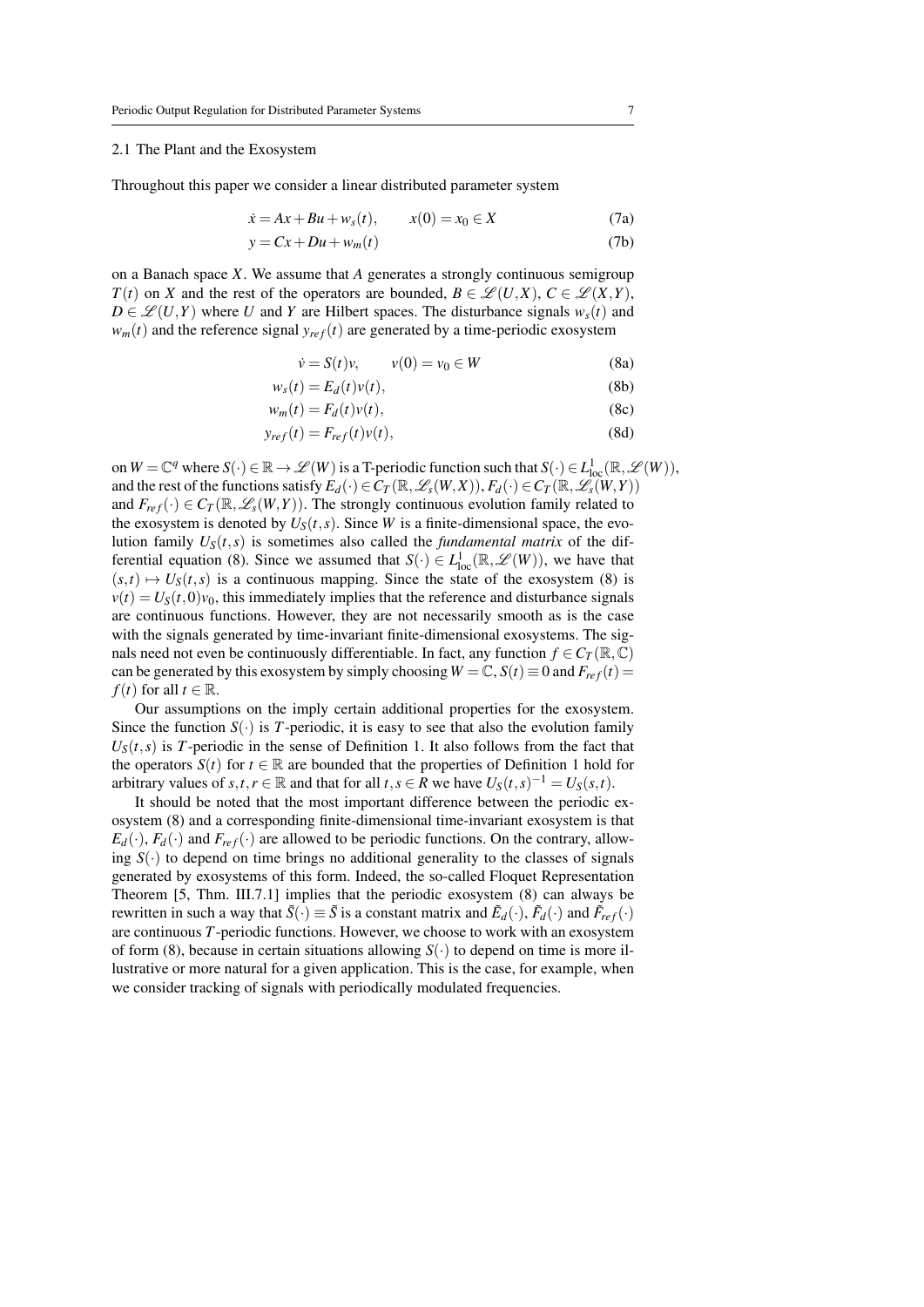We consider asymptotic regulation and disturbance rejection and because of this we are not concerned with reference and disturbance signals which decay asymptotically. We can therefore assume without loss of generality that the eigenvalues of the matrix  $U_S(T,0)$  associated to the exosystem have magnitude greater than or equal to one.

# **Assumption 1** *We have*  $|\lambda| \ge 1$  *for all*  $\lambda \in \sigma(U_S(T,0))$ *.*

Defining  $E(t) = E_d(t)$  and  $F(t) = F_d(t) - F_{ref}(t)$  for all  $t \in [0, T]$  we have  $E(\cdot) \in$  $C_T(\mathbb{R}, \mathscr{L}_s(W, X))$  and  $F(\cdot) \in C_T(\mathbb{R}, \mathscr{L}_s(W, Y))$ . The system (7) can now be written in a standard form as

$$
\dot{x} = Ax + Bu + E(t)v, \qquad x(0) = x_0 \in X \tag{9a}
$$

$$
e = Cx + Du + F(t)v \tag{9b}
$$

with the exosystem (8). Here  $e(t) = y(t) - y_{ref}(t) \in Y$  is the regulation error.

## 2.2 Two Types of Controllers

In this paper we consider two types of *T*-periodic controllers, a feedforward controller and a dynamic error feedback controller. When using the feedforward controller we assume the full state  $x(t)$  of the system (9) is available for feedback. The control signal is constructed using  $x(t)$  and the state  $v(t)$  of the exosystem by

$$
u(t) = Kx(t) + L(t)v(t),
$$
\n(10)

where  $K \in \mathcal{L}(X, U)$  and  $L(\cdot) \in C_T(\mathbb{R}, \mathcal{L}_s(W, X))$  are the parameters of the controller. The dynamic error feedback controller is a dynamical system of form

$$
\begin{aligned}\n\dot{z} &= \mathcal{G}_1(t)z + \mathcal{G}_2(t)e, & z(0) &= z_0 \in Z \\
u &= K(t)z\n\end{aligned} \tag{11a}
$$

on a Banach space *Z* where  $(\mathscr{G}_1(t), \mathscr{D}(\mathscr{G}_1(t)))$  is a family of unbounded operators,  $\mathscr{G}_2(\cdot) \in C_T(\mathbb{R}, \mathscr{L}_s(Y, Z))$  and  $K(\cdot) \in C_T(\mathbb{R}, \mathscr{L}_s(Z, U)).$ 

#### 2.3 The Closed-Loop System

The closed-loop system consisting of the plant and the chosen controller can be written as

$$
\dot{x}_e = A_e(t)x_e + B_e(t)v, \qquad x_e(0) = x_{e0} \in X_e \tag{12a}
$$

$$
e = C_e(t)x_e + D_e(t)v
$$
\n(12b)

on a Banach space  $X_e$ . In the case of the feedforward controller we have  $X_e = X$ ,  $x_e(t) = x(t)$  and the operator-valued functions of the closed-loop system are given by

$$
A_e(t) \equiv A + BK, \qquad B_e(t) = BL(t) + E(t),
$$
  
\n
$$
C_e(t) \equiv C + DK, \qquad D_e(t) = DL(t) + F(t).
$$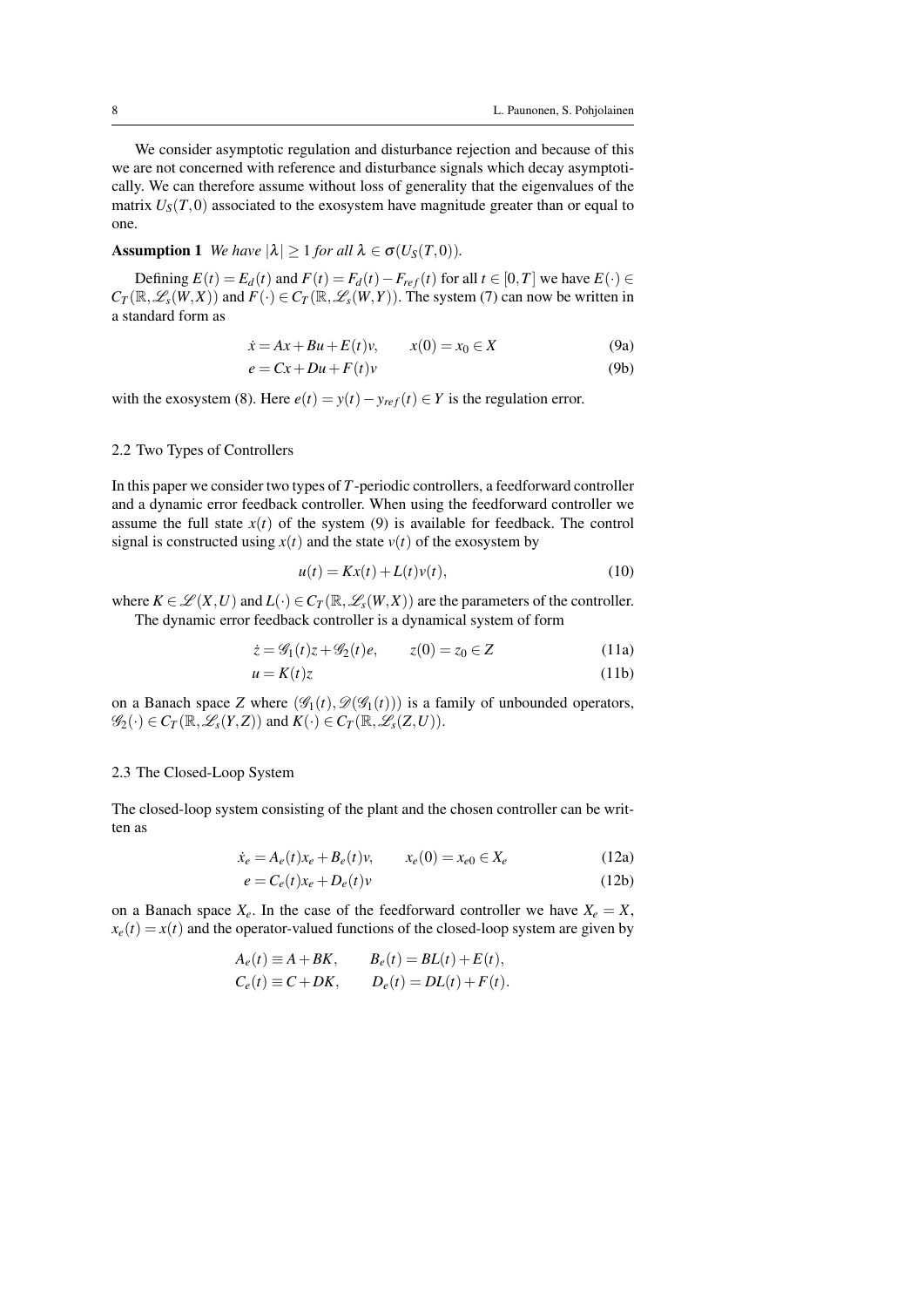On the other hand, for the error feedback controller we have  $X_e = X \times Z$ ,  $x_e(t) =$  $(x(t),z(t))^T \in X_e$  and the parameters of the closed-loop system are given by

$$
A_e(t) = \begin{pmatrix} A & BK(t) \\ \mathscr{G}_2(t)C & \mathscr{G}_1(t) + \mathscr{G}_2(t)DK(t) \end{pmatrix}, \qquad B_e(t) = \begin{pmatrix} E(t) \\ \mathscr{G}_2(t)F(t) \end{pmatrix},
$$

 $C_e(t) = (C D K(t))$  and  $D_e(t) = F(t)$ . In both of these cases we clearly have that  $B_e(\cdot) \in C_T(\mathbb{R},\mathscr{L}_s(W,X_e)), C_e(\cdot) \in C_T(\mathbb{R},\mathscr{L}_s(X_e,Y))$  and  $D_e(\cdot) \in C_T(\mathbb{R},\mathscr{L}_s(W,Y)).$ 

We make the following standing assumption in order to guarantee that the closedloop system has a well-defined mild state.

Assumption 2 *There exists an exponentially bounded strongly continuous evolution family*  $U_e(t,s)$  *associated to the closed-loop system.* 

Under this assumption we have that for all initial states  $x_{e0} \in X_e$  and  $v_0 \in W$  the mild state of the closed-loop system is given by

$$
x_e(t) = U_e(t,0)x_{e0} + \int_0^t U_e(t,s)B_e(s)v(s)ds.
$$

It should be noted that in the case of the feedforward controller Assumption 2 is always satisfied and for the evolution family  $U_e(t,s)$  we have

$$
U_e(t,s)=T_{A+BK}(t-s),
$$

where  $T_{A+BK}(t)$  is the  $C_0$ -semigroup generated by the operator  $A+BK$ .

#### 3 The Periodic Output Regulation Problem

In this section we formulate the problem of output regulation and disturbance rejection of the plant (9) when the reference and disturbance signals are generated by the exosystem (8). This problem consists of choosing the parameters of a feedforward or a feedback controller in such a way that the closed-loop system is stable and the regulation error goes to zero asymptotically.

We will also present the main result of this paper which states that the solvability of the regulation problem can be characterized using the solvability of the constrained periodic Sylvester differential equations

$$
\dot{\Sigma}(t) + \Sigma(t)S(t) = A_e(t)\Sigma(t) + B_e(t)
$$
\n(13a)

$$
0 = C_e(t)\Sigma(t) + D_e(t).
$$
 (13b)

These equations are a generalization of the so-called *regulator equations* familiar from the output regulation of distributed parameter systems with time-invariant exosystems [2, 14]. In the case of a time-invariant exosystem these equations are constrained Sylvester operator equations independent of time.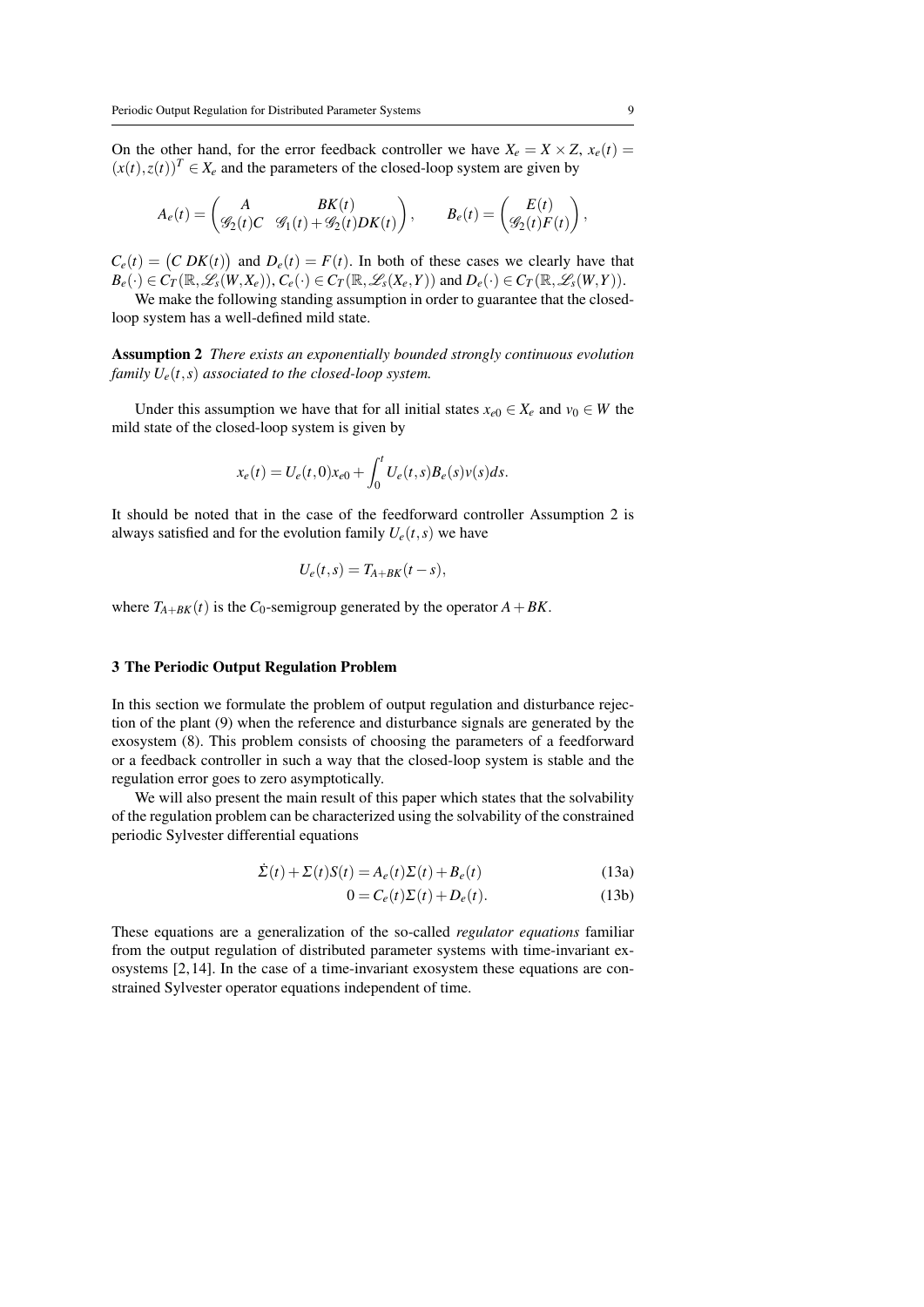The reason behind the relationship between the solvability of the constrained Sylvester differential equations (13) and the solvability of the output regulation problem is that if the Sylvester differential equation (13a) has a *T*-periodic solution  $\Sigma_{\infty}(\cdot)$ , then the state  $x_e(t)$  of the closed-loop system is given by

$$
x_e(t) = U_e(t,0)(x_{e0} - \Sigma_\infty(0)v_0) + \Sigma_\infty(t)v(t),
$$
\n(14)

where  $x_{e0}$  and  $y_0$  are the initial states of the closed-loop systems and the exosystem, respectively, and  $v(t) = U_s(t,0)v_0$  is the state of the exosystem. From this formula it is clear that if the controller parameter are chosen in such a way that the closedloop system is stable, then the first term in (14) goes to zero asymptotically. In other words, the state of the closed-loop system approaches the behaviour of the term

$$
x_e(t) \sim \Sigma_\infty(t) v(t)
$$

as time goes to infinity. Because of this, the term  $\Sigma_{\infty}(t)v(t)$  can be seen as a *dynamic steady state* of the closed-loop system. The role of equation (13b) is now to guarantee that this dynamic steady state gives the desired output despite the disturbance signals.

We will now state the main problem of this paper, the *Periodic Output Regulation Problem*. The statement of the problem does not depend on the form of the controller, i.e. on whether we use a feedforward of a feedback controller. Similarly the main result of this paper — the characterization of the controllers solving this problem — is given in terms of the parameters of the closed-loop system and is valid for both types of controllers. We consider the different controller types separately in Section 6, where we design feedforward and feedback controllers solving the Periodic Output Regulation Problem.

The Periodic Output Regulation Problem *Choose the parameters of a T -periodic controller in such a way that the following are satisfied:*

- 1. The evolution family  $U_e(t,s)$  is exponentially stable, i.e. there exist constants  $M_e \geq 1$  *and*  $\omega_e > 0$  *such that*  $||U_e(t,s)|| \leq M_e e^{-\omega_e(t-s)}$ .
- 2. *For all initial values*  $x_{e0} \in X_e$  *and*  $v_0 \in W$  *the closed-loop system* (12) *and the exosystem* (8)*, respectively, the regulation error satisfies*

$$
\lim_{t\to\infty}e(t)=0.
$$

The following theorem is the first main result of this paper. It characterizes the controllers solving the Periodic Output Regulation Problem in terms of the behaviour of the periodic solution of an infinite-dimensional Sylvester differential equation.

Theorem 1 *Assume the controller stabilizes the closed-loop system exponentially. Then the periodic Sylvester differential equation*

$$
\dot{\Sigma}(t) + \Sigma(t)S(t) = A_e(t)\Sigma(t) + B_e(t)
$$
\n(15)

*has a unique periodic mild solution*  $\Sigma_{\infty}(\cdot) \in C_{T}(\mathbb{R},\mathscr{L}_{s}(W,X_{e}))$  *such that* 

$$
\Sigma_{\infty}(t)v = \int_{-\infty}^{t} U_e(t,s)B_e(s)U_S(s,t)vds
$$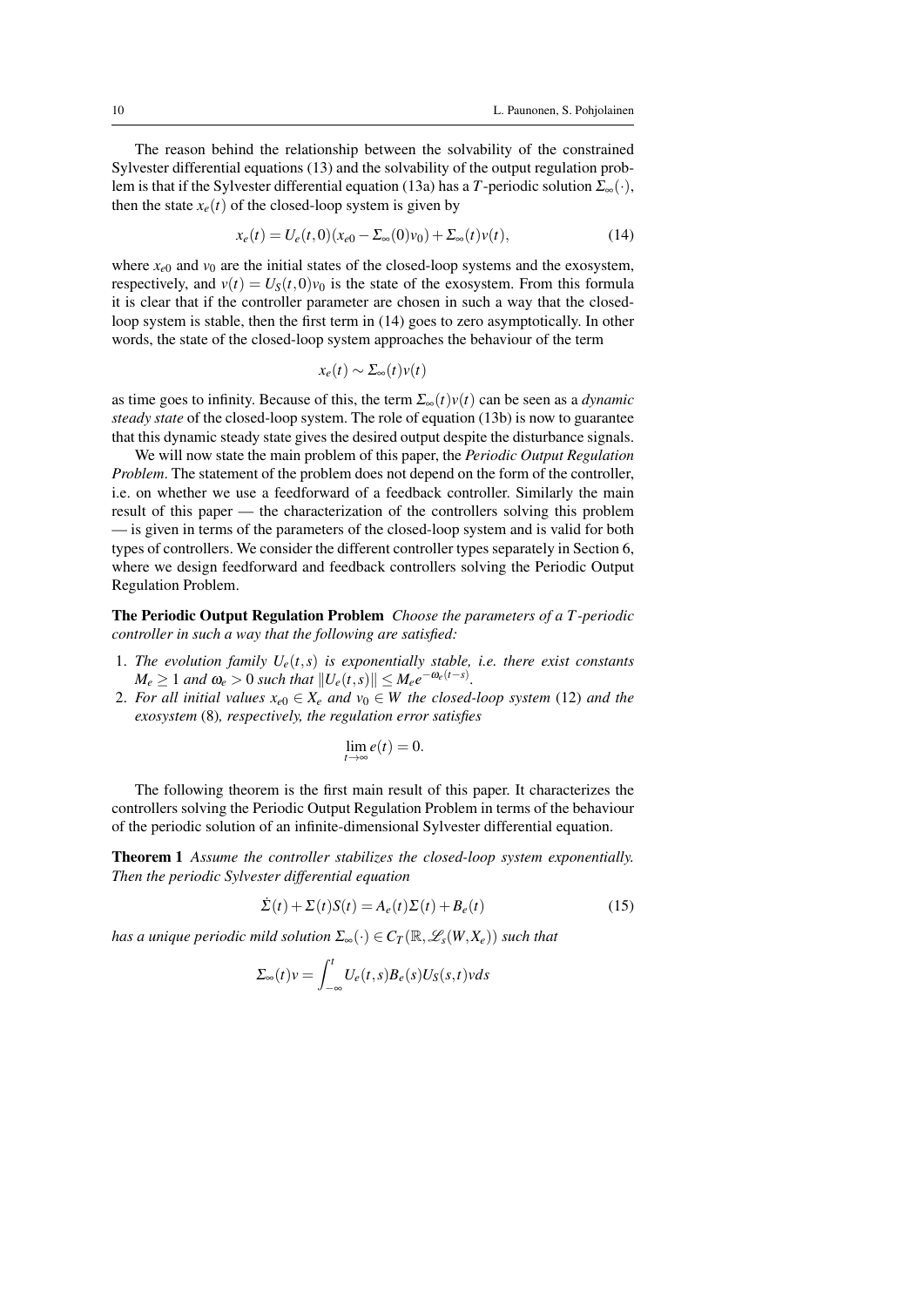*for all v* ∈ *W. The controller solves the Periodic Output Regulation Problem if and only if this solution satisfies*

$$
C_e(t)\Sigma_{\infty}(t) + D_e(t) = 0\tag{16}
$$

*for all*  $t \in [0, T]$ *.* 

The proof of the theorem is divided into parts. We will first study the periodic Sylvester differential equation separately in the next section. We will consider the solvability of this equation and define in detail what is meant by the concept of unique periodic mild solution used in the statement of Theorem 1. We will further show towards proving the above result — that under the assumptions of Theorem 1 the Sylvester differential equation (15) has a unique periodic mild solution. Subsequently in Section 5 we will finish the proof of Theorem 1 by showing that the solution of the Sylvester differential equation can be used to write the state of the closed-loop system in the form (14) and that the asymptotic behaviour of the closed-loop system leads to zero regulation error if and only if the regulation constraint (16) is satisfied.

#### 4 The Infinite-Dimensional Sylvester Differential Equation

In this section we consider the infinite-dimensional Sylvester differential equation

$$
\dot{\Sigma}(t) + \Sigma(t)S(t) = A_e(t)\Sigma(t) + B_e(t), \qquad \Sigma(0) = \Sigma_0
$$
\n(17)

on the interval [0,*T*]. The equation is considered in the strong sense for  $v \in W$ . As we saw in the previous section, this equation is closely related to the Periodic Output Regulation Problem. In this section we will define the classical and mild solutions of this equation and prove the first part of Theorem 1, i.e. that under the assumptions stated the Sylvester differential equation (15) has a unique periodic mild solution  $\Sigma_{\infty}(\cdot).$ 

If the space  $X_e$  is finite-dimensional and if the operator-valued functions appearing in (17) are continuous — as is the situation in  $[20]$  — the solvability of the Sylvester differential equation is a fairly straightforward matter. In the infinitedimensional case, however, the question on the solvability of the equation becomes much more complicated. The first sign of this is that in a strict sense equation (17) only makes sense if  $\mathcal{R}(\Sigma(t)) \subset \mathcal{D}(A_e(t))$  for all  $t \in [0,T]$ . We also need stronger and more complicated conditions for the application of the Leibniz integral rule, which is the core of the proof of the solvability of the equation. The use of this result in the finite-dimensional case requires continuity of the functions  $A_e(\cdot)$ ,  $S(\cdot)$  and  $B_e(\cdot)$ . For matrix-valued functions continuity is a straight-forward matter, unlike for families of unbounded operators. We will see later that the solvability of the Sylvester differential equation (17) in this strict sense requires very restrictive assumptions on the evolution families and functions involved. Fortunately it turns out that for the purposes of Periodic Output Regulation Problem it is sufficient to consider a weaker type of solution of this equation, more precisely the mild solution defined later in this section.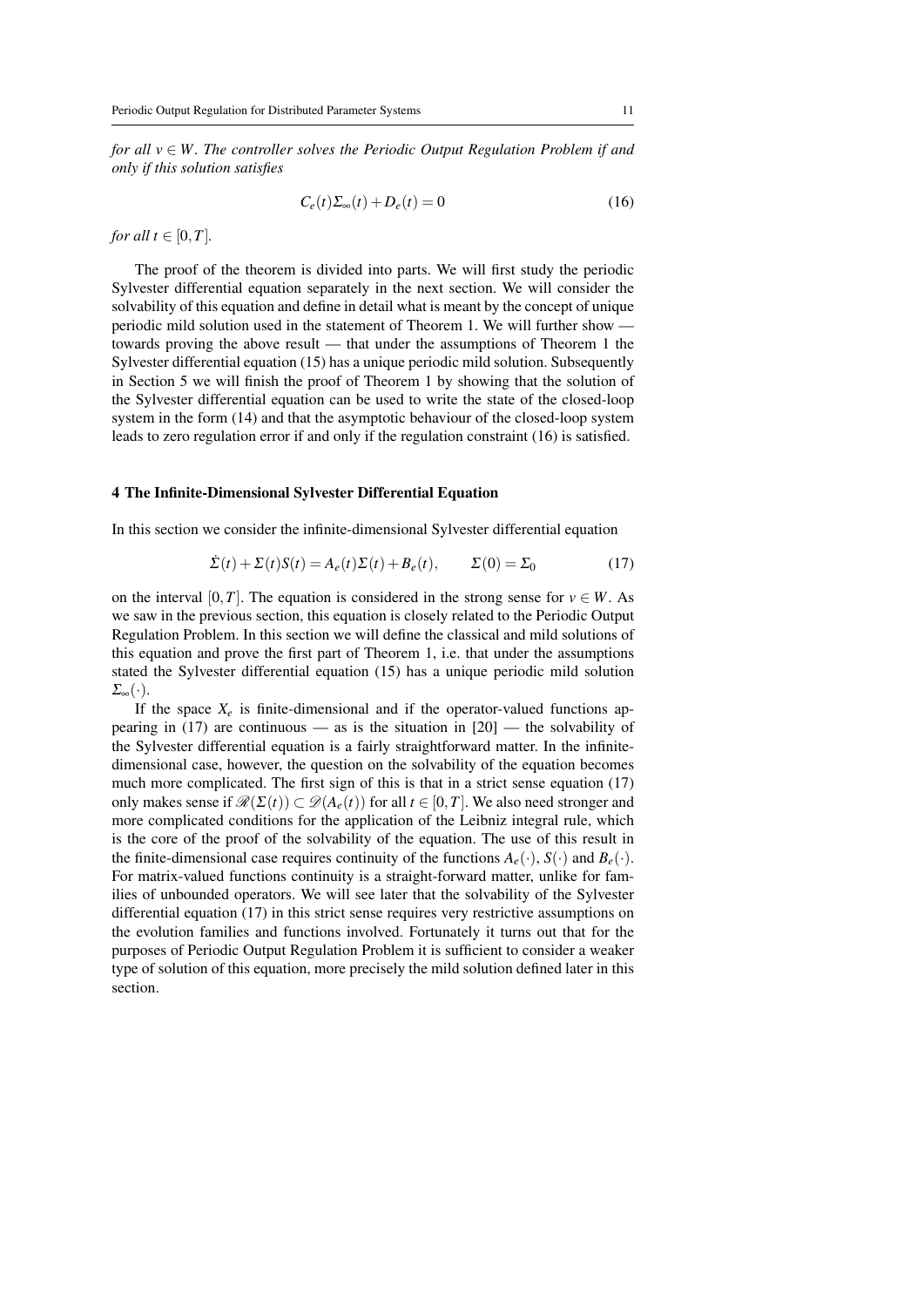We begin by defining the classical solution of the Sylvester differential equation. Our main intention is to consider the periodic solutions of the equation. For this it is sufficient to start by considering the solution of the equation on the interval  $[0, T]$ .

**Definition 3** A function  $\Sigma(\cdot) \in C^1([0, T], \mathcal{L}_s(W, X_e))$  such that  $\mathcal{R}(\Sigma(t)) \subset \mathcal{D}(A_e(t))$ for all  $t \in [0, T]$  is called the *classical solution* of the Sylvester differential equation (17) if it satisfies the equation on  $[0, T]$ .

The next theorem states sufficient conditions for the solvability of the problem and shows the form of the solution under these conditions. These conditions are very restrictive for the purposes of Periodic Output Regulation. However, we only use the theorem to obtain the form of the solution in order to define the mild solution of the Sylvester differential equation. The *parabolic conditions* [15, Sec 5.6] which the family  $(A_e(t), \mathcal{D}(A_e(t)))$  is assumed to satisfy in essence require that the operators  $A_e(t)$  for  $t \in [0, T]$  are generators of analytic semigroups on  $X_e$ .

### Theorem 2 *Assume the following are satisfied.*

- 1. *There exists*  $\mu \in \mathbb{R}$  *such that*  $U_e(t, s)$  *satisfies the* parabolic conditions:
- (P<sub>1</sub>) *The domain*  $\mathcal{D}(A_e(t)) = \mathcal{D}(A_e)$  *is independent of t*  $\in [0, T]$  *and dense in*  $X_e$ *.*
- (P<sub>2</sub>) *We have*  $\{\lambda \in \mathbb{C} \mid \text{Re }\lambda \geq \mu\} \subset \rho(A_e(t))$  *for every*  $t \in [0, T]$  *and there exists a constant*  $M \geq 1$  *such that*

$$
||R(\lambda, A_e(t))|| \leq \frac{M}{|\lambda - \mu| + 1}, \quad \text{Re}\lambda \geq \mu, t \in [0, T].
$$

(P<sub>3</sub>) *There exists a constant*  $L \geq 0$  *such that for*  $t, s, r \in [0, T]$ 

$$
||(A_e(t) - A_e(s))R(\mu, A_e(r))|| \le L|t - s|.
$$

2. *The domain*  $\mathscr{D}(A_e(t)^*) = \mathscr{D}(A_e^*)$  *is independent of t*  $\in [0, T]$  *and dense in*  $X_e^*$ *. For*  $all x \in X_e$  *and*  $x^* \in \mathscr{D}(A_e^*)$  *the mapping* 

$$
t\mapsto \langle x, A_e(t)^*x^*\rangle
$$

*is continuous on* [0,*T*]*.*

- 3. *The function*  $S(\cdot) : [0, T] \to \mathcal{L}(W)$  *is strongly continuous.*
- 4. The function  $B_e(\cdot)$  is strongly continuous on  $[0, T]$  and strongly continuously dif*ferentiable on* (0,*T*)*.*
- 5.  $\mathscr{R}(\Sigma_0) \subset \mathscr{D}(A_e)$ .

*Then the infinite-dimensional Sylvester differential equation* (17) *has a unique classical solution*  $\Sigma(\cdot)$  *on*  $[0, T]$  *such that* 

$$
\Sigma(t)v = U_e(t,0)\Sigma_0 U_S(0,t)v + \int_0^t U_e(t,s)B_e(s)U_S(s,t)vds
$$
\n(18)

*for all*  $v \in W$ .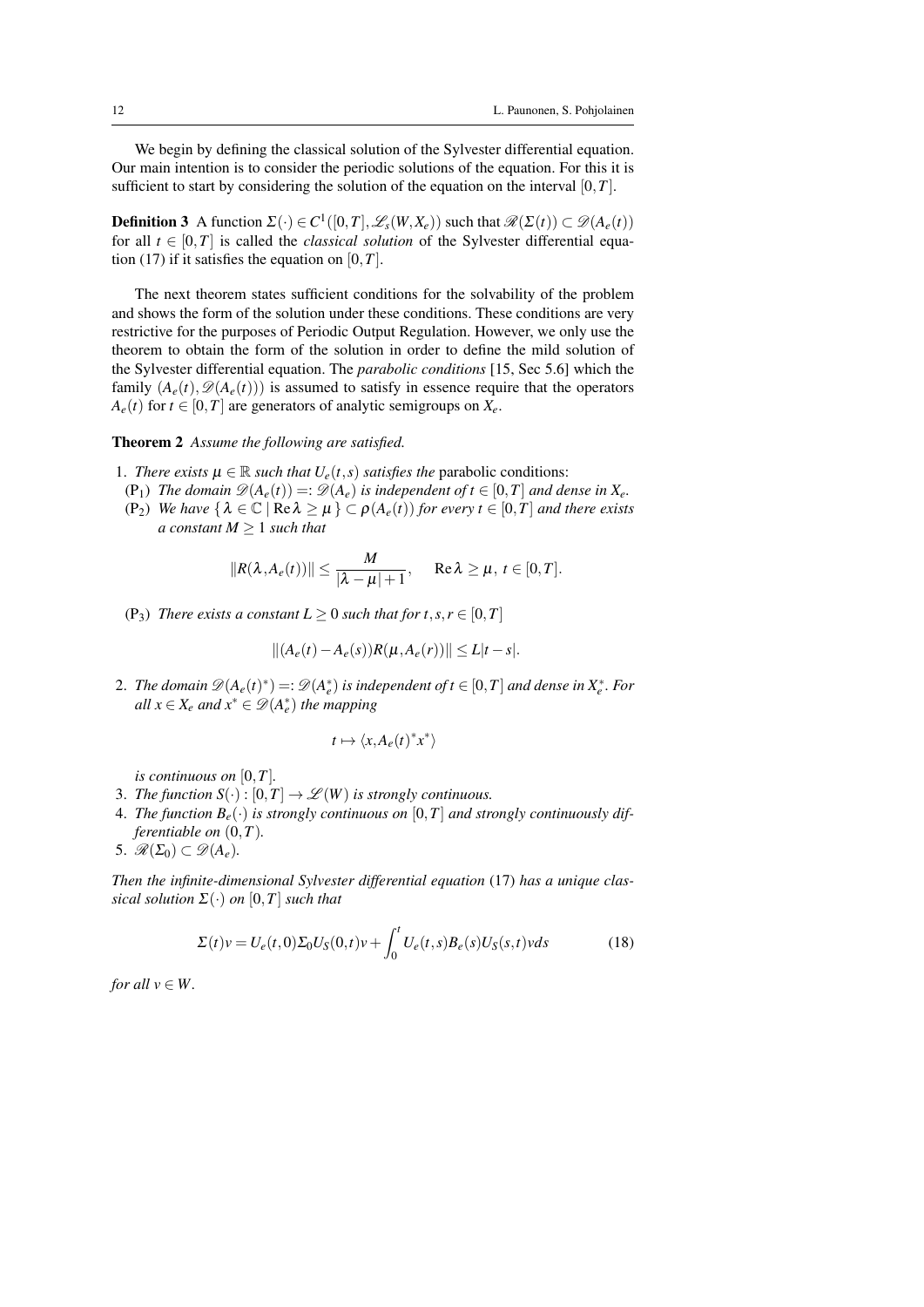*Proof* Since  $U_e(t, s)$  satisfies the parabolic conditions, we have from [15, Sec 5.6] that for all  $x \in X_e$ ,  $y \in \mathcal{D}(A_e)$ , and  $t > s$ 

$$
\frac{\partial}{\partial t}U_e(t,s)x = A_e(t)U_e(t,s)x, \qquad \frac{\partial}{\partial s}U_e(t,s)y = -U_e(t,s)A_e(s)y.
$$

Also, since  $S(\cdot): [0, T] \to \mathscr{L}(W)$  is a strongly continuous function the evolution family  $U_S(t,s)$  satisfies

$$
\frac{\partial}{\partial s}U_S(t,s)v = -U_S(t,s)S(s)v, \qquad \frac{\partial}{\partial t}U_S(t,s)v = S(t)U_S(t,s)v
$$

for all  $v \in W$  and  $t < s$ .

Let  $v \in W$ ,  $x^* \in \mathscr{D}(A_e^*)$ , and  $s \in [0, T]$ . Using the above differentiation rules we see that for any  $t \in (s, T]$ 

$$
\frac{\partial}{\partial t} \langle U_e(t,s)B_e(s)U_S(s,t)v, x^* \rangle
$$
\n
$$
= \langle A_e(t)U_e(t,s)B_e(s)U_S(s,t)v, x^* \rangle - \langle U_e(t,s)B_e(s)U_S(s,t)S(t)v, x^* \rangle
$$
\n
$$
= \langle U_e(t,s)B_e(s)U_S(s,t)v, A_e(t)^*x^* \rangle - \langle U_e(t,s)B_e(s)U_S(s,t)S(t)v, x^* \rangle
$$
\n
$$
\frac{\partial}{\partial t} \langle U_e(t,0)\Sigma_0U_S(0,t)v, x^* \rangle
$$
\n
$$
= \langle A_e(t)U_e(t,0)\Sigma_0U_S(0,t)v, x^* \rangle - \langle U_e(t,0)\Sigma_0U_S(0,t)S(t)v, x^* \rangle
$$
\n
$$
= \langle U_e(t,0)\Sigma_0U_S(0,t)v, A_e(t)^*x^* \rangle - \langle U_e(t,0)\Sigma_0U_S(0,t)S(t)v, x^* \rangle
$$

To show that (18) is a solution of the Sylvester differential equation we will use the Leibniz integral rule. This result states that if  $f: \{(t,s) \mid 0 \le s \le t \le T\} \to \mathbb{C}$  is continuous in *t* and *s*, if  $\frac{\partial}{\partial t} f(t, s)$  exists and is integrable with respect to *s* and if there exists a function  $f_1 \in L^1(0,T)$  such that

$$
\left|\frac{\partial}{\partial t}f(t,s)\right| \leq |f_1(s)|,
$$

then the mapping  $t \mapsto \int_0^t f(t,s)ds$  is differentiable on  $(0,T)$  and

$$
\frac{d}{dt} \int_0^t f(t,s)ds = f(t,t) + \int_0^t \frac{\partial}{\partial t} f(t,s)ds.
$$

Our assumptions imply that the function

$$
(t,s) \rightarrow f(t,s) = \langle U_e(t,s)B_e(s)U_S(s,t)v, x^* \rangle
$$

is continuous for  $0 \le s \le t \le T$  and the computation above shows that it is continuously differentiable with respect to *t*. Since the mappings  $(t,s) \rightarrow U_e(t,s)$  and  $(t,s) \rightarrow U_S(s,t)$  are strongly continuous, there exist constants  $M_e, M_S > 0$  such that

$$
\max_{0 \le s \le t \le T} ||U_e(t,s)|| \le M_e, \qquad \max_{0 \le s \le t \le T} ||U_S(s,t)|| \le M_S.
$$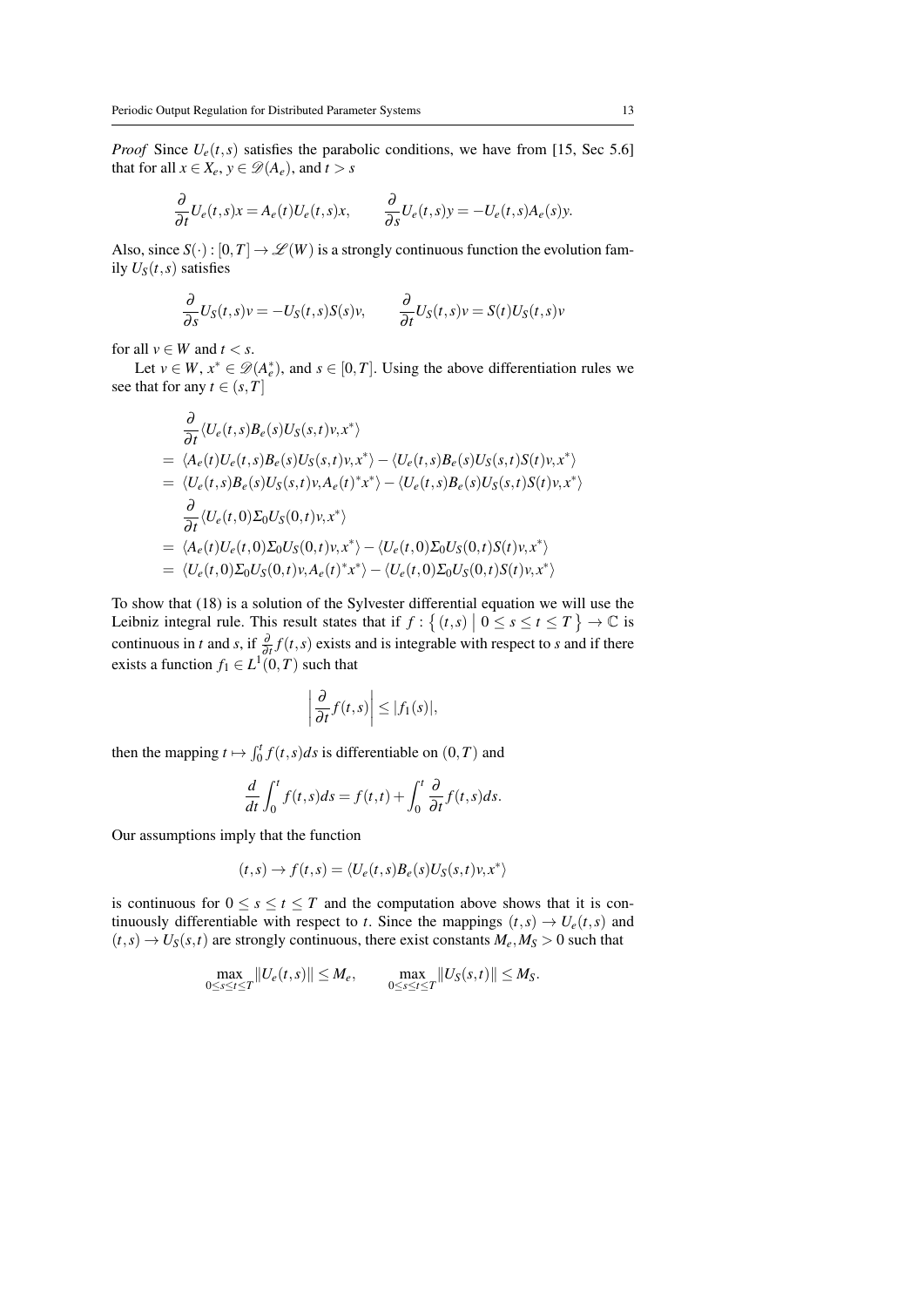Using these estimates we see that

$$
\left| \frac{\partial}{\partial t} f(t) \right| \leq ||U_e(t, s)B_e(s)U_S(s, t)v|| \cdot ||A_e(t)^* x^*|| + ||U_e(t, s)B_e(s)U_S(s, t)S(t)v|| \cdot ||x^*||
$$
  
\n
$$
\leq ||U_e(t, s)|| \cdot ||B_e(s)|| \cdot ||U_S(s, t)|| (||v|| \cdot ||A_e(t)^* x^*|| + ||S(t)|| \cdot ||v|| \cdot ||x^*||)
$$
  
\n
$$
\leq M_e M_S ||v|| \cdot ||B_e||_{\infty} \left( \max_{r \in [0, T]} ||A_e(r)^* x^*|| + ||x^*|| \cdot ||S||_{\infty} \right) =: f_1(s).
$$

Since  $f_1$  is a constant function we have  $f_1 \in L^1(0,T)$ . This concludes that we can use the Leibniz integral rule.

We now have for the function  $\Sigma(\cdot)$  in (18) that

$$
\frac{d}{dt}\langle \Sigma(t)v, x^* \rangle = \frac{\partial}{\partial t} \langle U_e(t, 0) \Sigma_0 U_S(0, t)v, x^* \rangle + \frac{\partial}{\partial t} \int_0^t \langle U_e(t, s) B_e(s) U_S(s, t)v, x^* \rangle ds
$$
\n
$$
= \langle U_e(t, 0) \Sigma_0 U_S(0, t)v, A_e(t)^* x^* \rangle - \langle U_e(t, 0) \Sigma_0 U_S(0, t) S(t)v, x^* \rangle
$$
\n
$$
+ \int_0^t \langle \langle U_e(t, s) B_e(s) U_S(s, t)v, A_e(t)^* x^* \rangle - \langle U_e(t, s) B_e(s) U_S(s, t) S(t)v, x^* \rangle ds
$$
\n
$$
+ \langle U_e(t, t) B_e(t) U_S(t, t)v, x^* \rangle
$$
\n
$$
= \langle \Sigma(t)v, A_e(t)^* x^* \rangle - \langle \Sigma(t) S(t)v, x^* \rangle + \langle B_e(t)v, x^* \rangle
$$
\n(19)

We will next show that the mapping  $t \mapsto \Sigma(t)v$  is continuously differentiable on  $(0,T)$ and that  $\Sigma(t)v \in \mathscr{D}(A_e)$  for all  $t \in [0,T]$ . We will do this by first considering the nonautonomous Cauchy problem

$$
\dot{x}(t) = A_e(t)x(t) + B_e(t)U_s(t,0)w, \qquad x(0) = \Sigma_0 w,
$$

where  $w \in W$ . Since  $x(0) \in \mathcal{D}(A_e)$  and since  $t \mapsto B_e(t)U_s(t,0)w$  is continuously differentiable we have from [15, Thm 5.7.1] that this equation has a unique classical solution given by

$$
x(t) = U_e(t,0)\Sigma_0 w + \int_0^t U_e(t,s)B_e(s)U_s(s,0)wds
$$

such that *x*(·) is continuously differentiable on  $(0,T)$  and  $x(t) \in \mathcal{D}(A_e(t))$  for all  $t \in [0, T]$ . If we denote by  $H(\cdot) : [0, T] \to \mathcal{L}(W, X_e)$  the mapping  $x(t) = H(t)w$ , then  $t \mapsto H(t)$  is strongly continuously differentiable on  $(0,T)$  and  $\mathcal{R}(H(t)) \subset \mathcal{D}(A_e)$ . Since  $t \mapsto U_s(0,t)$  is strongly continuously differentible, by choosing  $w = U_s(0,t)v$ we finally obtain that the mapping

$$
t \mapsto H(t)U_S(0,t)v = U_e(t,0)\Sigma_0U_S(0,t)v + \int_0^t U_e(t,s)B_e(s)U_S(s,0)U_S(0,t)vds
$$
  
= 
$$
U_e(t,0)\Sigma_0U_S(0,t)v + \int_0^t U_e(t,s)B_e(s)U_S(s,t)vds
$$
  
= 
$$
\Sigma(t)v
$$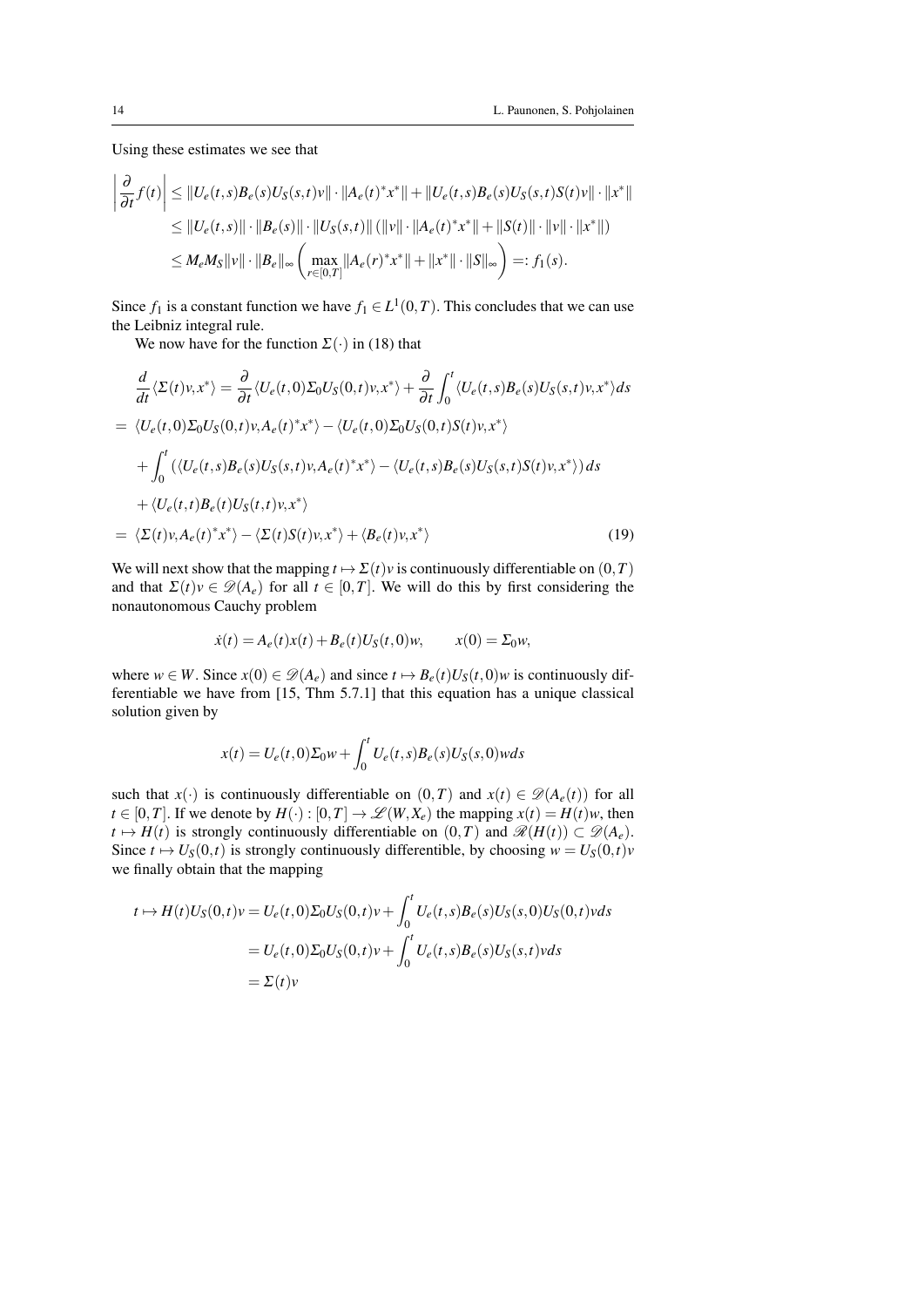is continuously differentiable on  $(0,T)$  and  $\Sigma(t)v \in \mathcal{D}(A_e)$  for all  $[0,T]$ . Equation (19) now becomes

$$
\langle \frac{d}{dt} \Sigma(t) v, x^* \rangle + \langle \Sigma(t) S(t) v, x^* \rangle = \langle A_e(t) \Sigma(t) v, x^* \rangle + \langle B_e(t) v, x^* \rangle
$$

Since  $x^* \in \mathcal{D}(A_e^*)$  was arbitrary and since  $\mathcal{D}(A_e^*)$  is dense in  $X_e^*$ , this implies

$$
\frac{d}{dt}\Sigma(t)v + \Sigma(t)S(t)v = A_e(t)\Sigma(t)v + B_e(t)v.
$$

Since  $v \in W$  was arbitrary, this concludes that  $\Sigma(\cdot)$  satisfies the Sylvester differential equation.

To prove the uniqueness of the solution, let  $\Sigma_1(\cdot) \in C^1([0,T], \mathscr{L}_s(W,X))$  be a classical solution of the Sylvester differential equation (18). Letting  $v \in W$  and applying both sides of the equation to  $U_S(s,t)v \in W$  we obtain

$$
\Sigma_1(s)U_S(s,t)v + \Sigma_1(s)S(s)U_S(s,t)v = A_e(s)\Sigma_1(s)U_S(s,t)v + B_e(s)U_S(s,t)v
$$
\n
$$
\Rightarrow \qquad U_e(t,s)\Sigma_1(s)U_S(s,t)v + U_e(t,s)\Sigma_1(s)S(s)U_S(s,t)v
$$
\n
$$
= U_e(t,s)A_e(s)\Sigma_1(s)U_S(s,t)v + U_e(t,s)B_e(s)U_S(s,t)v
$$
\n
$$
\Rightarrow \qquad \frac{d}{ds}(U_e(t,s)\Sigma_1(s)U_S(s,t)v) = U_e(t,s)B_e(s)U_S(s,t)v
$$

Integrating both sides of the equation from 0 to *t* and using  $\Sigma_1(0) = \Sigma_0$  gives

$$
\int_0^t U_e(t,s)B_e(s)U_S(s,t)vds = U_e(t,t)\Sigma_1(t)U_S(t,t)v - U_e(t,0)\Sigma_1(0)U_S(0,t)v
$$
  
=  $\Sigma_1(t)v - U_e(t,0)\Sigma_0U_S(0,t)v$ 

and thus  $\Sigma_1(\cdot) = \Sigma(\cdot)$ .

As was already mentioned, the conditions imposed on the evolution family  $U_e(t,s)$ in Theorem 2 essentially require that for  $t \in [0, T]$  the operators  $A_e(t)$  generate analytic semigroups on *Xe*. An immediate consequence of this is that in particular also the semigroup generated by *A* on *X* must be analytic. In this paper, however, we do not need to restrict ourselves to the cases where the Sylvester differential equations have classical solutions. It turns out it is sufficient to consider their *mild solutions*, as given in the following definition.

**Definition 4** Let  $\Sigma_0 \in \mathcal{L}(W, X_e)$ . Under Assumption 2 the operator-valued function  $\Sigma(\cdot) \in C([0,T], \mathcal{L}_s(W,X_e))$  defined in (18) is called the *mild solution* of the Sylvester differential equation (17) on [0,*T*].

We can finally turn our attention to the periodic solutions of the Sylvester differential equation. By the periodic Sylvester differential equation we mean the equation

$$
\dot{\Sigma}(t) + \Sigma(t)S(t) = A_e(t)\Sigma(t) + B_e(t)
$$
\n(20)

on R. The mild solution of this equation is a mild solution  $\Sigma(\cdot)$  of the Sylvester differential equation (17) on [0,*T*] corresponding to an initial condition  $\Sigma(0) = \Sigma_0 \in$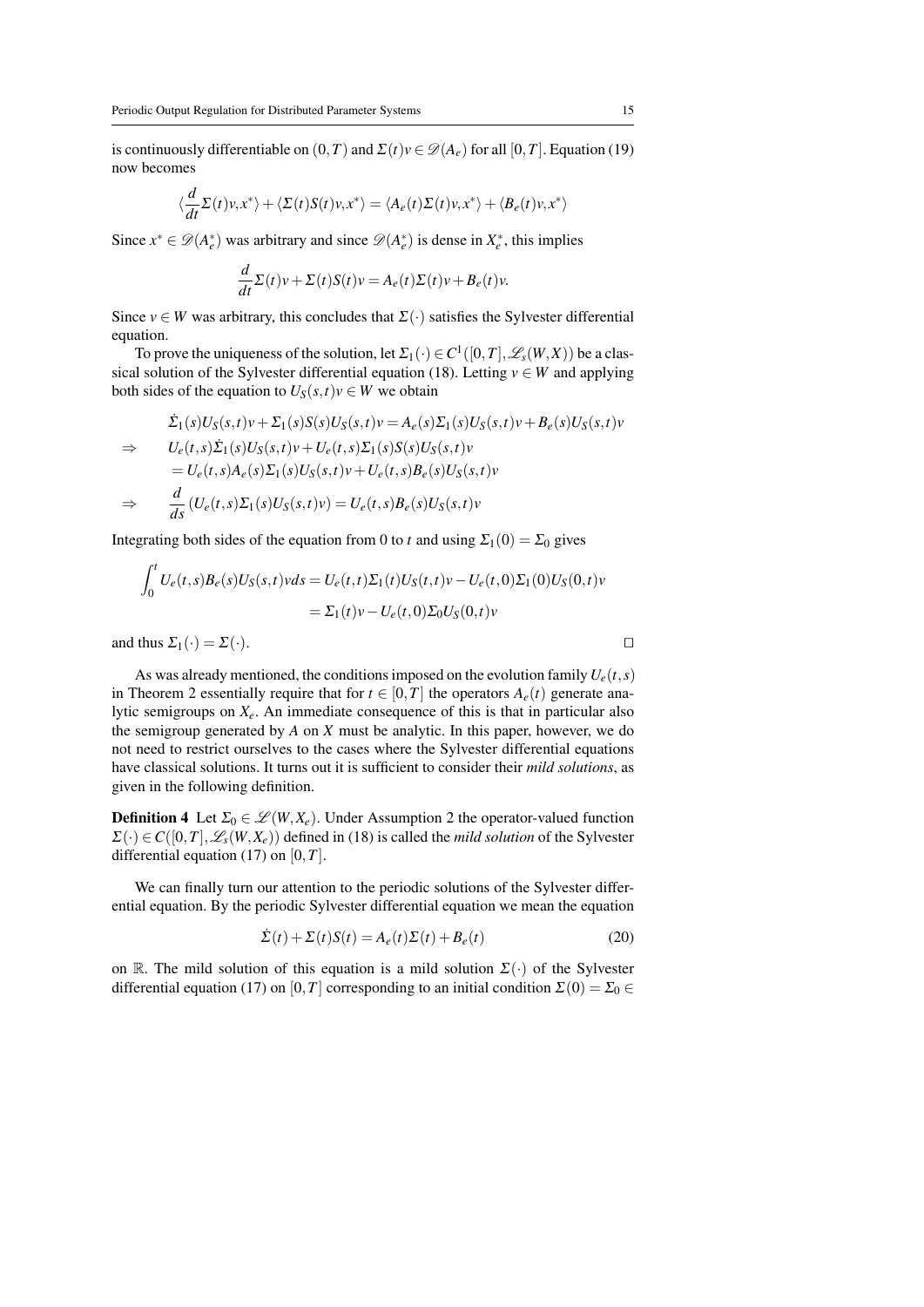$\mathscr{L}(W,X_e)$  for which  $\Sigma(\cdot)$  is a periodic function. The following theorem states that if the closed-loop system is exponentially stable, then under the standing assumptions the periodic Sylvester differential equation (20) has a unique periodic mild solution and that this solution has period *T*.

**Theorem 3** If  $U_e(t,s)$  is exponentially stable, then the periodic Sylvester differential *equation* (20) *has a unique periodic mild solution*  $\Sigma_{\infty}(\cdot) \in C_{\mathcal{T}}(\mathbb{R},\mathscr{L}_{s}(W,X_{e}))$  *such that*

$$
\Sigma_{\infty}(t)v = \int_{-\infty}^{t} U_e(t,s)B_e(s)U_s(s,t)vds
$$

*for all*  $v \in W$ .

*Proof* We will first show that  $\Sigma_{\infty}(\cdot)$  is a mild solution of the Sylvester differential equation (17). Since for every  $v \in W$  we have

$$
\Sigma_{\infty}(t)v = U_e(t,0)\int_{-\infty}^0 U_e(0,s)B_e(s)U_S(s,0)U_S(0,t)vds + \int_0^t U_e(t,s)B_e(s)U_S(s,t)vds,
$$

it suffices to show that the linear operator  $\Sigma_{\infty}(0)$  defined by

$$
\Sigma_{\infty}(0)v = \int_{-\infty}^{0} U_e(0,s)B_e(s)U_S(s,0)vds, \qquad v \in W
$$

is bounded. Before we can do this we need to show that Assumption 1 implies that there exist constants  $n_S \in \mathbb{N}_0$  and  $M_S > 0$  such that  $||U_S(t, s)|| \leq M_S((s-t)^{n_S} + 1)$  for all  $t \leq s$ . To see this, let  $R \in \mathcal{L}(W) = \mathbb{C}^{q \times q}$  be such that

$$
U_S(0,T) = U_S(T,0)^{-1} = RJR^{-1},
$$

where *J* is the Jordan canonical form of  $U_S(T,0)^{-1}$ . Let  $t \leq s$  and let  $t_0, s_0 \in [0,T)$ and  $m_t, m_s \in \mathbb{Z}$  be such that  $t = m_t T + t_0$  and  $s = m_s T + s_0$ . We have  $m_t \leq m_s$  and taking advantage of the periodicity of the evolution family  $U_S(t,s)$ 

$$
||U_S(t,s)|| = ||U_S(m_t T + t_0, m_s T + s_0)||
$$
  
=  $||U_S(m_t T + t_0, (m_t + 1)T)U_S((m_t + 1)T, m_s T)U_S(m_s T, m_s T + s_0)||$   
=  $||U_S(t_0, T)U_S(0, T)^{m_s - m_t - 1}U_S(0, s_0)||$   
 $\le ||R|| ||R^{-1}|| ||J^{m_s - m_t - 1}|| \max_{t_0 \in [0, T]} ||U_S(t_0, 0)|| \cdot \max_{s_0 \in [0, T]} ||U_S(0, s_0)||$ 

If  $J_k \in \mathbb{C}^{n \times n}$  is a single Jordan block in *J* associated to an eigenvalue  $\lambda_k \in \mathbb{C}$ , we then have from Assumption 1 that  $|\lambda_k| \leq 1$ . If we denote  $H_k = J_k - \lambda_k I$ , then  $\|H_k\| = 1$  and  $H_k^n = 0$ . For brevity denote  $m_d = m_s - m_t - 1$ . Whenever  $m_d \ge n$  we have  $m_d T \le s - t$ and thus

$$
||J_k^{m_d}|| = ||(\lambda_k I + H_k)^{m_d}|| = \left\| \sum_{l=0}^{m_d} {m_d \choose l} \lambda_k^{m_d-l} H_k^l \right\| \le \sum_{l=0}^{n-1} \frac{m_d!}{l!(m_d-l)!} |\lambda_k|^{m_d-l} ||H_k||^l
$$
  

$$
\le \sum_{l=0}^{n-1} m_d (m_d-1) \cdots (m_d-l+1) \le nm_d^{n-1} = \frac{n}{T^{n-1}} (m_d T)^{n-1} \le \frac{n}{T^{n-1}} (s-t)^{n-1}
$$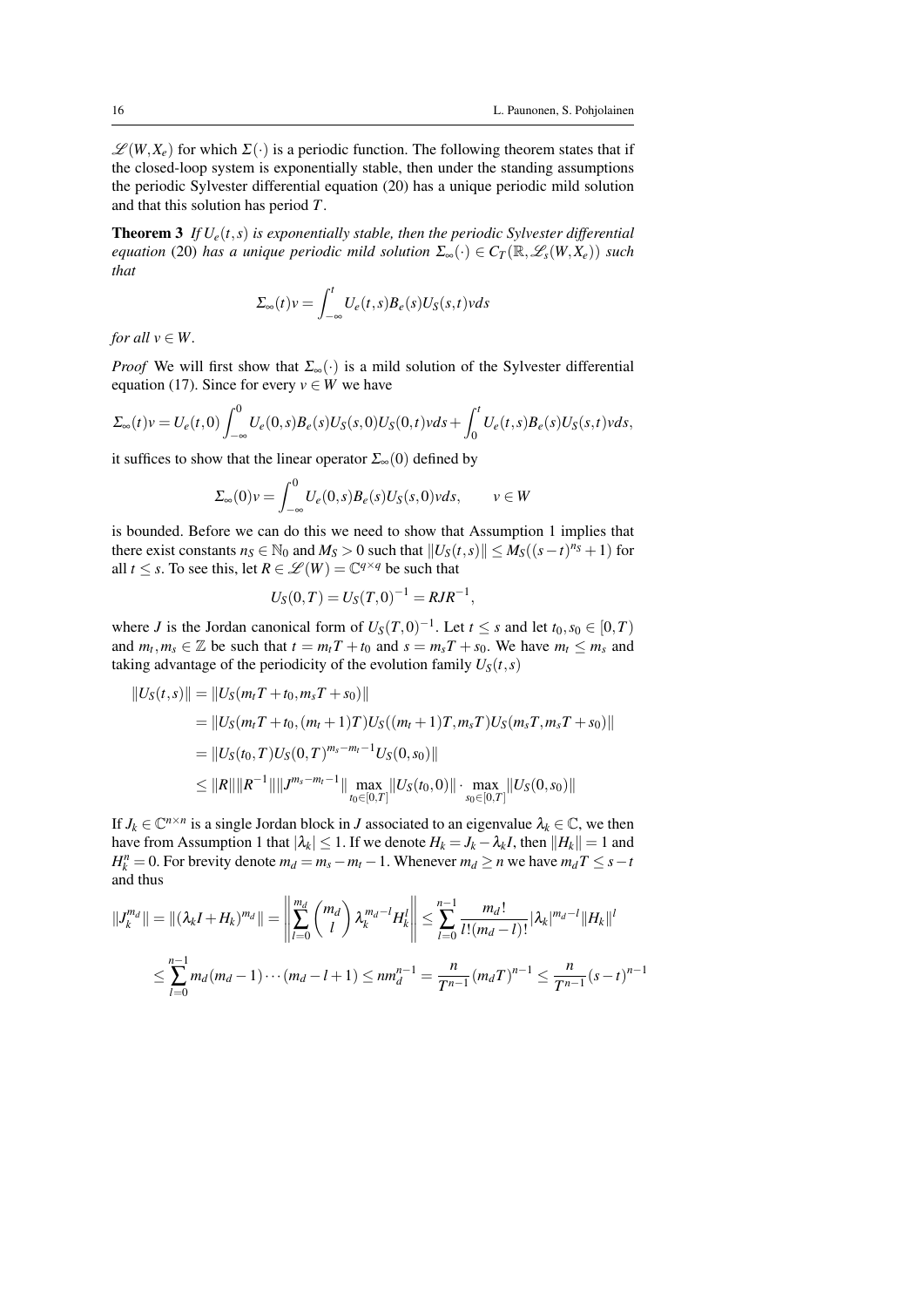Since  $||J|| = \max_k ||J_k||$ , this implies that there exist constants  $n_S \in \mathbb{N}_0$  and  $\tilde{M}_S > 0$ such that  $||U_S(t,s)|| \leq \tilde{M}_S(s-t)^{n_S}$  for all  $t \leq s$  for which  $s-t$  is sufficiently large. Combining this with the fact that  $||U_S(t,s)||$  is uniformly bounded on finite intervals, we can conclude that there exists a constant  $M_S > 0$  such that for all  $t \leq s$  we have  $||U_S(t,s)|| \leq M_S((s-t)^{n_S}+1).$ 

Since the closed-loop system is stable there exist constants  $M_e \geq 1$  and  $\omega_e > 0$ such that for all  $t \geq s$  we have  $||U_e(t,s)|| \leq M_e e^{-\omega_e(t-s)}$ . Now for all  $v \in W$  we have

$$
\|\int_{-\infty}^{0} U_e(0,s)B_e(s)U_S(s,0) vds\| \leq \int_{-\infty}^{0} \|U_e(0,s)B_e(s)U_S(s,0)v\|ds
$$
  

$$
\leq M_e M_S \|B_e\|_{\infty} \int_{-\infty}^{0} ((-s)^{n_S} + 1)e^{\omega_e s} ds \cdot ||v|| =: M||v||,
$$

where  $M < \infty$  and thus  $\Sigma_{\infty}(0) \in \mathcal{L}(W, X_e)$ .

To prove the periodicity of  $\Sigma_{\infty}(\cdot)$ , let  $t \in \mathbb{R}$ . We then have for all  $v \in W$ 

$$
\Sigma_{\infty}(t+T)v = \int_{-\infty}^{t+T} U_e(t+T,s)B_e(s)U_S(s,t+T)vds
$$
  
= 
$$
\int_{-\infty}^t U_e(t+T,s+T)B_e(s+T)U_S(s+T,t+T)vds
$$
  
= 
$$
\int_{-\infty}^t U_e(t,s)B_e(s)U_S(s,t)vds = \Sigma_{\infty}(t)v.
$$

This shows that  $\Sigma_{\infty}(\cdot)$  is *T*-periodic.

It remains to prove that the periodic Sylvester differential equation (20) has no other periodic solutions. To this end, let  $\Sigma(\cdot)$  be any periodic mild solution of the equation corresponding to an arbitrary initial condition  $\Sigma(0) = \Sigma_0 \in \mathscr{L}(W, X_e)$ , i.e.

$$
\Sigma(t)v = U_e(t,0)\Sigma_0U_S(0,t)v + \int_0^t U_e(t,s)B_e(s)U_S(s,t)vds
$$

for  $v \in W$ . The difference  $\Delta(t)v = \Sigma_{\infty}(t)v - \Sigma(t)v$  satisfies

$$
\Delta(t)v = \int_{-\infty}^{t} U_e(t,s)B_e(s)U_S(s,t)vds - U_e(t,0)\Sigma_0U_S(0,t)v - \int_0^t U_e(t,s)B_e(s)U_S(s,t)vds \n= \int_{-\infty}^0 U_e(t,s)B_e(s)U_S(s,t)vds - U_e(t,0)\Sigma_0U_S(0,t)v \n= U_e(t,0)\Sigma_\infty(0)U_S(0,t) - U_e(t,0)\Sigma_0U_S(0,t)v = U_e(t,0)\Delta(0)U_S(0,t)v.
$$

Thus

$$
\|\Delta(t)\| \le M_e M_S(t^{n_S} + 1)e^{-\omega_e t} \|\Delta(0)\|
$$

and the assumption  $\omega_e > 0$  implies  $\lim_{t \to \infty} \Delta(t) = 0$ . Since  $\Sigma(\cdot)$  is periodic and since lim<sub>*t*→∞</sub> $\|\Sigma(t)-\Sigma_{\infty}(t)\|=0$ , we must have  $\Sigma(t)\equiv \Sigma_{\infty}(t)$ . This concludes that no other periodic solutions than  $\Sigma_{\infty}(\cdot)$  may exist.  $\square$ 

This concludes the treatment of the solvability of the Sylvester differential equation in this paper. In the next section we will use these results to prove Theorem 1.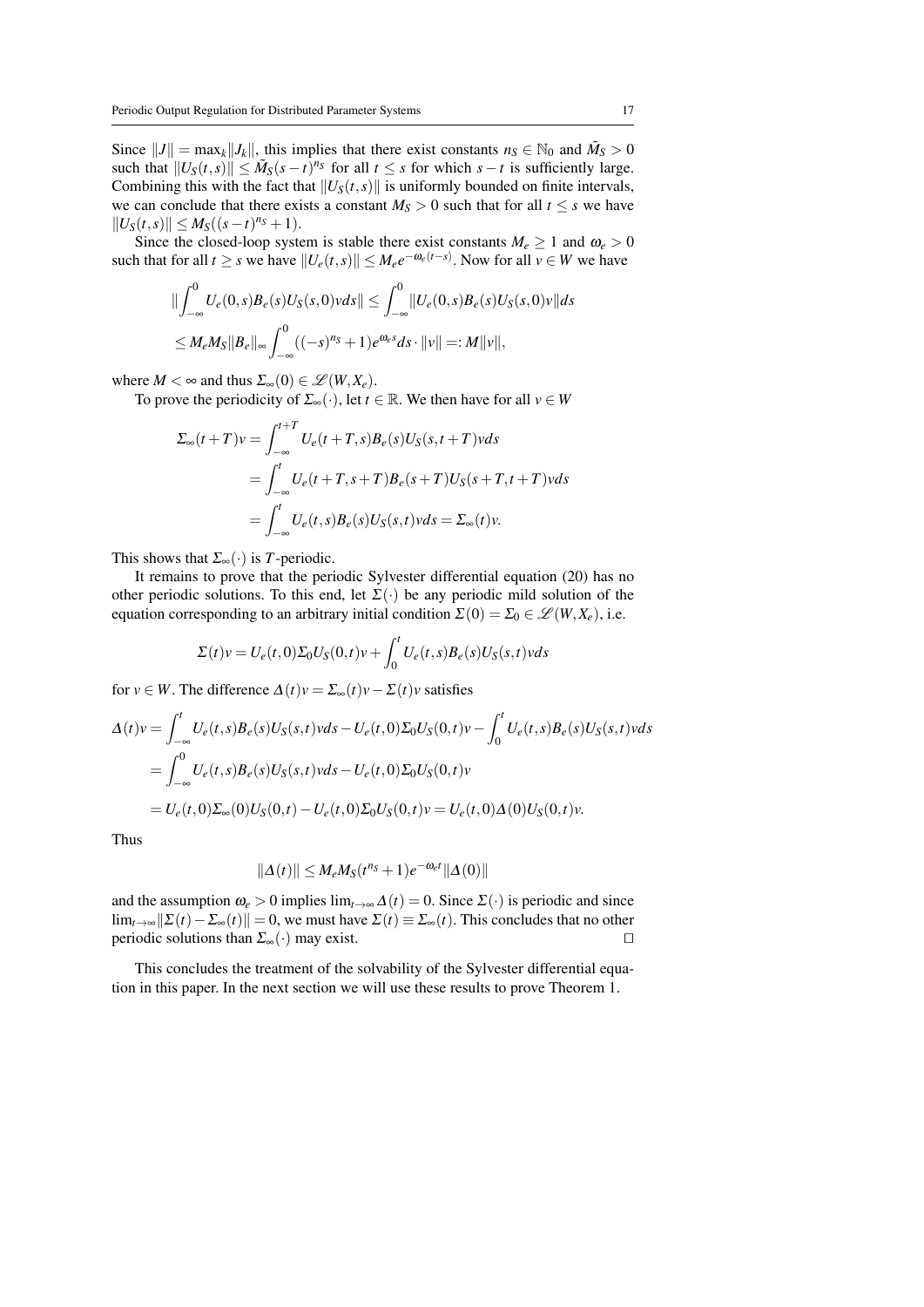# 5 The Dynamic Steady State of the Closed-Loop System

The idea behind the proof of Theorem 1 is as was outlined in the beginning of Section 3. We will first prove that the state of the closed-loop system can be expressed using the unique periodic mild solution  $\Sigma_{\infty}(\cdot)$  of the Sylvester differential equation (15). It turns out that this representation of the state of the closed-loop system is actually equivalent to the Sylvester differential equation. This is shown in Theorem 4, which is a generalization of the corresponding result for distributed parameter systems with time-invariant exosystems [7, 14]. This formula will allow us to investigate the asymptotic behaviour of the regulation error and to complete the proof of Theorem 1 by showing that the regulation error decays to zero asymptotically if and only if the regulation constraint (16) is satisfied.

**Theorem 4** *Let*  $\Sigma(\cdot) \in C_T(\mathbb{R}, \mathscr{L}_s(W, X_e))$ *. Then the following are equivalent.* 

- 1. *The function* Σ(·) *is a periodic mild solution of the Sylvester differential equation* (15)*.*
- 2. For all initial states  $x_{e0} \in X_e$  and  $y_0 \in W$  of the closed-loop system and the ex*osystem the state of the closed-loop system can be written as*

$$
x_e(t) = U_e(t,0)(x_{e0} - \Sigma(0)v_0) + \Sigma(t)v(t), \qquad t \ge 0.
$$
 (21)

*If these conditions are satisfied, then the regulation error is given by*

$$
e(t) = C_e(t)U_e(t,0)(x_{e0} - \Sigma(0)v_0) + (C_e(t)\Sigma(t) + D_e(t))v(t), \qquad t \ge 0 \qquad (22)
$$

*for all initial states*  $x_{e0} \in X_e$  *and*  $v_0 \in W$  *of the closed-loop system and the exosystem.* 

*Proof* For any initial conditions  $x_{e0} \in X_e$  and  $v_0 \in W$  and for any  $t \ge 0$  the state of the closed-loop system (12) is given by

$$
x_e(t) = U_e(t,0)x_{e0} + \int_0^t U_e(t,s)B_e(s)U_s(s,0)v_0ds.
$$

Using this and  $v(t) = U_s(t,0)v_0$  we immediately see that the state of the closed-loop having representation (21) for some  $\Sigma(\cdot) \in C_T(\mathbb{R}, \mathscr{L}_s(W, X_e))$  and for all initial states is equivalent to

$$
\int_0^t U_e(t,s)B_e(s)U_S(s,0)v_0ds = -U_e(t,0)\Sigma(0)v_0 + \Sigma(t)U_S(t,0)v_0, \qquad \forall v_0 \in W.
$$

Since  $U_s(0,t)$  is invertible, every  $v_0 \in W$  can be written as  $v_0 = U_s(0,t)w_0$  for some  $w_0 \in W$ . Thus the above condition is equivalent the fact that

$$
\int_0^t U_e(t,s)B_e(s)U_S(s,0)U_S(0,t)w_0ds = -U_e(t,0)\Sigma(0)U_S(0,t)w_0 \n+ \Sigma(t)U_S(t,0)U_S(0,t)w_0 \n\Leftrightarrow \int_0^t U_e(t,s)B_e(s)U_S(s,t)w_0ds = -U_e(t,0)\Sigma(0)U_S(0,t)w_0 + \Sigma(t)w_0,
$$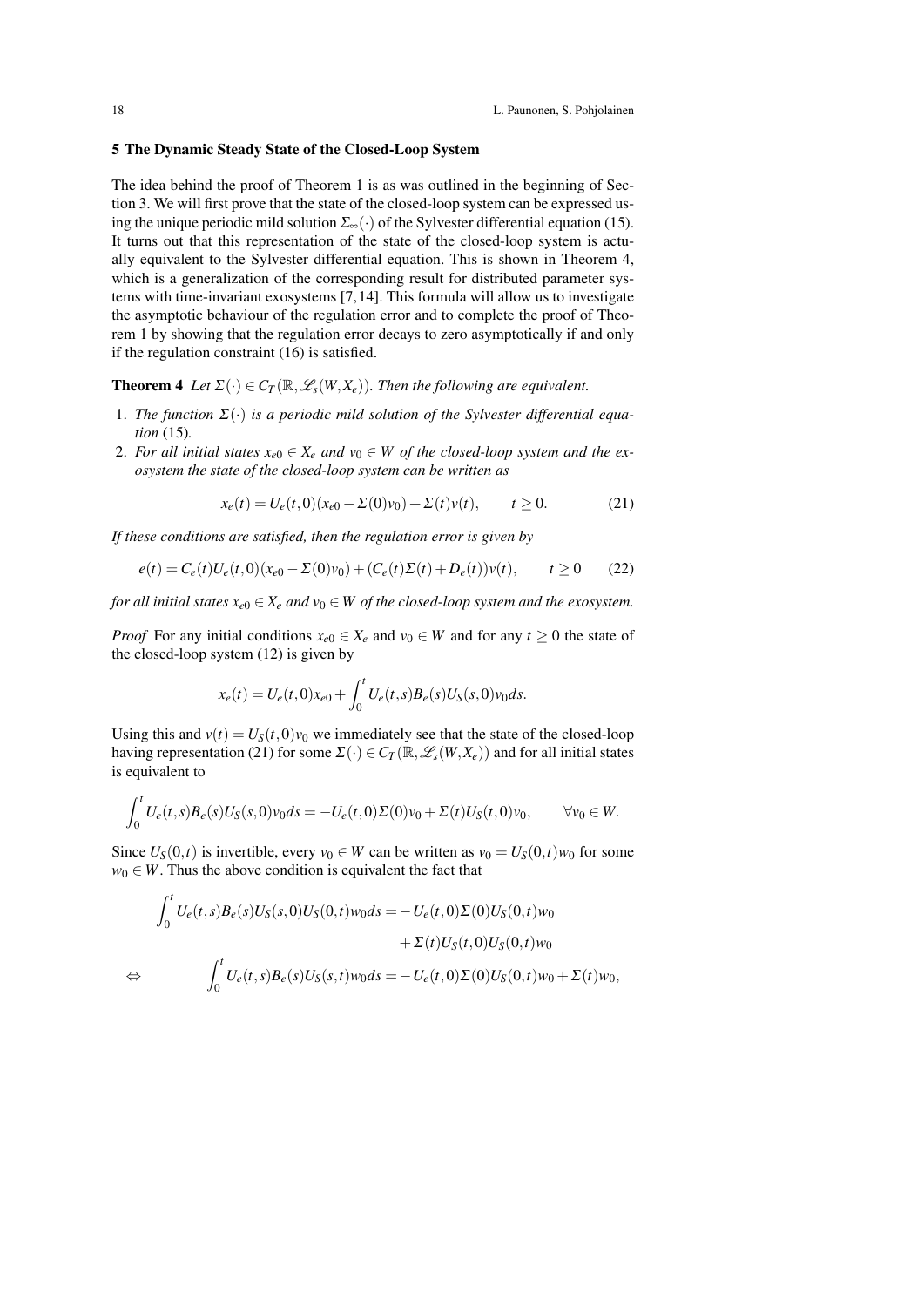for all  $w_0 \in W$ . This is precisely the condition that  $\Sigma(\cdot)$  is a mild solution of the Sylvester differential equation (15) corresponding to an initial condition  $\Sigma(0)$ . Since  $\Sigma(\cdot)$  is a periodic function, this is finally equivalent to the fact that it is a periodic mild solution of the Sylvester differential equation (15).

If the state of the closed-loop system has the representation (21), then for all initial states  $x_{e0} \in X_e$  and  $v_0 \in W$  the regulation error is given by

$$
e(t) = C_e(t)x_e(t) + D_e v(t) = C_e(t)U_e(t,0)(x_{e0} - \Sigma_\infty(0)v_0) + (C_e(t)\Sigma_\infty(t) + D_e(t))v(t).
$$

This concludes the proof.  $\Box$ 

As was stated before, if the closed-loop system is stable then the formula (21) allows us to investigate the asymptotic behaviour of the regulation error in the case. This is shown in the next lemma.

Lemma 1 *Assume the closed-loop system is exponentially stable and the Sylvester differential equation* (15) *has a periodic mild solution*  $\Sigma(\cdot) \in C_T(\mathbb{R}, \mathscr{L}_s(W, X_e))$ *. Then for all initial states*  $x_{e0} \in X_e$  *and*  $v_0 \in W$  *of the closed-loop system and the signal generator the state of the closed-loop system and the regulation error satisfy*

$$
\lim_{t \to \infty} ||x_e(t) - \Sigma(t)v(t)|| = 0 \quad \text{and} \quad \lim_{t \to \infty} ||e(t) - (C_e(t)\Sigma(t) + D_e(t))v(t)|| = 0. \tag{23}
$$

*Proof* Since the closed-loop system is exponentially stable, there exist constants  $M_e \ge 1$  and  $\omega_e > 0$  such that  $||U_e(t,s)|| \le M_e e^{-\omega_e(t-s)}$  for all  $t \ge s$ .

Formulas (21) and (22) in Theorem 4 implies that for all initial states  $x_{e0} \in X_e$  and  $v_0 \in W$  we have

$$
||x_e(t) - \Sigma(t)v(t)|| = ||U_e(t,0)(x_{e0} - \Sigma(0)v_0)|| \leq M_e e^{-\omega_e t} ||x_{e0} - \Sigma(0)v_0|| \longrightarrow 0
$$

and

$$
||e(t) - (C_e(t)\Sigma(t) + D_e(t))v(t)|| = ||C_e(t)U_e(t,0)(x_{e0} - \Sigma(0)v_0)||
$$
  

$$
\leq M_e e^{-\omega_e t} ||C_e||_{\infty} ||x_{e0} - \Sigma(0)v_0|| \longrightarrow 0
$$

as  $t \to \infty$ , since  $\omega_e > 0$ .

We can finally use the previous results to present the proof of Theorem 1.

*Proof (Proof of Theorem 1)* Since  $U_e(t,s)$  is exponentially stable we have from Theorem 3 that the periodic Sylvester differential equation (15) has a unique periodic mild solution  $\Sigma_{\infty}(\cdot) \in C_T(\mathbb{R}, \mathscr{L}_s(W, X_e))$  given by the appropriate formula.

Assume first that the periodic solution  $\Sigma_{\infty}(\cdot)$  of the Sylvester differential equation satisfies the regulation constraint

$$
C_e(t)\Sigma_\infty(t)+D_e(t)=0
$$

for all  $t \in [0, T]$ . Since the functions are *T*-periodic, this is satisfied for all  $t \in \mathbb{R}$ . Using this and Lemma 1 we have that for all initial values  $x_{e0} \in X_e$  and  $v_0 \in W$ 

$$
||e(t)|| = ||e(t) - (C_e(t)\Sigma_\infty(t) + D_e(t))v(t)|| \longrightarrow 0
$$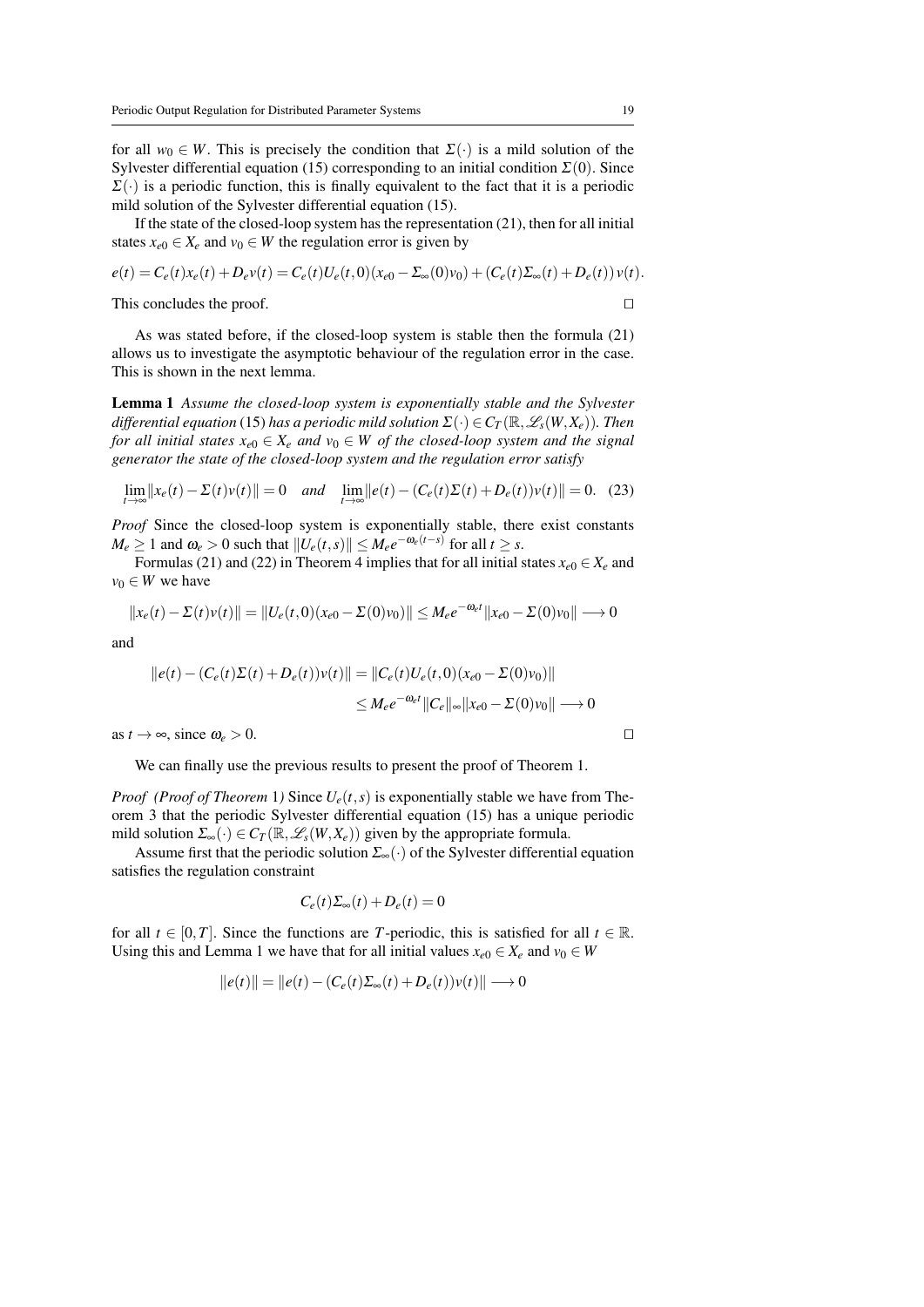as  $t \to \infty$  and thus the controller solves the Periodic Output Regulation Problem.

It remains to show the converse implication. To this end, we assume that the controller solves the Periodic Output Regulation Problem and show that the regulation constraint (16) is satisfied. Let  $t_0 \in [0, T)$  be arbitrary and denote  $t = t_0 + nT$  for *n* ∈ N. Since the controller solves the Periodic Output Regulation Problem we have from Lemma 1 that for all  $v_0 \in W$  and arbitrary  $x_{e0} \in X_e$ 

$$
||(C_e(t_0)\Sigma(t_0) + D_e(t_0))U_S(t,0)v_0|| = ||(C_e(t)\Sigma(t) + D_e(t))U_S(t,0)v_0||
$$
  
\n
$$
\leq ||(C_e(t)\Sigma_{\infty}(t) + D_e(t))U_S(t,0)v_0 - e(t)|| + ||e(t)|| \longrightarrow 0
$$

as  $n \to \infty$ . Let  $\lambda \in \sigma(U_S(T,0))$  and let  $\{\phi_k\}_{k=1}^m$  be a Jordan chain associated to this eigenvalue. By Assumption 1 we have  $|\lambda| \geq 1$ . Now  $U_S(T,0)\phi_1 = \lambda \phi_1$  and

$$
U_S(T,0)\phi_k = \lambda \phi_k + \phi_{k-1}, \quad k \in \{2,\ldots,m\}.
$$

Using the periodicity of the evolution family  $U<sub>S</sub>(t, s)$  we get

$$
U_S(t,0) = U_S(t_0 + nT,0) = U_S(t_0 + nT, nT)U_S(nT, (n-1)T) \cdots U_S(T,0)
$$
  
=  $U_S(t_0,0)U_S(T,0)^n$ 

and thus

$$
0 = \lim_{n \to \infty} ||(C_e(t_0)\Sigma(t_0) + D_e(t_0))U_S(t,0)\phi_1||
$$
  
=  $||(C_e(t_0)\Sigma(t_0) + D_e(t_0))U_S(t_0,0)\phi_1|| \cdot (\lim_{n \to \infty} |\lambda|^n),$ 

which implies  $(C_e(t_0)\Sigma(t_0) + D_e(t_0))U_s(t_0,0)\phi_1 = 0$  since  $|\lambda| \ge 1$ . Using this and (24) we get

$$
0 = \lim_{n \to \infty} ||(C_e(t_0)\Sigma(t_0) + D_e(t_0))U_S(t,0)\phi_2||
$$
  
=  $||(C_e(t_0)\Sigma(t_0) + D_e(t_0))U_S(t_0,0)\phi_2|| \cdot (\lim_{n \to \infty} |\lambda|^n)$ 

and thus also  $(C_e(t_0)\Sigma(t_0) + D_e(t_0))U_s(t_0,0)\phi_2 = 0$ . Continuing this we finally obtain

$$
0 = \lim_{n \to \infty} ||(C_e(t_0)\Sigma(t_0) + D_e(t_0))U_S(t,0)\phi_m||
$$
  
=  $||(C_e(t_0)\Sigma(t_0) + D_e(t_0))U_S(t_0,0)\phi_m|| \cdot (\lim_{n \to \infty} |\lambda|^n)$ 

which implies  $(C_e(t_0)\Sigma(t_0) + D_e(t_0))U_s(t_0,0)\phi_m = 0$ . Since  $\lambda \in \sigma(U_s(T,0))$  and the associated Jordan chain were arbitrary, we have that  $(C_e(t_0)\Sigma(t_0)+D_e(t_0))U_s(t_0,0)$ 0. The invertibility of  $U_S(t_0,0)$  further concludes that  $C_e(t_0)\Sigma(t_0)+D_e(t_0)=0$ . Since  $t_0 \in [0, T)$  was arbitrary, this finally shows that  $C_e(t)\Sigma(t) + D_e(t) = 0$  for every  $t \in$  $[0, T]$ . This concludes the proof.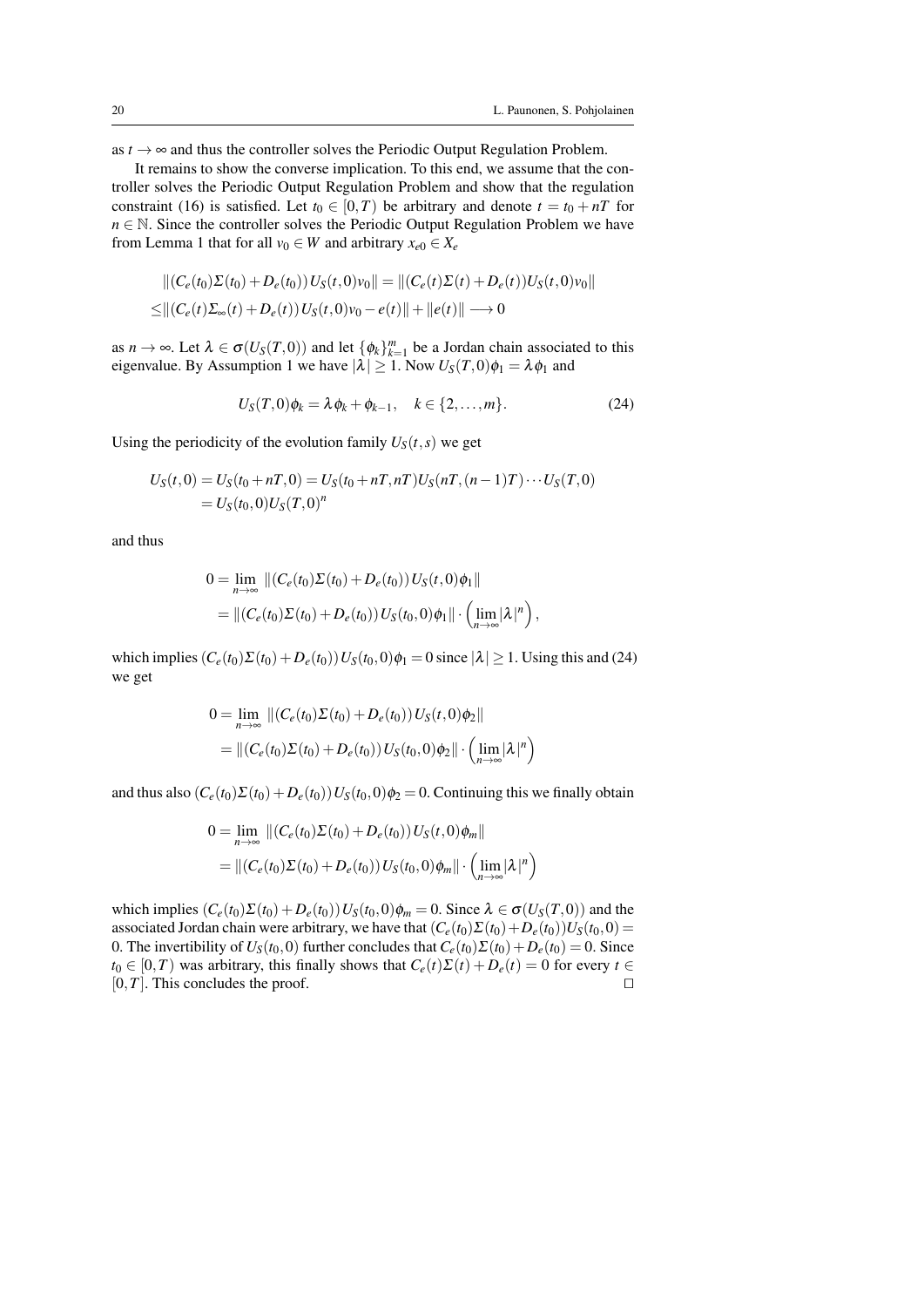#### 6 Controller Design

In this section we show how to construct two types of controllers to solve the Periodic Output Regulation Problem. We will consider a feedforward controller and an observer-based error feedback controller. These controllers generalize the corresponding well-known controllers for time-invariant finite-dimensional [9] and infinitedimensional [11] systems.

#### 6.1 A Feedforward Controller

The following theorem presents sufficient conditions for the solvability of the Periodic Output Regulation Problem using a feedforward controller and the appropriate choices of the parameters. Using this type of controller is possible when the state of the plant is available for feedback. In particular this covers the case where the original plant is already exponentially stable.

Theorem 5 *Assume the pair* (*A*,*B*) *is exponentially stabilizable and that the constrained Sylvester differential equation*

$$
\dot{\Pi}(t) + \Pi(t)S(t) = A\Pi(t) + B\Gamma(t) + E(t)
$$
\n(25a)

$$
0 = C\Pi(t) + D\Gamma(t) + F(t)
$$
\n(25b)

*has a periodic mild solution*  $\Pi(\cdot) \in C_T(\mathbb{R}, \mathscr{L}_s(W, X))$  *and*  $\Gamma(\cdot) \in C_T(\mathbb{R}, \mathscr{L}_s(W, U))$ *, then the Periodic Output Regulation Problem is solved by a feedforward controller with parameters*  $K \in \mathcal{L}(X, U)$  *and*  $L(\cdot) \in C_T(\mathbb{R}, \mathcal{L}_s(W, U))$  *where* K is chosen in *such a way that*  $A + BK$  generates an exponentially stable  $C_0$ -semigroup and  $L(t) =$  $\Gamma(t) - K \Pi(t)$  *for all t* ∈ [0, *T*]*, i.e.* 

$$
u(t) = Kx(t) + (\Gamma(t) - K\Pi(t))v(t).
$$

*Proof* Since  $A_e(t) \equiv A + BK$ , we have from the choice of the operator  $K \in \mathcal{L}(X, U)$ that the closed-loop system is exponentially stable. We thus have from Theorem 1 that the feedforward controller solves the Peridic Output Regulation Problem if the unique periodic mild solution  $\Sigma_{\infty}(\cdot)$  of the Sylvester differential equation (15) satisfies  $C_e(t)\Sigma_\infty(t) + D_e(t) = 0$  for all  $t \in [0,T]$ . For the feedforward controller the Sylvester differential equation (15) becomes (writing  $L(t) = \Gamma(t) - K \Pi(t)$ )

$$
\dot{\Sigma}(t) + \Sigma(t)S(t) = A_e(t)\Sigma(t) + B_e(t) = (A + BK)\Sigma(t) + BL(t) + E(t)
$$
  
=  $A\Sigma(t) + BT(t) + E(t) + BK(\Sigma(t) - \Pi(t))$ 

An operator-valued function  $\Sigma(\cdot) \in C([0,T], \mathscr{L}_s(W,X))$  is the mild solution of this equation on [0,*T*] corresponding to an initial condition  $\Sigma(0)$  if it satisfies the integral equation

$$
\Sigma(t)v = T_A(t)\Sigma(0)U_S(0,t)v + \int_0^t T_A(t-s)(BT(s) + E(s))U_S(s,t)vds
$$
  
+ 
$$
\int_0^t T_A(t-s)BK(\Sigma(s) - \Pi(s))U_S(s,t)vds.
$$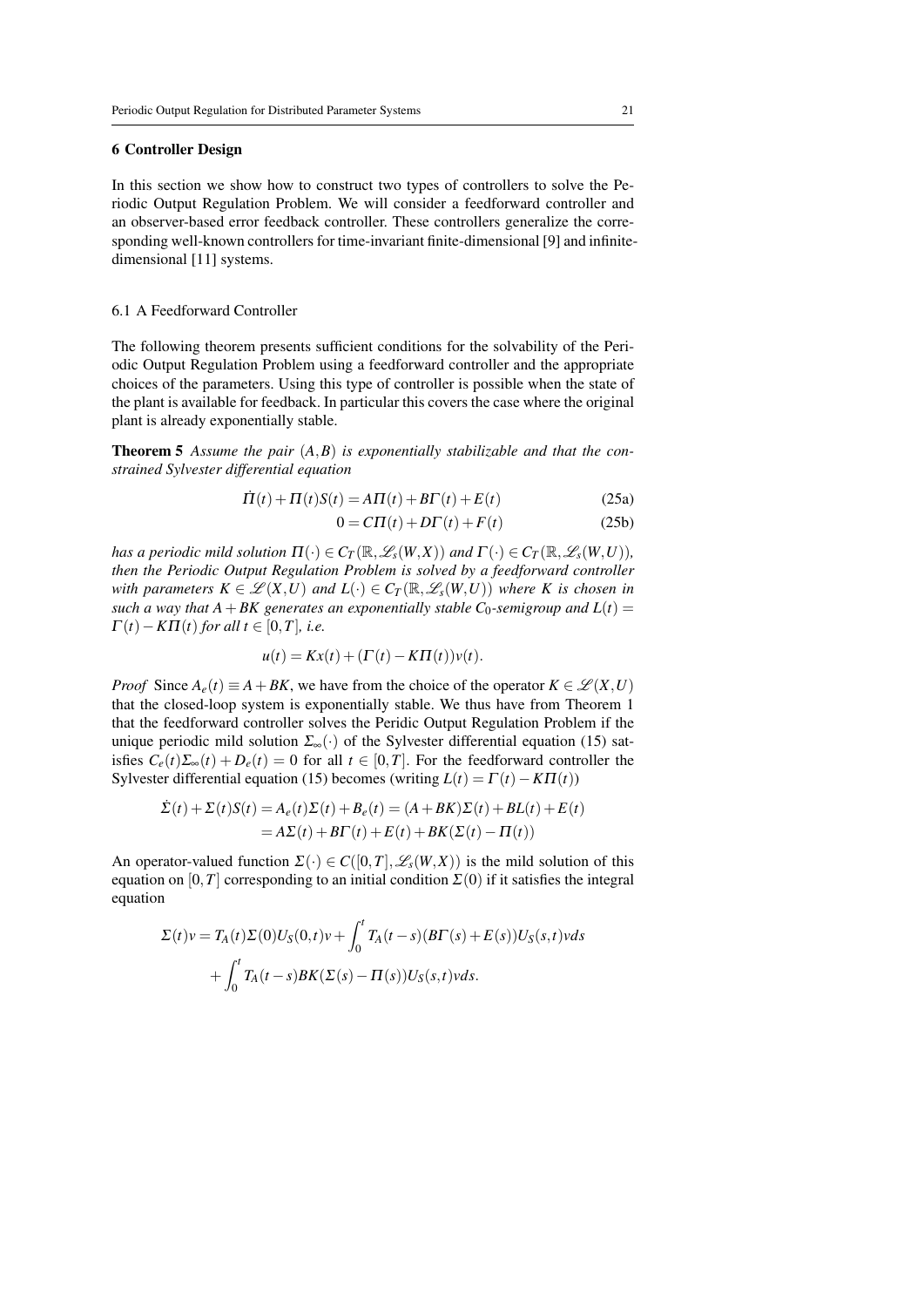for all  $v \in W$ . This shows that  $\Sigma(\cdot) = \Pi(\cdot)$  is a mild solution of this equation, because in this case the last integral vanishes and  $\Pi(\cdot)$  satisfies the remaining equation as it is the mild solution of the Sylvester differential equation (25a). Since  $\Pi(\cdot)$  is periodic and since the closed-loop system is stable,  $\Pi(\cdot)$  is the unique periodic mild solution of the Sylvester differential equation (15), i.e.  $\Sigma_{\infty}(\cdot) = \Pi(\cdot)$ .

We now have using (25b) that for all  $t \in [0, T]$ 

$$
C_e(t)\Sigma_{\infty}(t) + D_e(t) = (C + DK)\Pi(t) + DL(t) + F(t)
$$
  
=  $CI\Pi(t) + D(K\Pi(t) + L(t)) + F(t)$   
=  $CI\Pi(t) + DT(t) + F(t) = 0.$ 

This concludes the proof.  $\Box$ 

## 6.2 A Feedback Controller

In the case where the state of the plant is not available for feedback we need to use an observer-based controller. The next theorem shows how to construct this type of controller solving the Periodic Output Regulation Problem.

Theorem 6 *Assume that the pair* (*A*,*B*) *is exponentially stabilizable, that there exists a periodic output injection*  $L(\cdot) \in C_T(\mathbb{R}, \mathscr{L}_s(Y, X_e))$  such that the evolution family *associated to the family*

$$
\left( \begin{pmatrix} A E(t) \\ 0 S(t) \end{pmatrix} + L(t) \left( C F(t) \right), \mathscr{D}(A) \times W \right) \tag{26}
$$

*of operators is exponentially stable and assume that the constrained Sylvester differential equation*

$$
\dot{\Pi}(t) + \Pi(t)S(t) = A\Pi(t) + B\Gamma(t) + E(t)
$$
\n(27a)

$$
0 = C\Pi(t) + D\Gamma(t) + F(t)
$$
\n(27b)

*has a periodic mild solution*  $\Pi(\cdot) \in C_T(\mathbb{R}, \mathscr{L}_s(W, X))$  *and*  $\Gamma(\cdot) \in C_T(\mathbb{R}, \mathscr{L}_s(W, U))$ *. Under these assumptions the Periodic Output Regulation Problem is solved by an error feedback controller with parameters*

$$
\mathcal{G}_1(t) = \begin{pmatrix} A E(t) \\ 0 S(t) \end{pmatrix} + \begin{pmatrix} B \\ 0 \end{pmatrix} \cdot (K_1 K_2(t)) + L(t) ((C F(t)) + DK(t))
$$
  

$$
\mathcal{D}(\mathcal{G}_1(t)) =: \mathcal{D}(\mathcal{G}_1) = \mathcal{D}(A) \times W
$$

*and*  $\mathscr{G}_2(t) = -L(t)$  *on*  $Z = X \times W$  where  $K_1 \in \mathscr{L}(X, U)$  *is chosen in such a way that*  $A + BK_1$  *generates an exponentially stable semigroup,*  $K_2(t) = \Gamma(t) - K_1 \Pi(t)$  *and*  $K(t) = (K_1 K_2(t)).$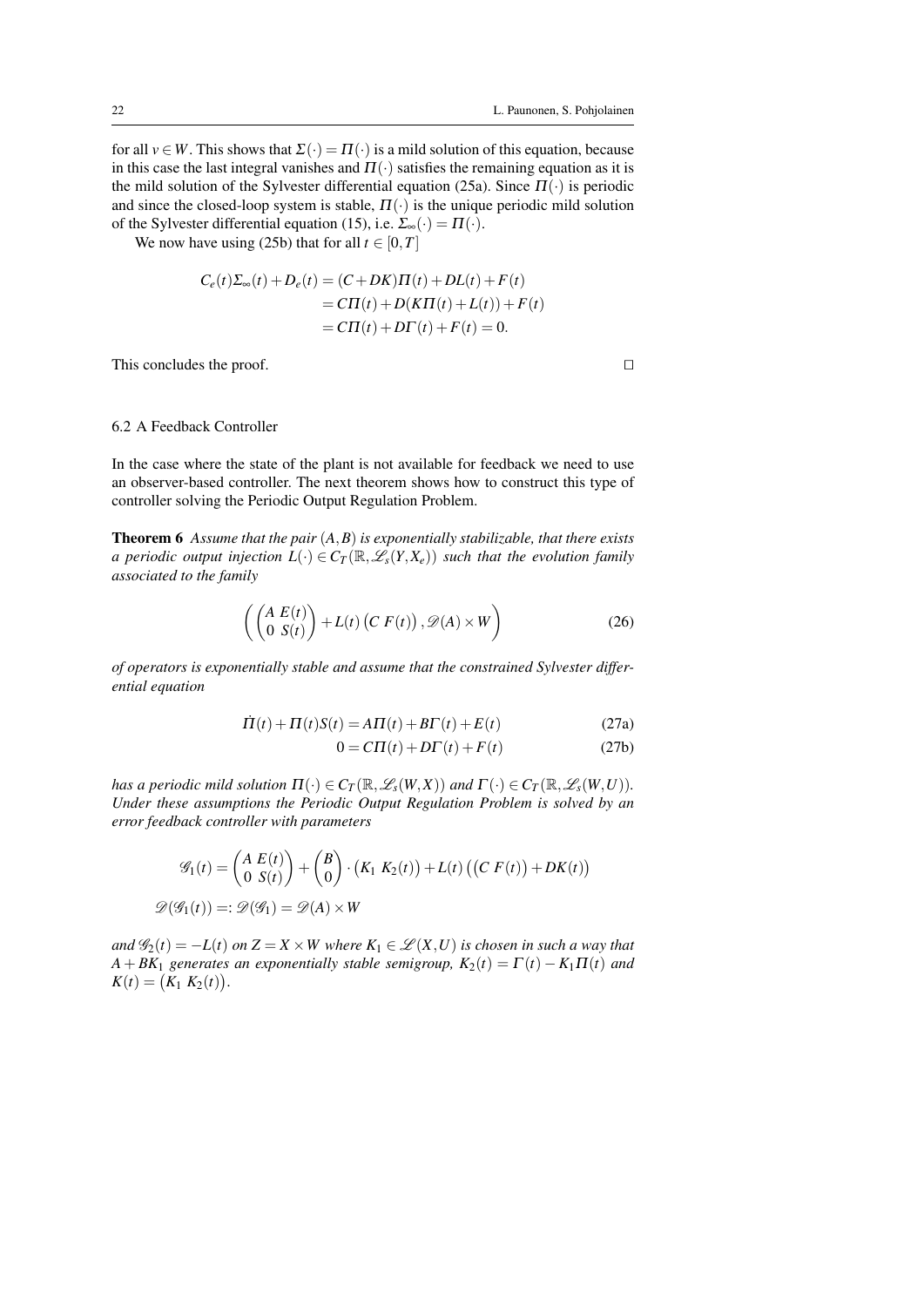*Proof* Since *A* generates a semigroup on *X* and since  $S(\cdot)$  is a matrix-valued locally integrable function, it is clear that there exists a strongly continuous evolution family associated to the family  $(\mathscr{G}_1(t), \mathscr{D}(\mathscr{G}_1))$  of operators and thus the error feedback controller (11) has a well-defined mild state.

We will first show that there exists a strongly continuous evolution family associated to the closed-loop system and that this evolution family is exponentially stable. For our choice of the feedback controller we have that  $X_e = X \times X \times W$  and for the family  $(A_e(t), \mathcal{D}(A_e(t)))$  of operators we have  $\mathcal{D}(A_e(t)) = \mathcal{D}(A) \times \mathcal{D}(A) \times W$  and

$$
A_e(t) = \begin{pmatrix} A & BK_1 & BK_2(t) \\ -L_1(t)CA + BK_1 + L_1(t)C E(t) + BK_2(t) + L_1(t)F(t) \\ -L_2(t)C & L_2(t)C & S(t) + L_2(t)F(t) \end{pmatrix}
$$

for all  $t \ge 0$ . Here we have denoted  $L(t) = (L_1(t), L_2(t))^T$ . Applying a time-invariant similarity transform  $T \in \mathcal{L}(X_e)$  such that

$$
T = \begin{pmatrix} I & 0 & 0 \\ -I & I & 0 \\ 0 & 0 & I \end{pmatrix}, \qquad T^{-1} = \begin{pmatrix} I & 0 & 0 \\ I & I & 0 \\ 0 & 0 & I \end{pmatrix}
$$

we can define

$$
\tilde{A}_e(t) = TA_e(t)T^{-1} = \begin{pmatrix} A + BK_1 & BK_1 & BK_2(t) \\ 0 & A + L_1(t)C E(t) + L_1(t)F(t) \\ 0 & L_2(t)C S(t) + L_2(t)F(t) \end{pmatrix}
$$

and  $\mathscr{D}(\tilde{A}_e(t)) = \mathscr{D}(A_e(t))$  for all  $t \ge 0$ . Since *A* generates a *C*<sub>0</sub>-semigroup on *X*, since  $S(\cdot)$  is a matrix-valued locally integrable function and since the other operator-valued functions are continuous and uniformly bounded it is straight-forward to show that there exists a strongly continuous evolution family associated to the family  $(\tilde{A}_e(t), \mathscr{D}(\tilde{A}_e(t)))$ of operators. Furthermore, this evolution family is exponentially stable since  $K_2(·)$  ∈  $C_T(\mathbb{R}, \mathscr{L}_s(W, X))$ , since  $A + BK_1$  generates an exponentially stable semigroup and since the evolution family associated to the system (26) of operators is exponentially stable. Clearly the same conclusions now also apply to the family  $(A_e(t), \mathcal{D}(A_e(t)))$ of operators of the closed-loop system.

By Theorem 1 it remains to show that the unique periodic solution of the Sylvester differential equation (15) satisfies  $C_e(t)\Sigma(t) + D_e(t) = 0$  for all  $t \in [0, T]$ . Writing  $\Sigma(t) = (\Sigma_1(t), \Sigma_2(t))^T$  we have that for a dynamic error feedback controller this equation can be written as a pair of equations

$$
\dot{\Sigma}_1(t) + \Sigma_1(t)S(t) = A\Sigma_1(t) + BK(t)\Sigma_2(t) + E(t)
$$
\n(28a)

$$
\dot{\Sigma}_2(t) + \Sigma_2(t)S(t) = \mathcal{G}_1(t)\Sigma_2(t) + \mathcal{G}_2(t)(C\Sigma_1(t) + DK\Sigma_2(t) + F(t))
$$
\n(28b)

Let  $\Pi(\cdot)$  and  $\Gamma(\cdot)$  be the solution of equations (27). We will show that the unique periodic mild solution  $\Sigma_{\infty}(\cdot)$  of the Sylvester differential equation (15) is given by  $\Sigma_1(\cdot) = \Pi(\cdot)$  and  $\Sigma_2(\cdot) = (\Pi(\cdot), I)^T$ . If this is the case, then using (27b) and the fact

$$
\Gamma(t) = K_1 \Pi(t) + K_2(t) = K(t) \begin{pmatrix} \Pi(t) \\ I \end{pmatrix}
$$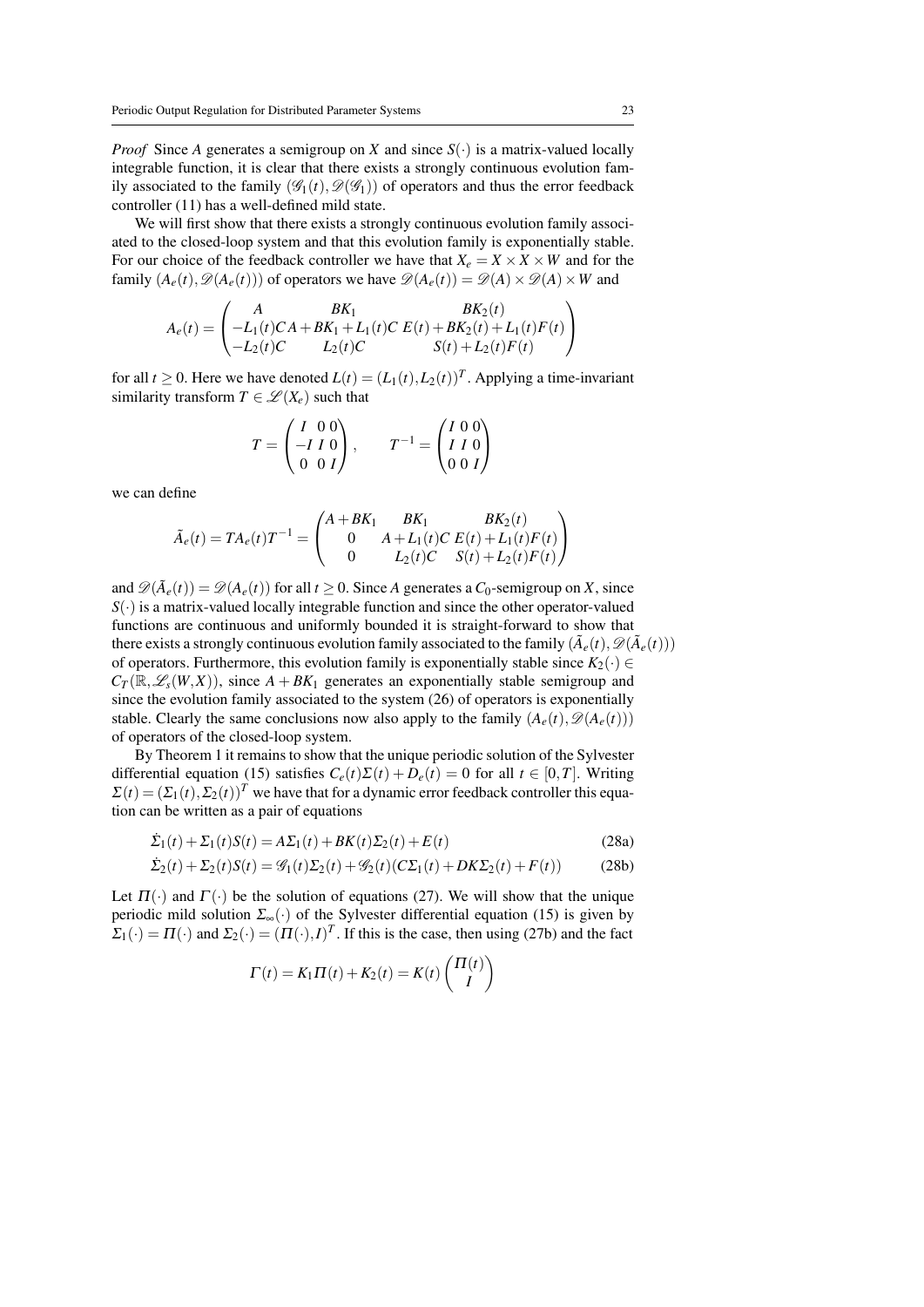we have that

$$
C_e(t)\Sigma_{\infty}(t) + D_e(t) = C\Pi(t) + DK(t)\begin{pmatrix} \Pi(t) \\ I \end{pmatrix} + F(t) = C\Pi(t) + D\Gamma(t) + F(t) = 0.
$$

Theorem 1 then concludes that the dynamic error feedback controller solves the Periodic Output Regulation Problem.

If  $\Sigma_2(\cdot) = (\Pi(\cdot), I)^T$ , equation (28a) is equal to equation (27a) and thus in this situation the function  $\Sigma_1(\cdot) = \Pi(\cdot)$  is a mild solution of (28a) corresponding to the initial value  $\Pi(0) \in \mathcal{L}(W, X)$ .

It remains to show that if  $\Sigma_1(\cdot) = \Pi(\cdot)$ , then  $\Sigma_2(\cdot) = (\Pi(\cdot), I)^T$  is a mild solution of (28b). Assume  $\Sigma_1(\cdot) = \Pi(\cdot)$ . The solution of (28b) is of form  $\Sigma_2(\cdot) =$  $(\Sigma_{21}(\cdot), \Sigma_{22}(\cdot))^T$ . If  $\Sigma_{22}(\cdot) = I$ , the left-hand side of the equation can be written formally as

$$
\dot{\Sigma}(t) + \Sigma(t)S(t) = \begin{pmatrix} \dot{\Sigma}_{21}(t) + \Sigma_{21}(t)S(t) \\ S(t) \end{pmatrix}.
$$

On the other hand, the right-hand side of the equation becomes

$$
\mathcal{G}_1(t)\Sigma_2(t) + \mathcal{G}_2(t)(C\Pi(t) + DK(t)\Sigma_2(t) + F(t))
$$
\n
$$
= \begin{pmatrix}\n(A + BK_1)\Sigma_{21}(t) + E(t) + BK_2(t) \\
S(t)\n\end{pmatrix} + L(t) \left[ (C F(t)) + D (K_1 K_2(t)) \right] \begin{pmatrix}\n\Sigma_{21}(t) \\
I\n\end{pmatrix}
$$
\n
$$
- L(t) \left( C\Pi(t) + DK(t) \begin{pmatrix}\n\Sigma_{21}(t) \\
I\n\end{pmatrix} + F(t) \right)
$$
\n
$$
= \begin{pmatrix}\n(A + BK_1)\Sigma_{21}(t) + BK_2(t) + E(t) \\
S(t)\n\end{pmatrix} + L(t)C (\Sigma_{21}(t) - \Pi(t))
$$
\n
$$
= \begin{pmatrix}\nA\Sigma_{21}(t) + BT(t) + E(t) \\
S(t)\n\end{pmatrix} + \left( \begin{pmatrix}\nBK_1 \\
0\n\end{pmatrix} + L(t)C \right) (\Sigma_{21}(t) - \Pi(t)).
$$

Here we have used  $K_2(t) = \Gamma(t) - K_1 \Pi(t)$ . Thus equation (28b) is equivalent to the pair

$$
\dot{\Sigma}_{21}(t) + \Sigma_{21}(t)S(t) = A\Sigma_{21}(t) + B\Gamma(t) + E(t) + (BK_1 + L_1(t)C)(\Sigma_{21}(t) - \Pi(t))
$$
  

$$
S(t) = S(t) + L_2(t)(\Sigma_{21}(t) - \Pi(t))
$$

of equations. The second equation is clearly satisfied if  $\Sigma_{21}(\cdot) = \Pi(\cdot)$ . Furthermore, an operator-valued function  $\Sigma_{21}(\cdot) \in C([0,T], \mathcal{L}_s(W,X))$  is a mild solution of the first equation corresponding to an initial value  $\Sigma_{21}(0)$  on  $[0,T]$  if it satisfies the integral equation

$$
\Sigma_{21}(t)v = T_A(t)\Sigma_{21}(0)U_S(0,t) + \int_0^t T_A(t-s)(B\Gamma(s) + E(s))U_S(s,t)vds
$$
  
+ 
$$
\int_0^t T_A(t-s)(BK_1 + L_1(s)C)(\Sigma_{21}(s) - \Pi(s))U_S(s,t)vds
$$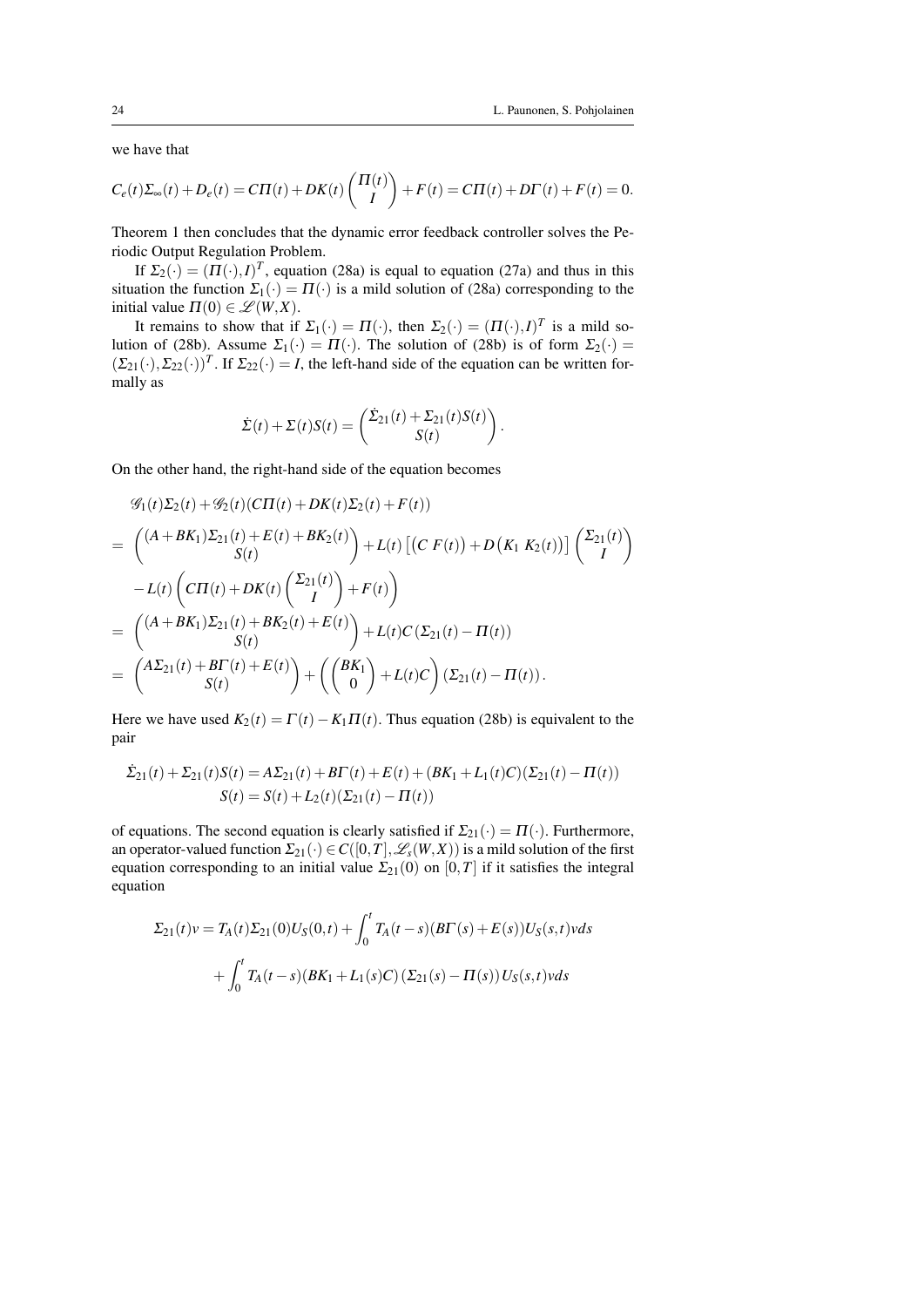for all  $v \in W$ . This shows that  $\Sigma_{21}(t) = \Pi(t)$  is a mild solution of this equation, since in this case the last integral vanishes and  $\Pi(\cdot)$  satisfies the remaining equation as it is the mild solution of (27a).

Since  $\Sigma(\cdot) = (\Pi(\cdot), (\Pi(\cdot), I)^T)^T$  is a periodic function and since the closed-loop system is exponentially stable, we have that this function is the unique periodic mild solution of the Sylvester differential equation, i.e.  $\Sigma_{\infty}(\cdot) = (\Pi(\cdot), (\Pi(\cdot), I)^{T})^{T}$ . This concludes the proof.  $\Box$ 

## 7 Periodic Output Regulation of a Delay System

In this section we consider output regulation of a controlled scalar system with a delay. Our aim is to asymptotically regulate the output of this system to a triangle signal. We formulate the delay equation as a distributed parameter system on a Hilbert space and construct a periodic exosystem generating the desired reference signal. We will then use Theorems 5 and 6 to construct feedforward and dynamic error feedback controllers solving the Periodic Output Regulation Problem for this exosystem. The feedforward controller can be used if the state of the plant is available for feedback and if we know the initial state of the exosystem. If this is not the case, we need to use the observer-based dynamic error feedback controller constructed in Theorem 6 to estimate the states of the plant and the exosystem.

This example also illustrates the choice of the stabilizing output injection  $L(\cdot)$  in the family (26) of operators in a special case where the original plant is exponentially stable and we do not have any disturbance signals to reject. In a more general case we can apply the results presented in [13] to find an appropriate stabilizing function  $L(\cdot)$ .

#### 7.1 The System

We consider a scalar plant with delay

$$
\dot{x}(t) = -2x(t) + x(t-1) + u(t)
$$
\n(29a)

$$
y(t) = x(t) + u(t),
$$
\n<sup>(29b)</sup>

$$
x(0) = \alpha \tag{29c}
$$

$$
x(\theta) = f(\theta), \qquad \theta \in [-1, 0)
$$
 (29d)

where  $\alpha \in \mathbb{C}$  and  $f \in L^2(-1,0)$ . Denote  $\mathbf{M}_2(-1,0) = \mathbb{C} \times L^2(-1,0)$ . This is a Hilbert space with inner product [3, Sec 2.4]

$$
\left\langle \begin{pmatrix} \alpha_1 \\ f_1 \end{pmatrix}, \begin{pmatrix} \alpha_2 \\ f_2 \end{pmatrix} \right\rangle = \alpha_1 \overline{\alpha}_2 + \left\langle f_1, f_2 \right\rangle_{L^2}, \qquad \left\| \begin{pmatrix} \alpha \\ f \end{pmatrix} \right\|^2 = |\alpha|^2 + \|f\|_{L^2}^2.
$$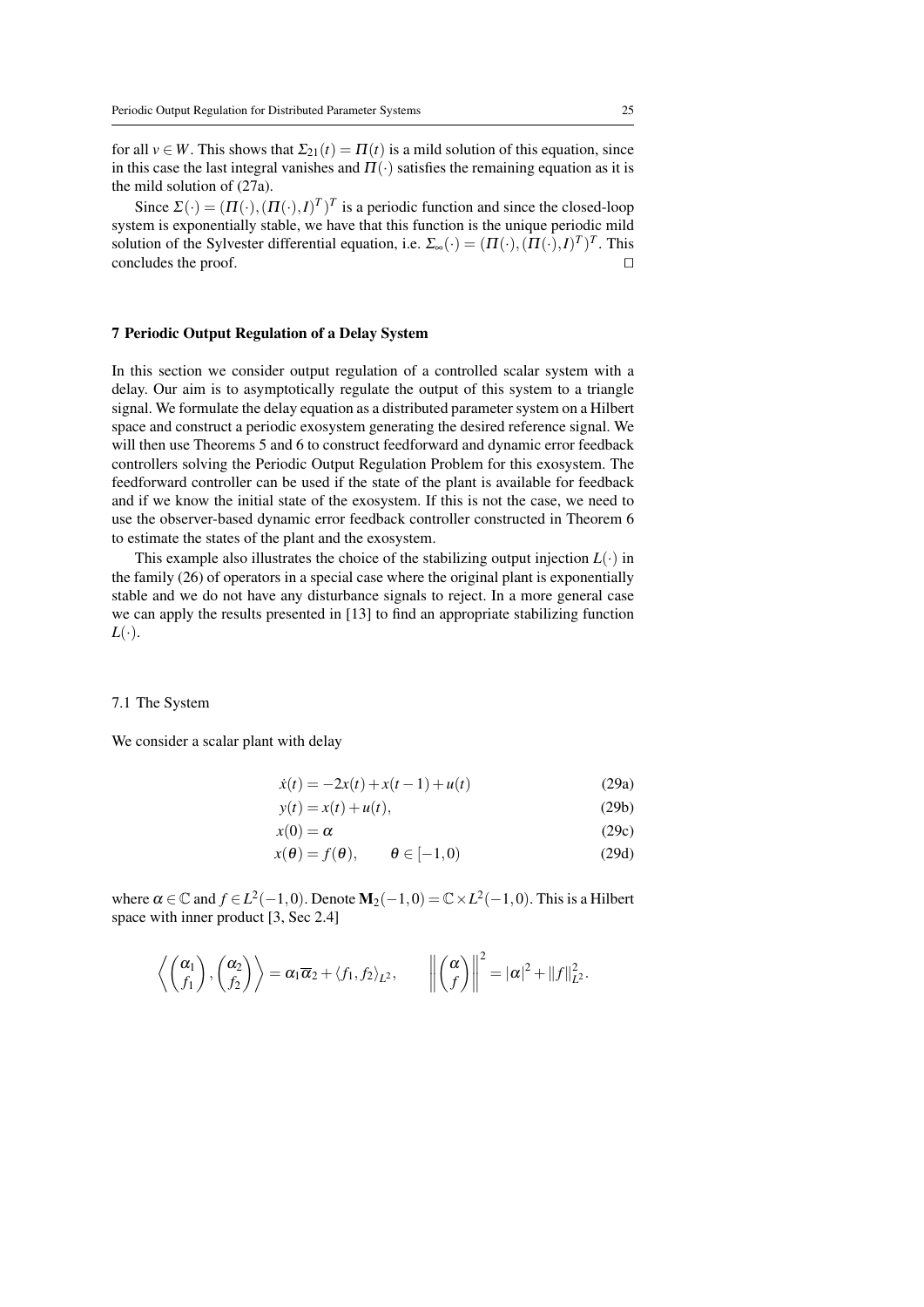The plant can be given as a linear system of form (9) on  $X = M_2(-1,0)$  by choosing  $Y = U = \mathbb{C}$  and

$$
A\begin{pmatrix} \alpha \\ f \end{pmatrix} = \begin{pmatrix} -2\alpha + f(-1) \\ \frac{df}{d\theta} \end{pmatrix},
$$
  
 
$$
\mathscr{D}(A) = \left\{ \begin{pmatrix} \alpha \\ f \end{pmatrix} \in \mathbf{M}_2(-1,0) \middle| f \text{ abs. cont.}, \frac{df}{d\theta} \in L^2(-1,0), f(0) = \alpha \right\}
$$

 $B = (1,0)^T$ ,  $C = (1,0)$  and  $D = 1$ . If  $(\alpha, f)^T \in X$ , then for the semigroup  $T_A(t)$  generated by *A* we have [3, Thm 2.4.6]

$$
T_A(t)\begin{pmatrix} \alpha \\ f \end{pmatrix} = \begin{pmatrix} x(t) \\ x(t+\cdot) \end{pmatrix} \in \mathbf{M}_2(-1,0),
$$

for all  $t \ge 0$  where  $x(t)$  is the solution of the delay system (29) with input  $u(t) \equiv 0$ . We know from the theory of ordinary differential equations that  $x(t)$  is determined by the integral equation

$$
x(t) = e^{-2t}\alpha + \int_0^t e^{-2(t-r)}x(r-1)dr.
$$
 (30)

The function  $x(t)$  can be solved from this expression by computing the right-hand side sequentially on intervals  $[n, n+1]$  and using the history  $x(\theta) = f(\theta)$  for  $\theta \in [-1, 0)$ on the interval  $[0,1]$ .

The stability of the plant can be deduced from the location of the roots of the function

$$
\Delta(\lambda) = \lambda - (-2) - e^{-\lambda}.
$$

More precisely, the plant is exponentially stable if and only if  $\Delta(\lambda) \neq 0$  for all  $\lambda \in \mathbb{C}$ with Re  $\lambda \ge 0$  [3, Thm 5.1.7]. This is indeed the case since if  $\lambda = a + ib$  with  $a \ge 0$ , then the roots are determined by

$$
\Delta(a+ib) = (a+2-e^{-a}\cos(b)) + i(b+e^{-a}\sin(b)) = 0
$$

The imaginary part of the equation implies that  $b = 0$ , since for  $b \neq 0$  we would have sinc(*b*) = −*e*<sup>*a*</sup> ≤ −1. This is impossible, since sinc(*b*) > −1 for all *b* ∈ R. If *b* = 0, the real part of the equation implies  $2 = e^{-a} - a$ . This is impossible, since  $a \ge 0$  and thus the right-hand side is less than or equal to 1. This concludes that  $\Delta(\lambda) \neq 0$  for all  $\lambda \in \mathbb{C}$  with Re  $\lambda > 0$ .

#### 7.2 The Exosystem

As an exosystem we choose a one-dimensional periodic exosystem capable of generating the triangle signal depicted in Figure 1.

We choose  $W = \mathbb{C}$ ,  $S(t) \equiv 0$  and  $F_{ref}(\cdot) \in C_T(\mathbb{R}, \mathcal{L}_s(W, Y)) = C_T(\mathbb{R}, \mathbb{C})$  to be a periodic function with period  $T = 2$  and with

$$
F_{ref}(t) = \begin{cases} t+1 & 0 \le t < 1 \\ -t+3 & 1 \le t < 2. \end{cases}
$$
 (31)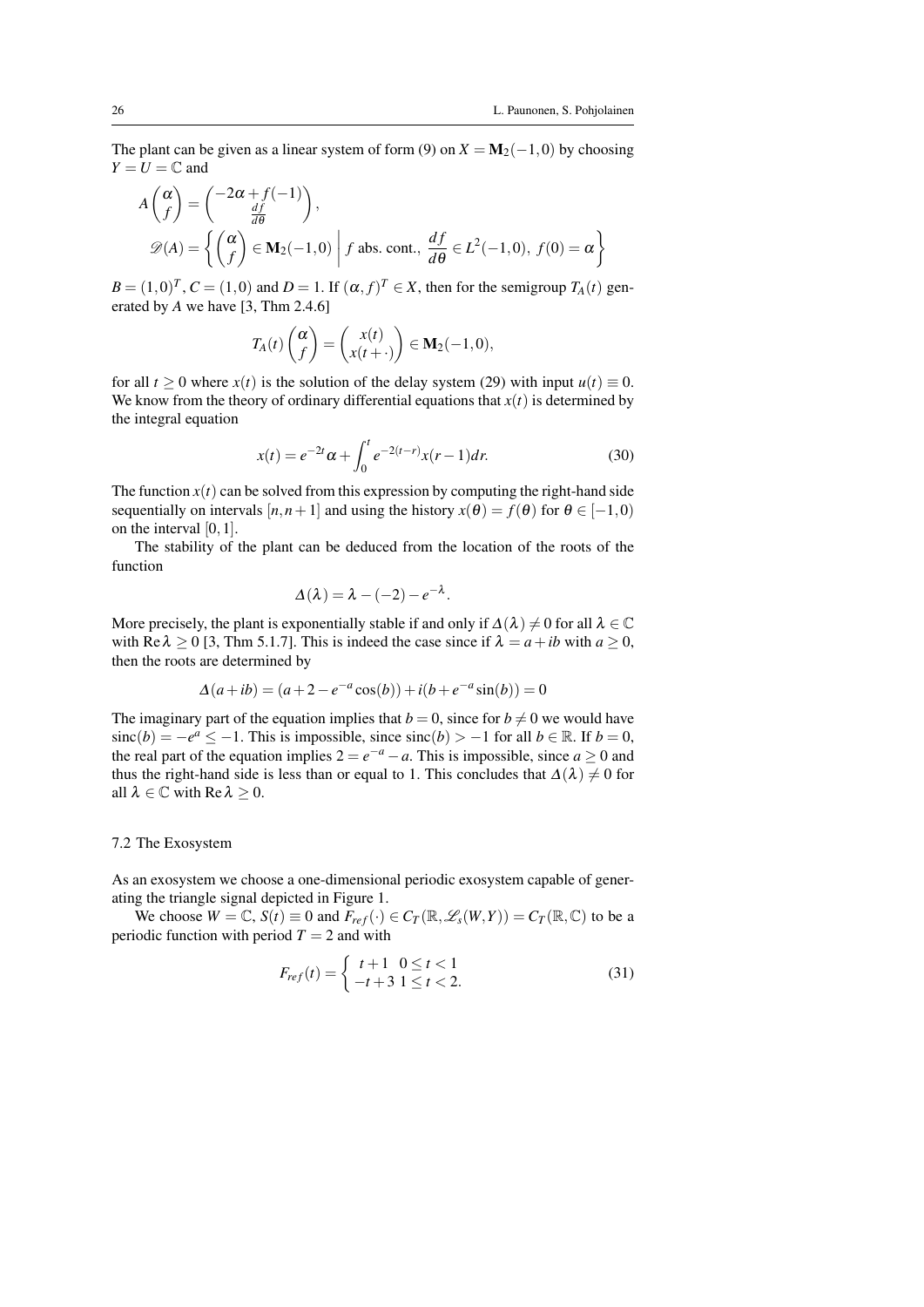

Fig. 1 The triangle signal.

Then the reference signal is given by  $y_{ref}(t) = F_{ref}(t)v(t) = F_{ref}(t)v_0$  and the triangle signal in Figure 1 is generated with the initial value  $v_0 = 1$  of the exosystem. This also shows that any signal generated by this exosystem is a scalar multiple of the triangle signal.

We assume there are no disturbance signals to the state or to the output of the plant, i.e.  $E_d(t) \equiv 0$  and  $F_d(t) \equiv 0$ . We then have for the standard form that  $E(t) \equiv 0$ and  $F(t) = -F_{ref}(t)$  for all  $t \in \mathbb{R}$ .

It is worthwile to remark that the triangle signal in Figure 1 has an infinite number of frequency components. Because of this, generating such a signal with a timeinvariant signal generator would require the exosystem to be infinite-dimensional. By construction this exosystem would also be capable of regulating a large class of other nonsmooth 2-periodic signals.

## 7.3 The Solution of the Constrained Sylvester Differential Equations

In the following we will use Theorems 5 and 6 to construct feedforward and feedback controllers solving the Periodic Output Regulation Problem for the plant and the periodic controller defined above. To this end we will first solve the constrained Sylvester differential equations appearing in these theorems. We will first only present the solution in an abstract way. The numerical estimates required for simulation of the systems are derived later in this section.

With  $E(t) \equiv 0$  and  $S(t) \equiv 0$  the constrained Sylvester differential equations become

$$
\dot{\Pi}(t) = A\Pi(t) + B\Gamma(t)
$$
  

$$
0 = C\Pi(t) + D\Gamma(t) + F(t)
$$

Since  $D = 1 \neq 0$ , we can solve  $\Gamma(t) = -C\Gamma(t) - F(t)$  from the second equation. Substituting this into the first equation we get

$$
\dot{\Pi}(t) = (A - BC)\Pi(t) - BF(t)
$$

Since  $t \mapsto -F(t)$  is a continuous periodic function this equation has a unique periodic mild solution

$$
\Pi(t) = -\int_{-\infty}^{t} T_{A-BC}(t-s)BF(s)ds
$$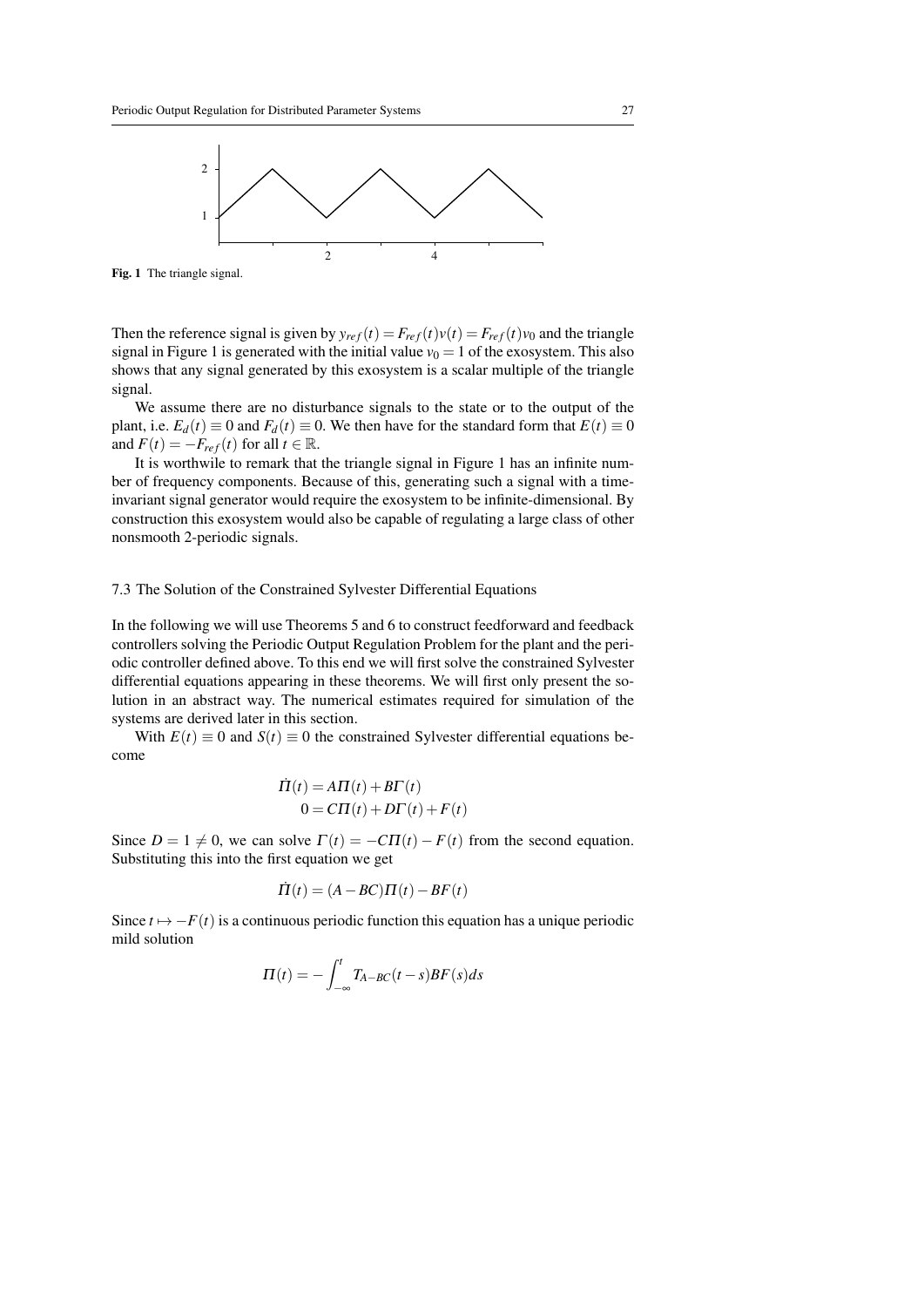if the semigroup  $T_{A-BC}(t)$  generated by  $A - BC$  is exponentially stable (see Theorem 3). Since for all  $(\alpha, f)^T \in \mathscr{D}(A)$  we have

$$
(A - BC) \begin{pmatrix} \alpha \\ f \end{pmatrix} = \begin{pmatrix} -2\alpha + f(-1) \\ \frac{df}{d\theta} \end{pmatrix} - \begin{pmatrix} 1 & 0 \\ 0 & 0 \end{pmatrix} \begin{pmatrix} \alpha \\ f \end{pmatrix} = \begin{pmatrix} (-2 - 1)\alpha + f(-1) \\ \frac{df}{d\theta} \end{pmatrix}
$$

it is easy to see that the semigroup  $T_{A-BC}(t)$  is of the same form as  $T_A(t)$  but the constant −2 has been replaced by −3 in the formula (30). Likewise it is easy to verify that this semigroup is exponentially stable. Substituting  $\Pi(\cdot)$  into the formula for  $\Gamma(\cdot)$  we obtain

$$
\Gamma(t) = -C\Pi(t) - F(t) = -F(t) + \int_{-\infty}^{t} CT_{A-BC}(t-s)BF(s)ds.
$$
 (32)

#### 7.4 The Feedforward Controller

Since the operator *A* generates an exponentially stable semigroup, we can choose  $K = 0 \in \mathcal{L}(W, X)$  in Theorem 6. The theorem states that the feedforward controller solving the Periodic Output Regulation Problem is obtained by choosing

$$
L(\cdot) = \Gamma(\cdot) - K\Pi(\cdot) = \Gamma(\cdot) \in C_T(\mathbb{R}, \mathbb{C}).
$$

Since for any initial state  $v_0 \in \mathbb{C}$  the state of the exosystem is given by  $v(t) \equiv v_0$ , the appropriate feedforward control law is given by

$$
u(t) = \Gamma(t)v(t) = \Gamma(t)v_0 = -F(t)v_0 + \int_{-\infty}^t CT_{A-BC}(t-s)BF(s)v_0ds.
$$

#### 7.5 The Dynamic Error-Feedback Controller

Since the original system is exponentially stable, we can choose  $K_1 = 0$  in Theorem 6 and accordingly

$$
K_2(\cdot) = \Gamma(\cdot) - K_1 \Pi(\cdot) = \Gamma(\cdot) \in C_T(\mathbb{R}, \mathbb{C}).
$$

It remains to choose the exponentially stabilizing function  $L(\cdot)$  in the family (26) of operators. Since  $F(t) = -F_{ref}(t) \le -1$  for all  $t \in \mathbb{R}$ , the function  $t \mapsto F(t)^{-1}$  is a continuous *T*-periodic function. If we choose  $L(t) = (0, -F(t)^{-1})^T$  for all  $t \in \mathbb{R}$ , we have  $L(\cdot) \in C_T(\mathbb{R}, \mathscr{L}(Y, X \times W))$  and

$$
\begin{pmatrix} A & E(t) \\ 0 & S(t) \end{pmatrix} + L(t) \begin{pmatrix} C & F(t) \end{pmatrix} = \begin{pmatrix} A & 0 \\ -F(t)^{-1}C & -F(t)^{-1}F(t) \end{pmatrix} = \begin{pmatrix} A & 0 \\ -F(t)^{-1}C & -1 \end{pmatrix}.
$$

Since *A* generates an exponentially stable semigroup and since we have  $-F(\cdot)^{-1}C \in$  $C_T(\mathbb{R}, \mathscr{L}(X, W))$ , it is straightforward to verify that the evolution family associated to the system (26) of operators is exponentially stable.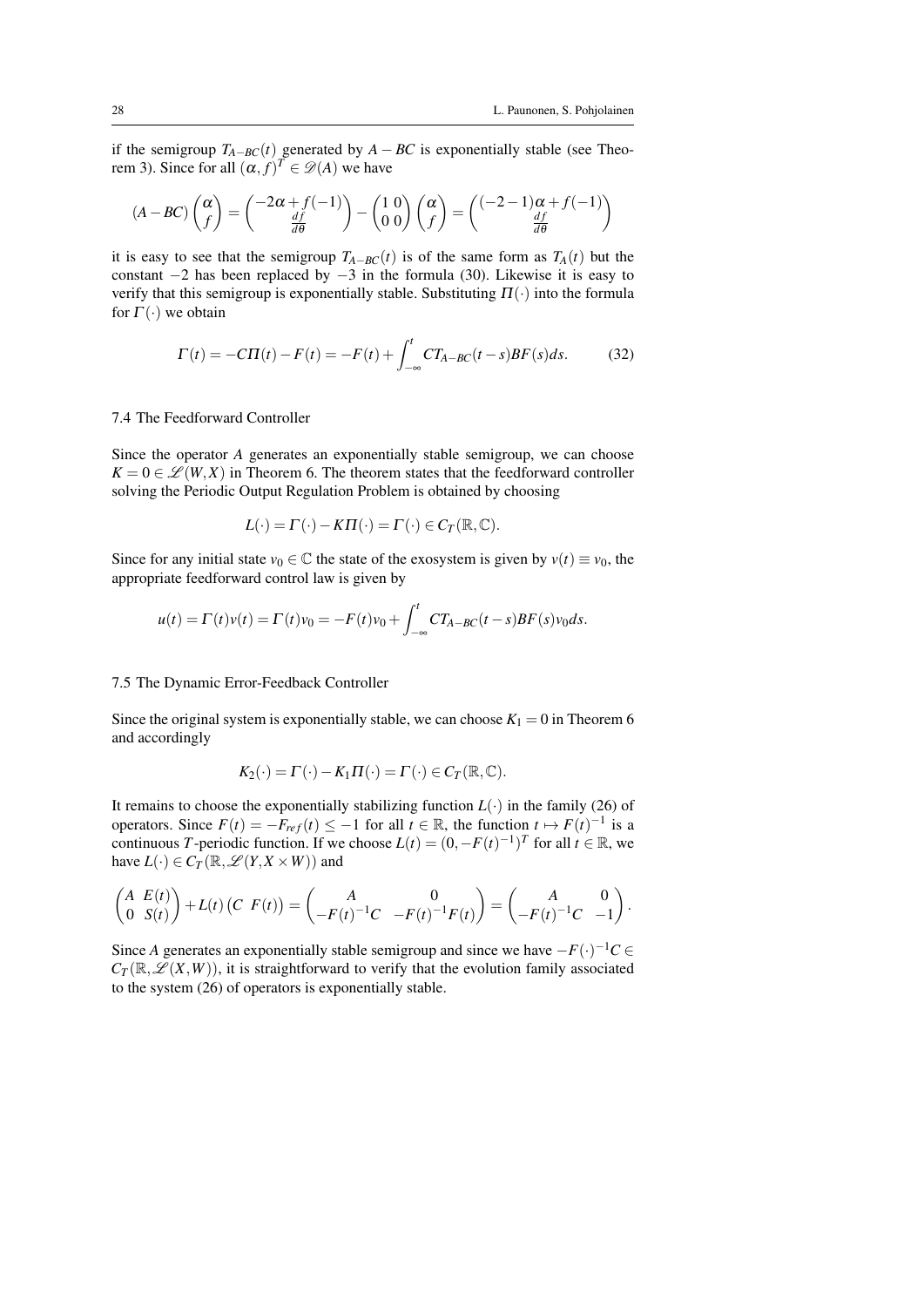Now Theorem 6 concludes that the Output Regulation Problem is solved by an error feedback controller with parameters satisfying

$$
\mathcal{G}_1(t) = \begin{pmatrix} A & E(t) \\ 0 & S(t) \end{pmatrix} + \begin{pmatrix} B \\ 0 \end{pmatrix} \cdot \left( K_1 & K_2(t) \right) + L(t) \left( \left( C & F(t) \right) + D K(t) \right) \\
= \begin{pmatrix} A & 0 \\ 0 & 0 \end{pmatrix} + \begin{pmatrix} B \\ 0 \end{pmatrix} \cdot \left( 0 & \Gamma(t) \right) - \begin{pmatrix} 0 \\ F(t)^{-1} \end{pmatrix} \left( \left( C & F(t) \right) + \left( 0 & \Gamma(t) \right) \right) \\
= \begin{pmatrix} A & B \Gamma(t) \\ -F(t)^{-1} C & -1 - F(t)^{-1} \Gamma(t) \end{pmatrix}
$$

and  $\mathscr{G}_2(t) = -L(t) = (0, F(t)^{-1})^T$  for all  $t \in \mathbb{R}$ . The controller consists of a delay system and a one-dimensional ordinary differential equation. Because of this, the initial state of the controller is of form

$$
z_0 = \begin{pmatrix} z_0^1 \\ z_0^2 \end{pmatrix}, \qquad z_0^1 = \begin{pmatrix} \alpha \\ f \end{pmatrix},
$$

where  $\alpha$  and  $f$  are the initial value and the history of the delay part of the system, respectively, and  $z_0^2$  is the initial value of the ordinary differential equation part of the system.

## 7.6 Approximation of the Controller Parameters

To simulate the behaviour of the controlled system, we need to find an approximation for the part  $\Gamma(\cdot)$  of the solution of the constrained Sylvester differential equations appearing in the controllers. Since this is a periodic function with period  $T = 2$  it is sufficient to compute  $\Gamma(t)$  for  $t \in [0,2]$ . Since we know the term  $F(t)$ , it further suffices to consider the integral term in (32). This term can be divided into two parts

$$
\Gamma_{\infty}(t) + \Gamma_0(t) = \int_{-\infty}^{0} CT_{A-BC}(t-s)BF(s)ds + \int_{0}^{t} CT_{A-BC}(t-s)BF(s)ds \tag{33}
$$

where  $\Gamma_{\infty}(\cdot),\Gamma_0(\cdot) \in ([0,T],\mathbb{C})$ . We will show that the function  $\Gamma_0(\cdot)$  can be computed explicitly and that we can write  $\Gamma_{\infty}(\cdot)$  in such a way that it is easy approximate numerically with any given finite accuracy.

We will begin by considering  $\Gamma_{\infty}(\cdot)$  in (33). Since  $F(\cdot)$  is periodic and even (i.e. *F*(−*t*) = *F*(*t*)), for *T* = 2 and any *t* ∈ [0,2] we have

$$
\begin{split} \varGamma_{\infty}(t) &= \int_{-\infty}^{0} CT_{A-BC}(t-s)BF(s)ds = \sum_{n=0}^{\infty} \int_{-(n+1)T}^{-n} CT_{A-BC}(t-s)BF(s)ds \\ &= \sum_{n=0}^{\infty} -CT_{A-BC}(t) \int_{T}^{0} T_{A-BC}(r+nT)BF(-r-nT)dr \\ &= \sum_{n=0}^{\infty} CT_{A-BC}(t+nT) \int_{0}^{T} T_{A-BC}(r)BF(r)dr \end{split}
$$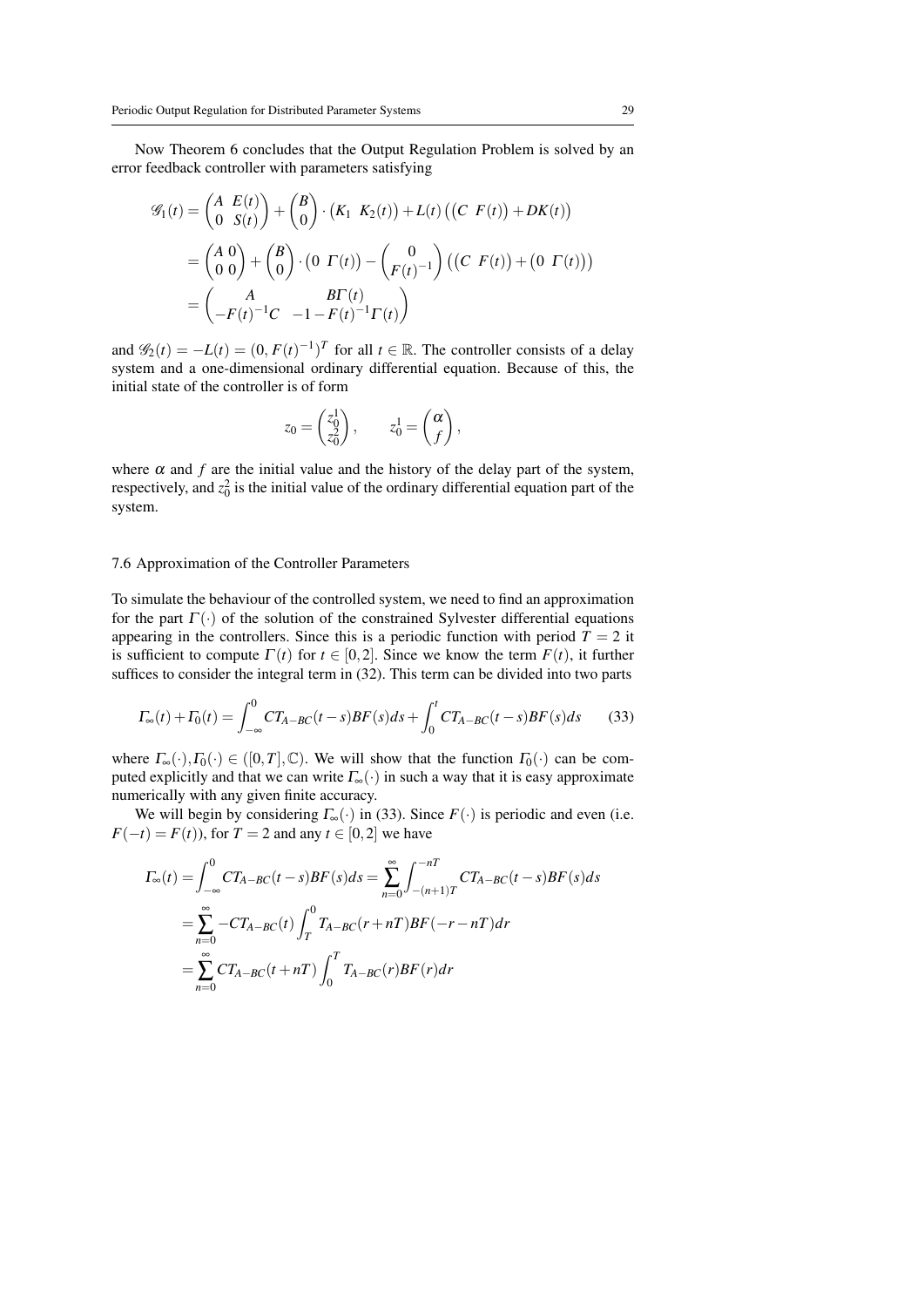.

For the integrand in the last expression we have

$$
T_{A-BC}(r)BF(r) = T_{A-BC}(r)\begin{pmatrix}1\\0\end{pmatrix}F(r) = \begin{pmatrix}g(r)\\g(r+\cdot)\end{pmatrix}F(r),
$$

where  $g(\theta) = 0$  for  $\theta \in [-1,0)$ ,  $g(r) = e^{-3r}$  for  $r \in [0,1)$  and for  $r \in [1,2)$ 

$$
g(r) = e^{-3r} + \int_1^r e^{-3(r-s)} e^{-3(s-1)} ds = e^{-3r} + e^{-3(r-1)}(r-1).
$$

We can compute the value of this integral using  $F(t) = -F_{ref}(t)$  and the expression (31). For  $\theta \in [-1,0)$  we then have

$$
\int_0^T T_{A-BC}(r)BF(r)dr = \int_0^T \binom{g(r)}{g(r+\theta)} F(r)dr
$$
  
= 
$$
\int_0^{-\theta} \binom{e^{-3r}}{0} (-r-1)dr + \int_{-\theta}^1 \binom{e^{-3r}}{e^{-3(r+\theta)}} (-r-1)dr
$$
  
+ 
$$
\int_1^{1-\theta} \binom{e^{-3r}(1+(r-1)e^3)}{e^{-3(r+\theta)}} (r-3)dr
$$
  
+ 
$$
\int_{1-\theta}^2 \binom{e^{-3r}(1+(r-1)e^3)}{e^{-3(r+\theta)}(1+(r+\theta-1)e^3)} (r-3)dr
$$
  
= 
$$
\frac{1}{27} \binom{-16+13e^{-3}+6e^{-6}}{16-6\theta-13e^{-3-3\theta}-6e^{-6-3\theta}-6e^{-3-3\theta}\theta} =: \binom{\alpha_1}{f_1(\theta)}
$$

Using this and the formula for the semigroup generated by the operator  $A - BC$  we see that

$$
\int_{-\infty}^{0} CT_{A-BC}(t-s)BF(-s)ds = \sum_{n=0}^{\infty} CT_{A-BC}(t+nT) \int_{0}^{T} T_{A-BC}(r)BF(r)dr
$$

$$
= \sum_{n=0}^{\infty} h_{\infty}(t+nT),
$$

where the function *h*∞(·) is such that

$$
h_{\infty}(t) = e^{-3t} \alpha_1 + \int_0^t e^{-3(t-s)} h_{\infty}(s-1) ds
$$

and  $h_{\infty}(\theta) = f_1(\theta)$  for  $\theta \in [-1,0)$ . This function can be evalutated sequentially and we can thus obtain a good approximation for  $\Gamma_{\infty}(\cdot)$  in (33).

It remains to derive an expression for the function  $\Gamma_0(\cdot)$ . Similarly as above we can see that for all  $t \in [0,2]$  we have

$$
\Gamma_0(t) = \int_0^t C T_{A-BC}(t-s) BF(s) ds = \int_0^t h_0(t-s) F(s) ds,
$$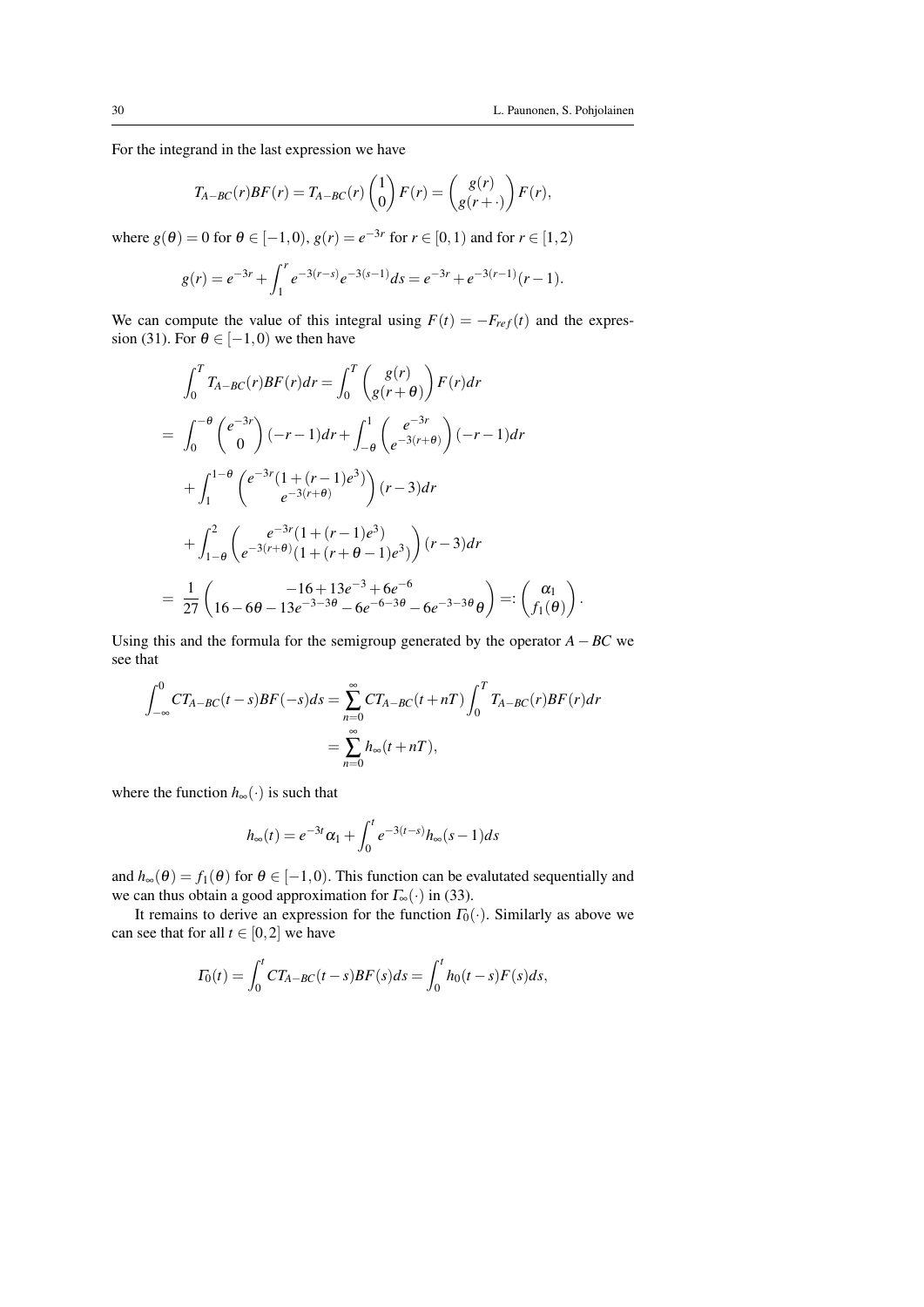where  $h_0(t) = e^{-3t}$  for  $t \in [0, 1)$  and for  $t \in [1, 2)$ 

$$
h_0(t) = e^{-3t} + \int_1^t e^{-3(t-s)} e^{-3(s-1)} ds = e^{-3t} + e^{-3(t-1)} (t-1).
$$

This implies that for  $t \in [0,1)$  (since  $t - s < 1$ ) we have

$$
\int_0^t CT_{A-BC}(t-s)BF(s)ds = \int_0^t e^{-3(t-s)}(-s-1)ds = -\frac{2}{9}(1-e^{-3t}) - \frac{1}{3}t
$$

and for  $t \in [1, 2)$ 

$$
\int_0^t CT_{A-BC}(t-s)BF(s)ds
$$
\n
$$
= \int_0^{t-1} h_0(t-s)F(s)ds + \int_{t-1}^1 h_0(t-s)F(s)ds + \int_1^t h_0(t-s)F(s)ds
$$
\n
$$
= \int_0^{t-1} (e^{-3(t-s)} + e^{-3(t-s-1)}(t-s-1))(-s-1)ds + \int_{t-1}^1 e^{-3(t-s)}(-s-1)ds
$$
\n
$$
+ \int_1^t e^{-3(t-s)}(s-3)ds
$$
\n
$$
= -\frac{1}{27} \left[ 6e^{-3t} + (6t+1)^{-3(t-1)} + (6t-28) \right].
$$

This concludes that we have

$$
I_0(t) = \begin{cases} e^{-3t} + e^{-3(t-1)}(t-1) & t \in [0,1) \\ -\frac{1}{27} \left[ 6e^{-3t} + (6t+1)^{-3(t-1)} + (6t-28) \right] & t \in [1,2) \end{cases}
$$

This explicit expression for  $\Gamma_0(\cdot)$  and the series representation obtained for  $\Gamma_{\infty}(\cdot)$ conclude that we can easily obtain good approximations for the function  $\Gamma(\cdot)$  and the parameters of the controller.

### 7.7 Simulation

With the aid of the approximations above we can simulate the output of the system with the two types of controllers. We consider the regulation of the triangle signal depicted in Figure 1 and thus simulate the systems for the intial value  $v_0 = 1$  of the exosystem.

Figure 2 shows the simulated output of the system and the feedforward controller for the initial state  $x_0 = (0, \sin(2\pi))$ <sup>T</sup> of the system. In the figure the dashed line is the reference signal and the solid line is the output of the system with the controller.

In the case where the states of the system and the exosystem are unavailable, the dynamics of the observer-based controller estimate these states to produce the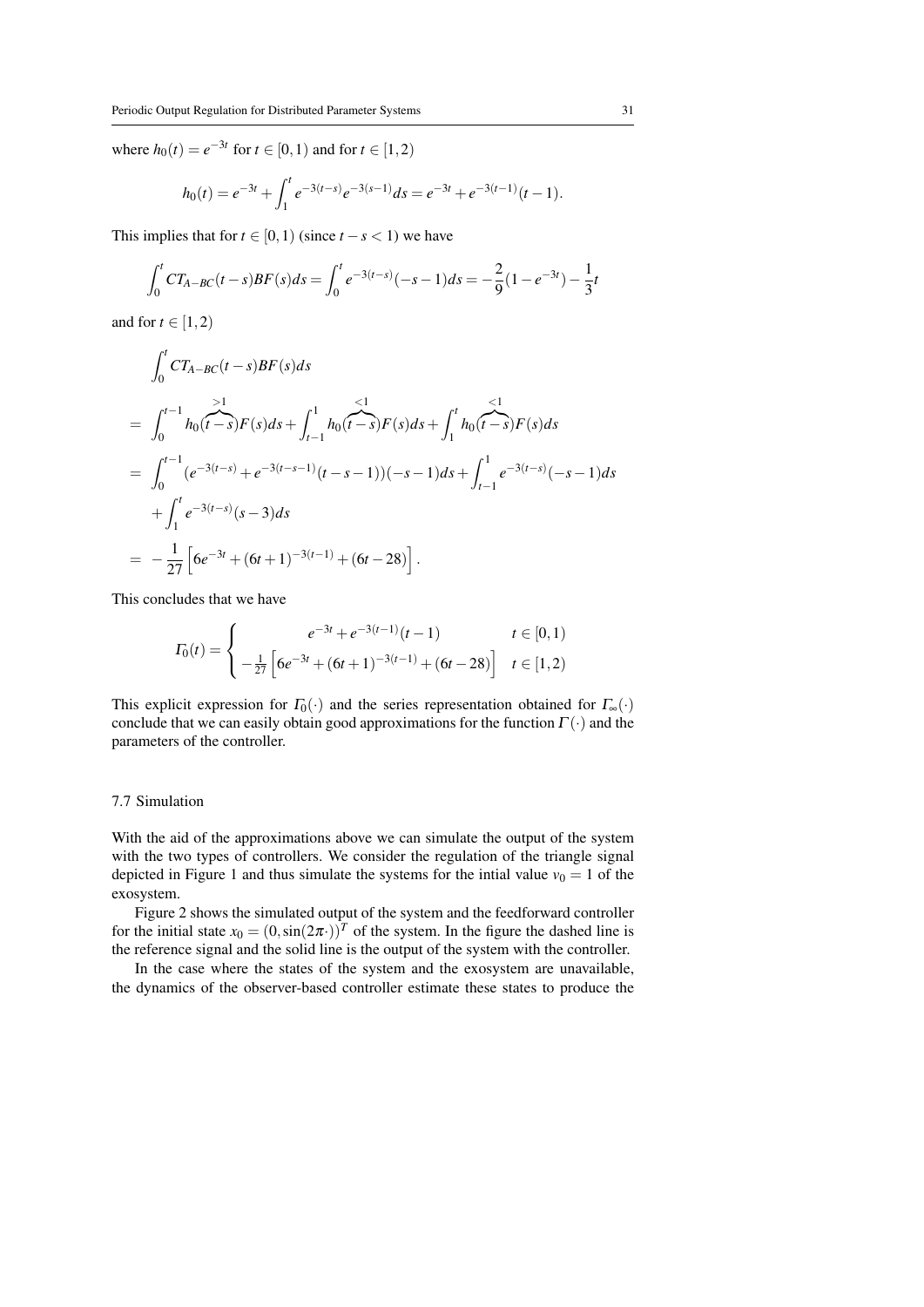

Fig. 2 The system with the feedforward controller.

control signal. Figure 3 shows the simulated output of the system with a dynamic error feedback controller for initial states

$$
x_0 = \begin{pmatrix} 0 \\ \sin(2\pi) \end{pmatrix}, \qquad z_0 = \begin{pmatrix} z_0^1 \\ 1 \end{pmatrix}, \qquad z_0^1 = \begin{pmatrix} 1 \\ \cos(4\pi) \end{pmatrix}
$$

of the system and the controller.



Fig. 3 The system with the feedback controller.

## 8 Conclusions

In this paper we have considered the infinite-dimensional Periodic Output Regulation Problem consisting of output regulation and disturbance rejection of a time-invariant distributed parameter system together with a periodic nonautonomous finite-dimensional exosystem. We have shown that the periodic exosystem is a very natural way of generating reference and disturbance signals previously available for consideration only when using an infinite-dimensional exosystem.

We used the properties of the solution of an infinite-dimensional Sylvester differential equation to characterize the solvability of the output regulation problem. Our results show that methods similar to the ones familiar from the time-invariant situation can be successfully applied also for distributed parameter systems with periodic exosystems. In particular this applies to the fact that the state of the closed-loop system and its asymptotic behaviour can be described using the periodic solution of the Sylvester differential equation.

Using the characterization of the solvability of the output regulation problem we were also able to construct concrete controllers achieving output regulation and disturbance rejection. Construction of the controllers was also illustrated with an example where we regulated the output of a scalar delay system to a triangle signal.